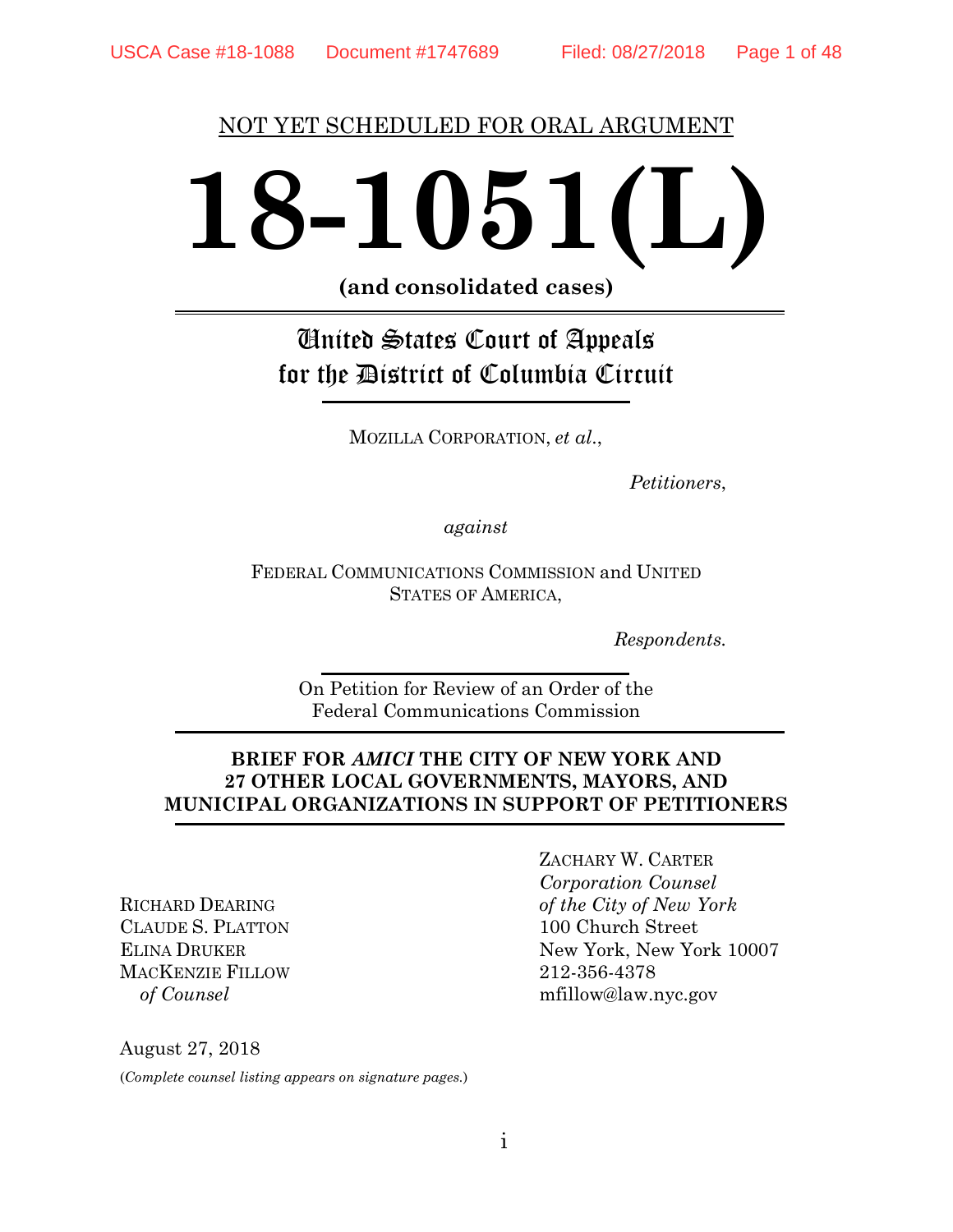## **CERTIFICATE AS TO PARTIES, RULINGS, AND RELATED CASES**

Pursuant to D.C. Circuit Rule 28(a)(1), *amici curiae* certify that:

**(A) Parties and** *Amici***:** Except for the following *amici*, all parties

and intervenors are listed in the Joint Brief for Government Petitioners,

who filed a consolidated brief in Case Nos. 18-1055, 18-1088, and

18-1089. As of the date of this filing, in addition to the City of New

York, the following have noticed their intent to participate as *amici*:

- American Council on Education, *et al*.;
- eBay Inc.;
- Electronic Frontier Foundation;
- Engine Advocacy;
- Computer & Communications Industry Association, *et al*.;
- Consumers Union;
- Members of Congress;
- National Association of State Utility Consumer Advocates and National Association of Regulatory Utility Commissioners;
- Professors Scott Jordan and Jon Peha:
- Professors of Communications Law; and
- Twilio, Inc.

**(B) Ruling Under Review:** References to the ruling at issue

appear in the Joint Brief for Government Petitioners.

**(C) Related Cases:** Amicus curiae adopts the statement of

related cases presented in the Joint Brief for Government Petitioners.

|                 | By: /s/ MacKenzie Fillow |
|-----------------|--------------------------|
| August 27, 2018 | <b>MACKENZIE FILLOW</b>  |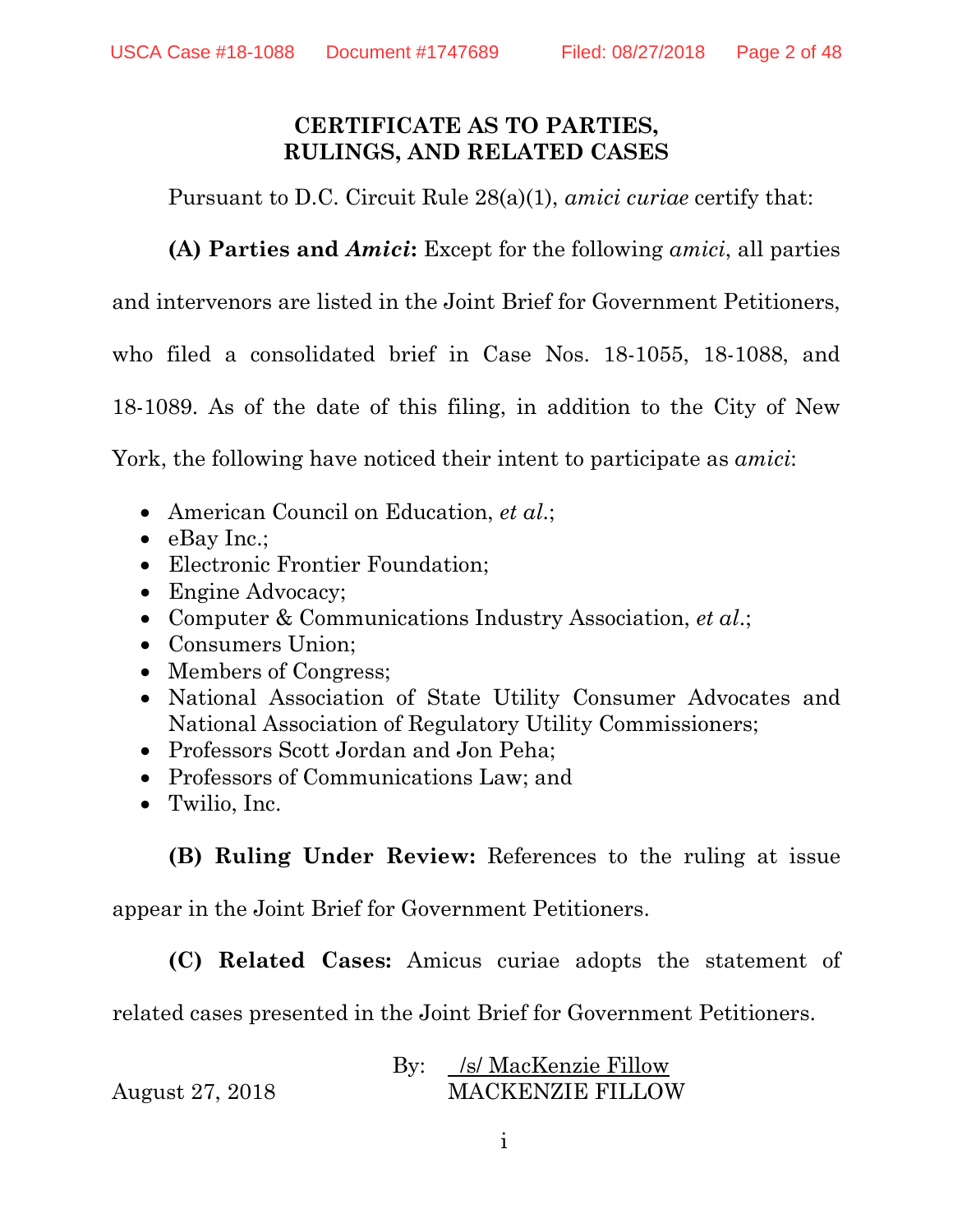## **CERTIFICATE OF COUNSEL REGARDING CONSENT TO FILE AND NECESSITY OF SEPARATE AMICUS BRIEFING**

As required by D.C. Circuit Rule 29(d), I certify that the City of New York is submitting a separate brief on behalf of a coalition of local governments, mayors, and municipal organizations due to our distinct interests in these cases. To our knowledge, this brief is the only amicus brief focusing on local-government issues. Accordingly, filing a joint brief would not be practicable.

On August 14-15, 2018, all parties and intervenors consented to the filing of this brief, except counsel for the United States of America, who indicated that he does not object to the filing of this brief.

As required by Fed. R. App. P. 29(c), I certify that no counsel for a party authored this brief in whole or in part, no counsel or party made a monetary contribution intended to fund the preparation or submission of this brief.

#### By: *Isl* MacKenzie Fillow August 27, 2018 MACKENZIE FILLOW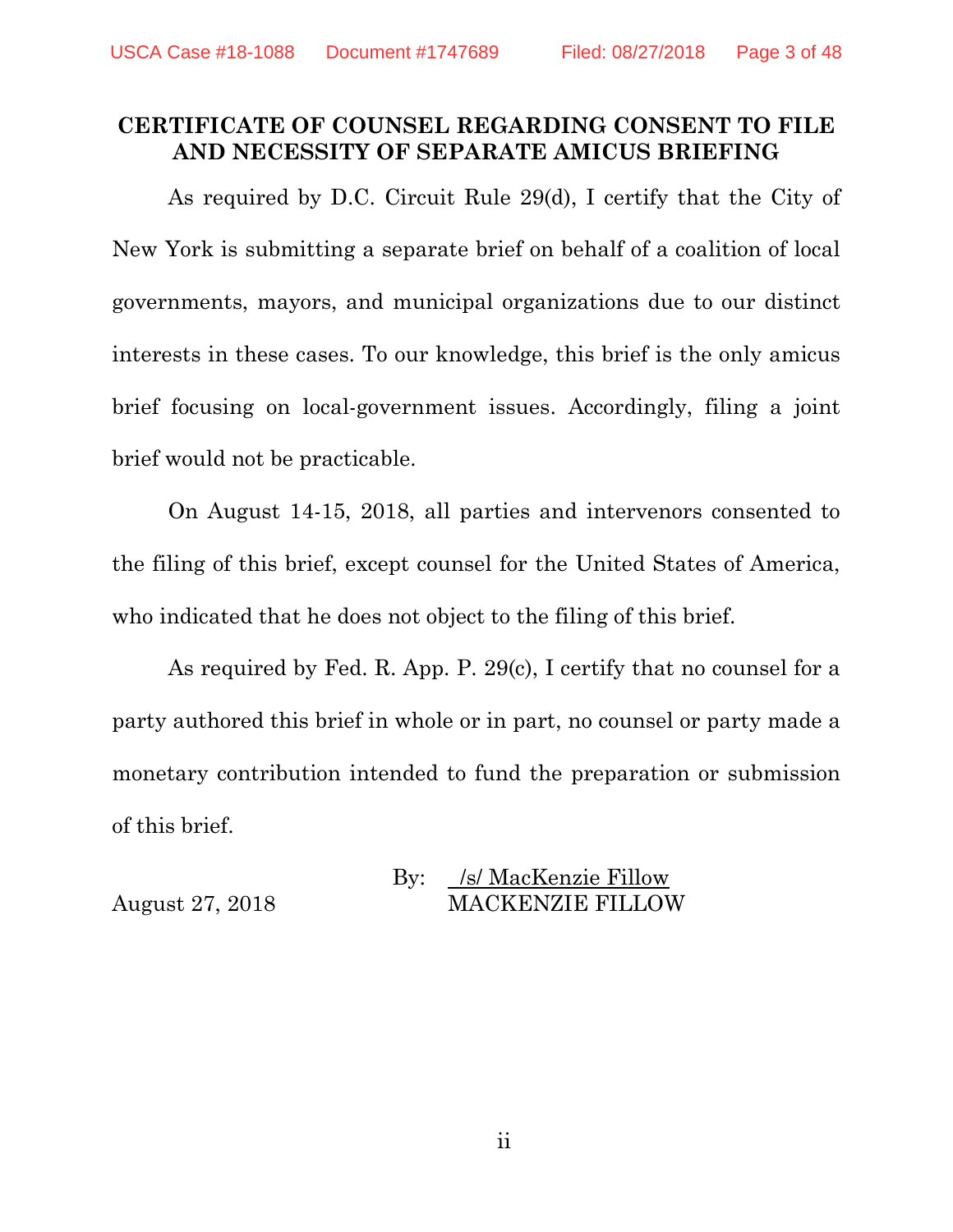#### **CERTIFICATE OF CORPORATE DISCLOSURE**

Pursuant to Federal Rule of Appellate Procedure 26.1 and D.C. Circuit Rule 26.1, the City of New York certifies that it submits this brief on behalf of an *ad hoc* coalition formed for the purpose of submitting a brief in this case, which is not incorporated and has no formal legal status. The coalition comprises cities, counties, townships, and elected mayors, as well as the International Municipal Lawyers Association (IMLA) and the California State Association of Counties (CSAC). IMLA is a non-profit corporation that is owned solely by its more than 2,500 members. CSAC is a non-profit corporation, whose membership consists of the 58 California counties.

#### By: /s/ MacKenzie Fillow August 27, 2018 MACKENZIE FILLOW

iii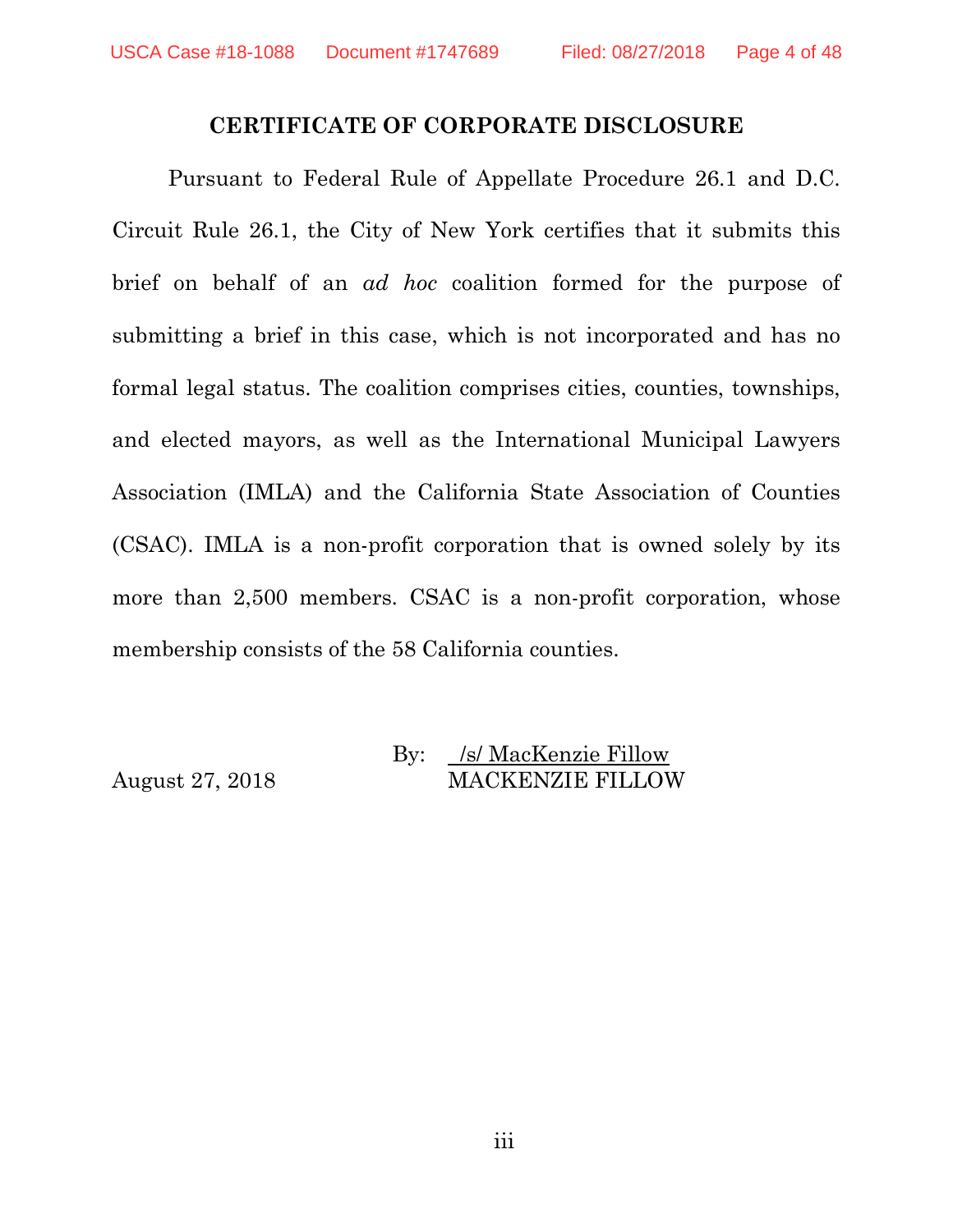# **TABLE OF CONTENTS**

# **Page**

| INTEREST OF AMICI CURIAE AND SUMMARY OF                                                                                                                               |
|-----------------------------------------------------------------------------------------------------------------------------------------------------------------------|
|                                                                                                                                                                       |
| CONGRESS DID NOT AUTHORIZE THE ORDER'S<br>SWEEPING PREEMPTION OF STATE AND LOCAL<br>MEASURES TO PRESERVE CORE GOVERNMENT                                              |
| A. Municipalities use the internet to provide core<br>government services and depend on net-neutral                                                                   |
| 1. Vital local government services in the 21st century rely<br>on the transfer of large amounts of data in real-time                                                  |
| 2. The Order hinders the ability of local governments to<br>invest in and deploy emerging technology to provide                                                       |
| B. There is no clear statement in Title I of the<br>Telecommunications Act authorizing the FCC to preempt<br>state and local measures to preserve municipalities' use |
| C. The FCC's assertion of preemption in this area blurs the<br>clear delineation of accountability for the provision of                                               |
|                                                                                                                                                                       |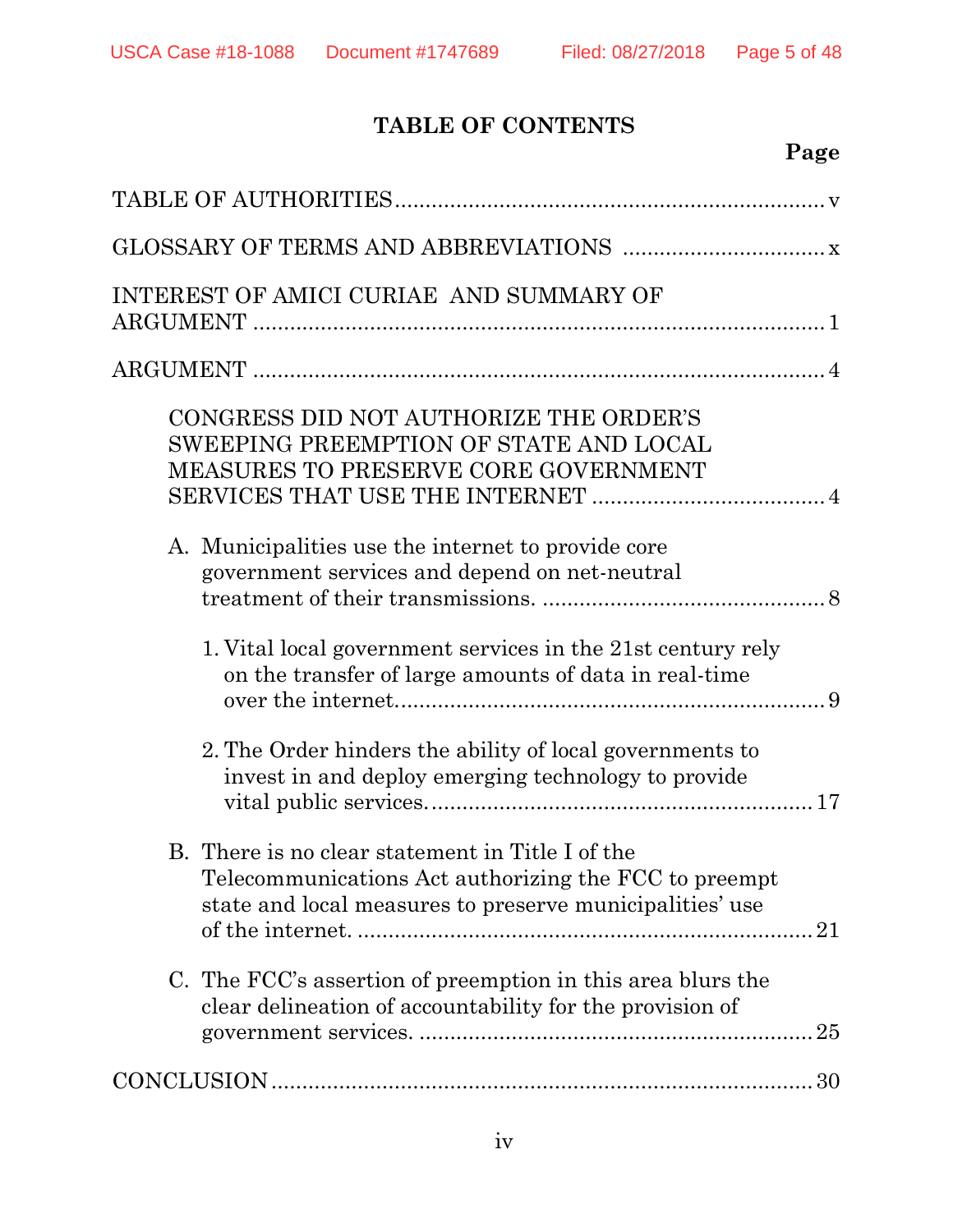**Cases**

# **TABLE OF AUTHORITIES**

# **Page**

| Altria, Inc. v. Good,                                                                         |
|-----------------------------------------------------------------------------------------------|
| Bond v. United States,                                                                        |
| Chevron U.S.A., Inc. v. Nat. Res. Def. Council Inc.,                                          |
| City of Dallas v. FCC,                                                                        |
| Del Grosso v. Surface Transp. Bd.,<br>804 F.3d 110 (1st Cir. 2015), reh'g denied, 811 F.3d 83 |
| Delaware v. Surface Transp. Bd.,                                                              |
| <i>Gonzales v. Oregon</i>                                                                     |
| Gregory v. Ashcroft,                                                                          |
| INS v. St. Cyr,                                                                               |
| Minn. Pub. Util. Comm'n v. FCC,                                                               |
| Morales v. Trans World Airlines, Inc.,                                                        |
| Nat'l Ass'n of Regulatory Comm'ners v. FCC,                                                   |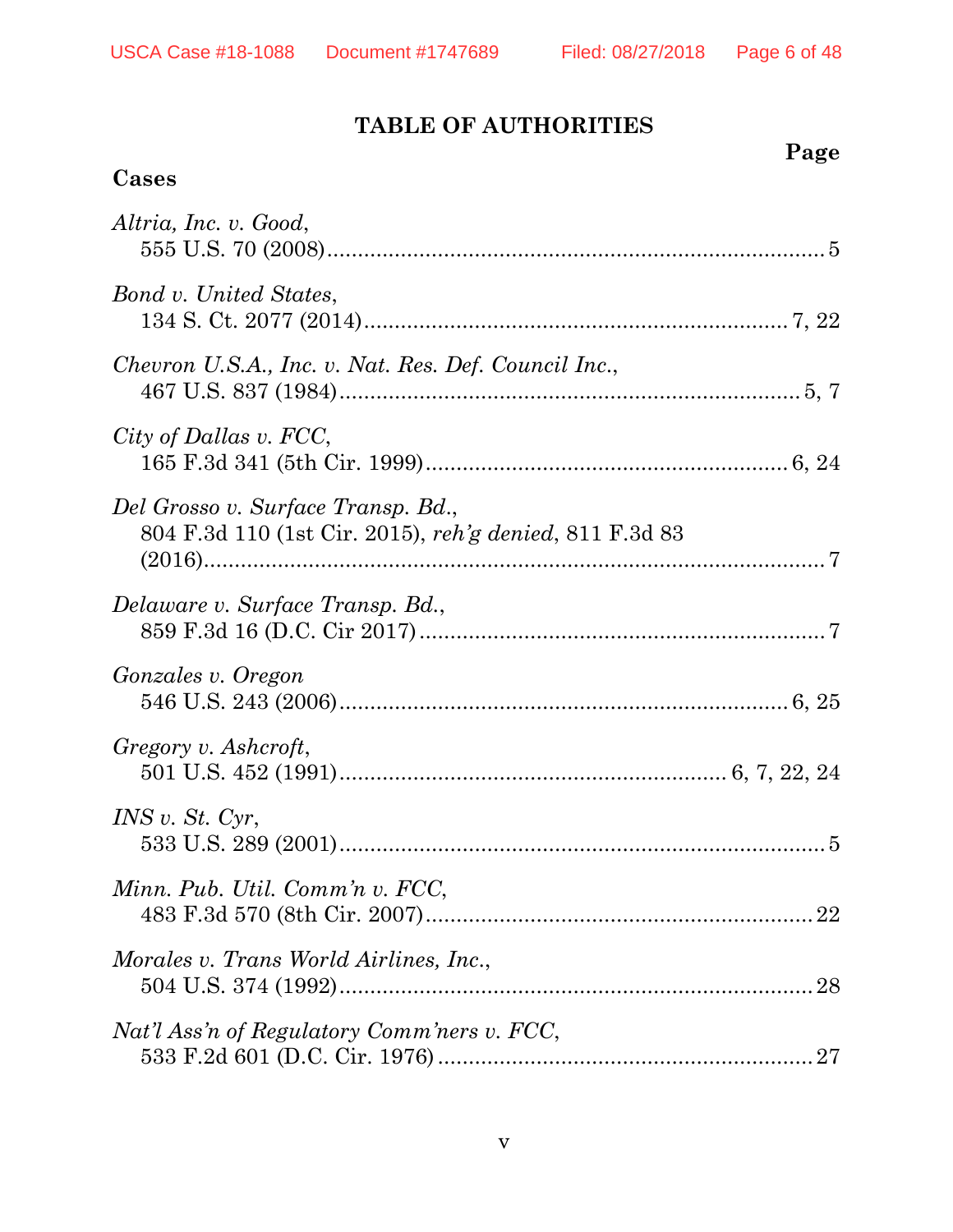|                                                                         | Page |
|-------------------------------------------------------------------------|------|
| Nat'l Fed'n of Ind. Bus. v. Sebelius,                                   |      |
| New York v. United States,                                              |      |
| Printz v. United States,                                                |      |
| Rice v. Santa Fe El. Corp.,                                             |      |
| Rowe v. N.H. Motor Transp. Ass'n,                                       |      |
| Solid Waste Agency of N. Cook Cty. (SWANCC) v. Army<br>Corps of Eng'rs, |      |
| <i>St. Louis v. W. Union Tel. Co.,</i>                                  |      |
| Wyeth v. Levine,                                                        |      |
| <b>Statutes</b>                                                         |      |
|                                                                         |      |
|                                                                         |      |
|                                                                         |      |
|                                                                         |      |
|                                                                         |      |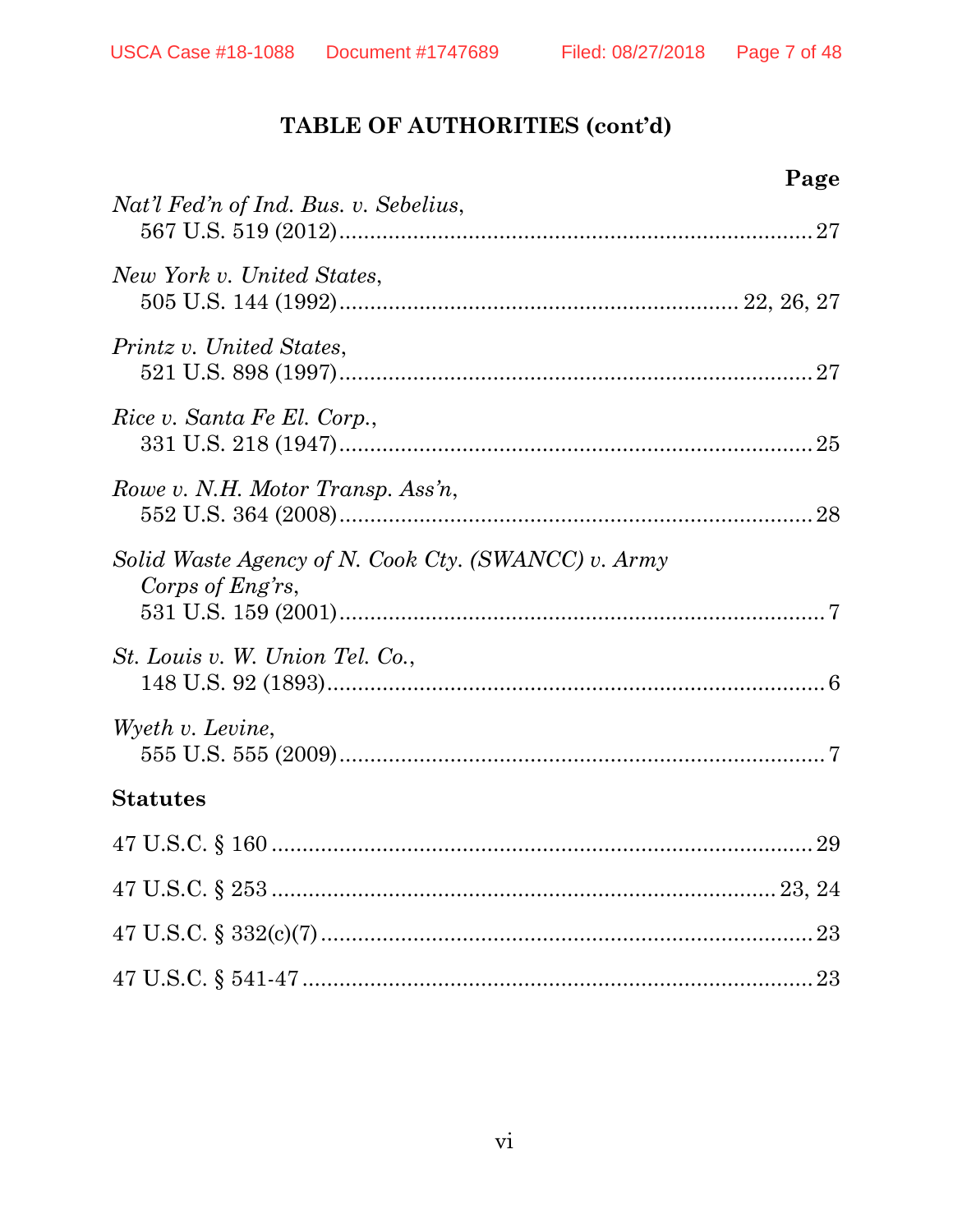# **Other Authorities**

| American Society of Civil Engineers, Infrastructure Report<br>Card, Roads (2017), available at                                                                                                                                                     |  |
|----------------------------------------------------------------------------------------------------------------------------------------------------------------------------------------------------------------------------------------------------|--|
|                                                                                                                                                                                                                                                    |  |
| Array of Things Project Page, available at                                                                                                                                                                                                         |  |
| Roberto Baldwin, It takes a smart city to make cars truly<br><i>autonomous</i> (June 14, 2017), available at                                                                                                                                       |  |
| City of Chicago Office of the Mayor Press Release, Mayor<br><b>Emanuel Launches Historic Streetlight Modernization</b><br><i>Program</i> (Sept. 19, 2017), available at                                                                            |  |
| Jennifer Chu, Study: Air pollution causes 200,000 early<br>deaths each year in the U.S. (New MIT study finds vehicle<br>emissions are the biggest contributor to these premature<br><i>deaths</i> ), MIT News Office (Aug. 29, 2013), available at |  |
| Thomas Davenport, How Big Data Is Helping the NYPD<br>Solve Crimes Faster (July 17, 2016), available at                                                                                                                                            |  |
| Janine S. Hiller & Jordan M. Blanke, Smart Cities, Big<br>Data, and the Resilience of Privacy, 68 HASTINGS L.J. 309,                                                                                                                               |  |
|                                                                                                                                                                                                                                                    |  |
|                                                                                                                                                                                                                                                    |  |
|                                                                                                                                                                                                                                                    |  |

**Page**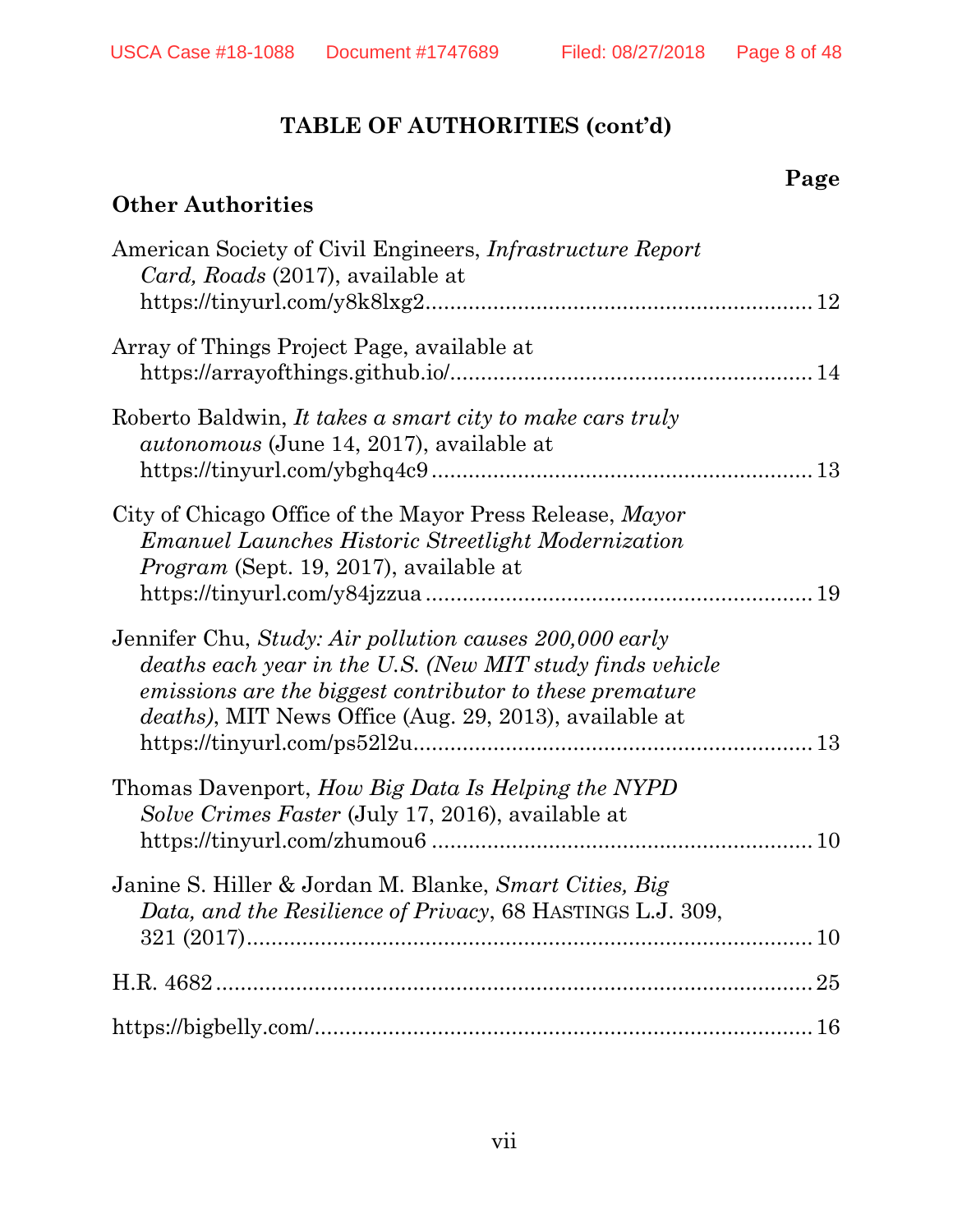|                                                                                                                                                                                                                      | Page |
|----------------------------------------------------------------------------------------------------------------------------------------------------------------------------------------------------------------------|------|
| Intel Press Release, Smart Cities Technologies Give Back<br>125 Hours to Citizens Every Year (Mar. 12, 2018),                                                                                                        |      |
| Juniper Research Report: Smart Cities What's In It For<br>Citizens? (March 12, 2018), available at                                                                                                                   |      |
| Jacob Kastrenakes, ISPs Won't Promise To Treat All Traffic<br><i>Equally After Net Neutrality</i> , The Verge (Dec. 15, 2017),                                                                                       |      |
| Timothy Mclaughlin, As shootings soar, Chicago police use<br>technology to predict crime (Aug. 5, 2017), available at                                                                                                |      |
| MIT News Office (Aug. 29, 2013), available at                                                                                                                                                                        |      |
| NYC Mayor's Office of Tech $+$ Innovation, Report: Building $\alpha$<br>Smart + Equitable City (Sept. 2015), available at                                                                                            |      |
| Aneri Pattani, Building the city of the future–at $\alpha$ \$41 trillion<br><i>price tag</i> (Oct. 25, 2016), available at                                                                                           |      |
| Carter H. Strickland, Jr., Revitalizing the Presumption<br>Against Preemption To Prevent Regulatory Gaps: Railroad<br><i>Deregulation and Waste Transfer Stations, 34 ECOLOGY</i>                                    | 28   |
| Sean Thorton, A Guide to Chicago's Array of Things<br><i>Initiative</i> , Ash Center for Democratic Governance and<br>Innovation at Harvard Kennedy School Data-Smart City<br>Solutions (Jan. 2, 2018), available at |      |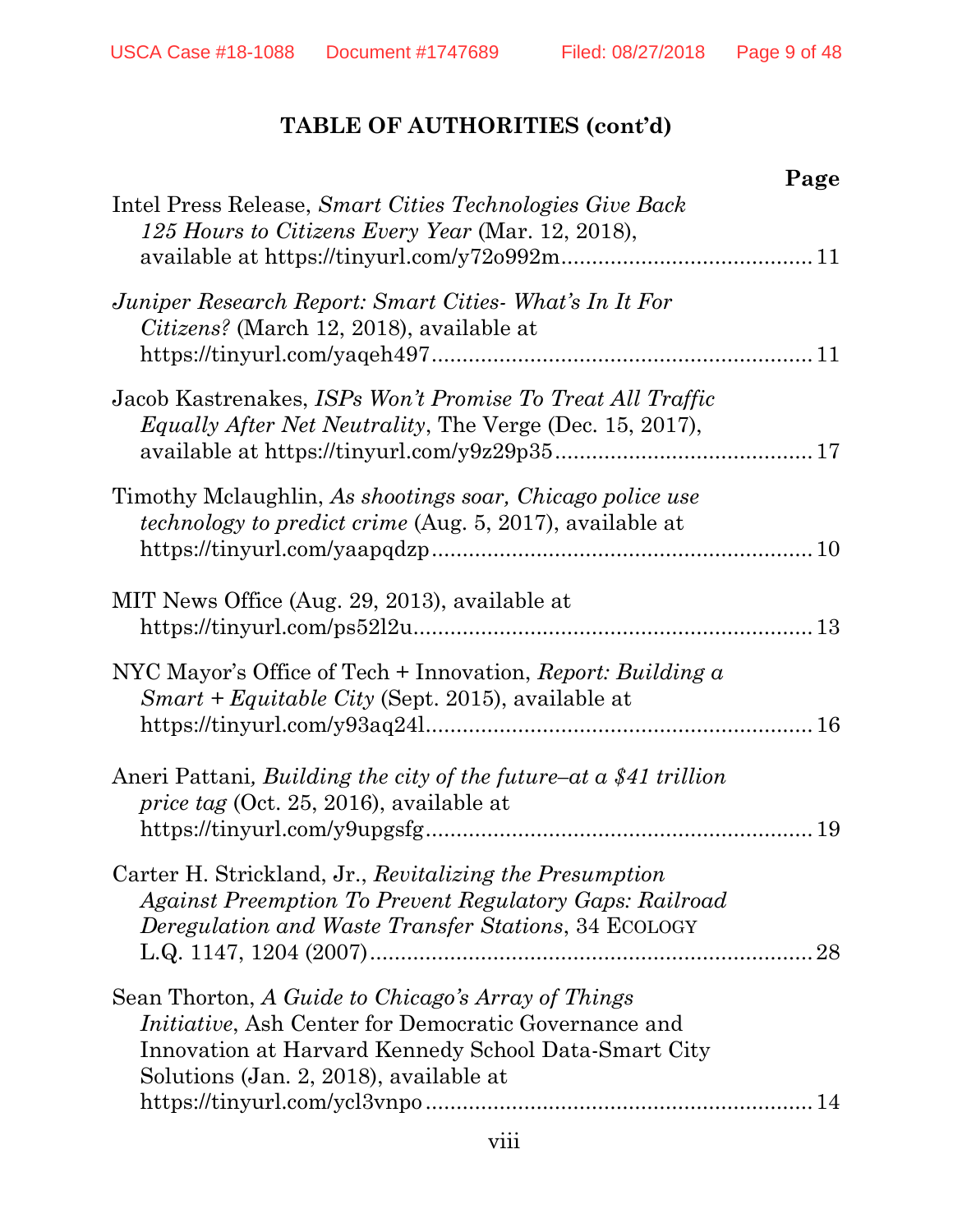|                                                               | Page |
|---------------------------------------------------------------|------|
| Statement From Mayor Bill De Blasio On Net Neutrality         |      |
|                                                               |      |
| Wuping Xin, et al., "Midtown in Motion": A new active traffic |      |
| management methodology and its implementation in New          |      |
| York City, Report for Transportation Research Board           |      |
| 2013 Annual Meeting (Nov. 15, 2012), available at             |      |
|                                                               |      |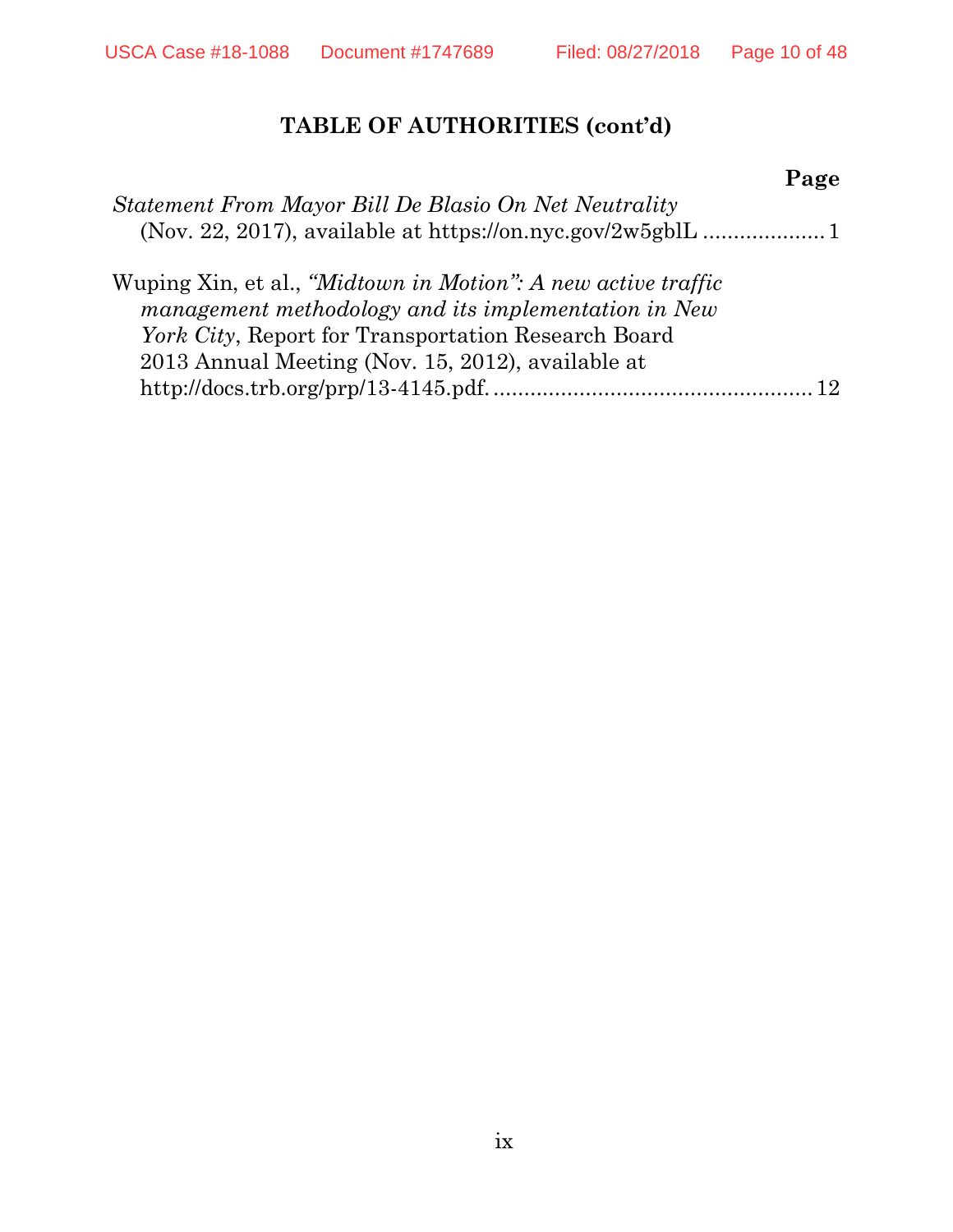## **GLOSSARY OF TERMS AND ABBREVIATIONS**

| BIAS                               | <b>Broadband Internet Access Service</b>                                                                                                                                                                                                                                                                                                                                                                                                            |
|------------------------------------|-----------------------------------------------------------------------------------------------------------------------------------------------------------------------------------------------------------------------------------------------------------------------------------------------------------------------------------------------------------------------------------------------------------------------------------------------------|
| Br. for Gov't Pet'rs               | <b>Brief for Government Petitioners</b>                                                                                                                                                                                                                                                                                                                                                                                                             |
| <i>Commission or</i><br><b>FCC</b> | <b>Federal Communications Commission</b>                                                                                                                                                                                                                                                                                                                                                                                                            |
| Government<br><i>Petitioners</i>   | States of New York, California, Connecticut,<br>Delaware, Hawai'i, Illinois, Iowa, Kentucky,<br>Maine, Maryland, Massachusetts,<br>Minnesota, Mississippi, New Jersey, New<br>Mexico, North Carolina, Oregon,<br>Pennsylvania, Rhode Island, Vermont,<br>Virginia, Washington, the District of<br>Columbia, the County of Santa Clara, Santa<br>Clara County Central Fire Protection<br>District, and the California Public Utilities<br>Commission |
| Order                              | Restoring Internet Freedom, <i>Declaratory</i><br>Ruling, Report and Order, and Order, 33<br>FCC Red. 311 (2018)                                                                                                                                                                                                                                                                                                                                    |
| <i>Telecommunications</i><br>Act   | Telecommunications Act of 1996, Pub. L. No.<br>104-104, 110 Stat. 56                                                                                                                                                                                                                                                                                                                                                                                |

## **STATUTES AND REGULATIONS**

The relevant statutes and regulations are set forth in the addenda

to the Joint Brief for Government Petitioners.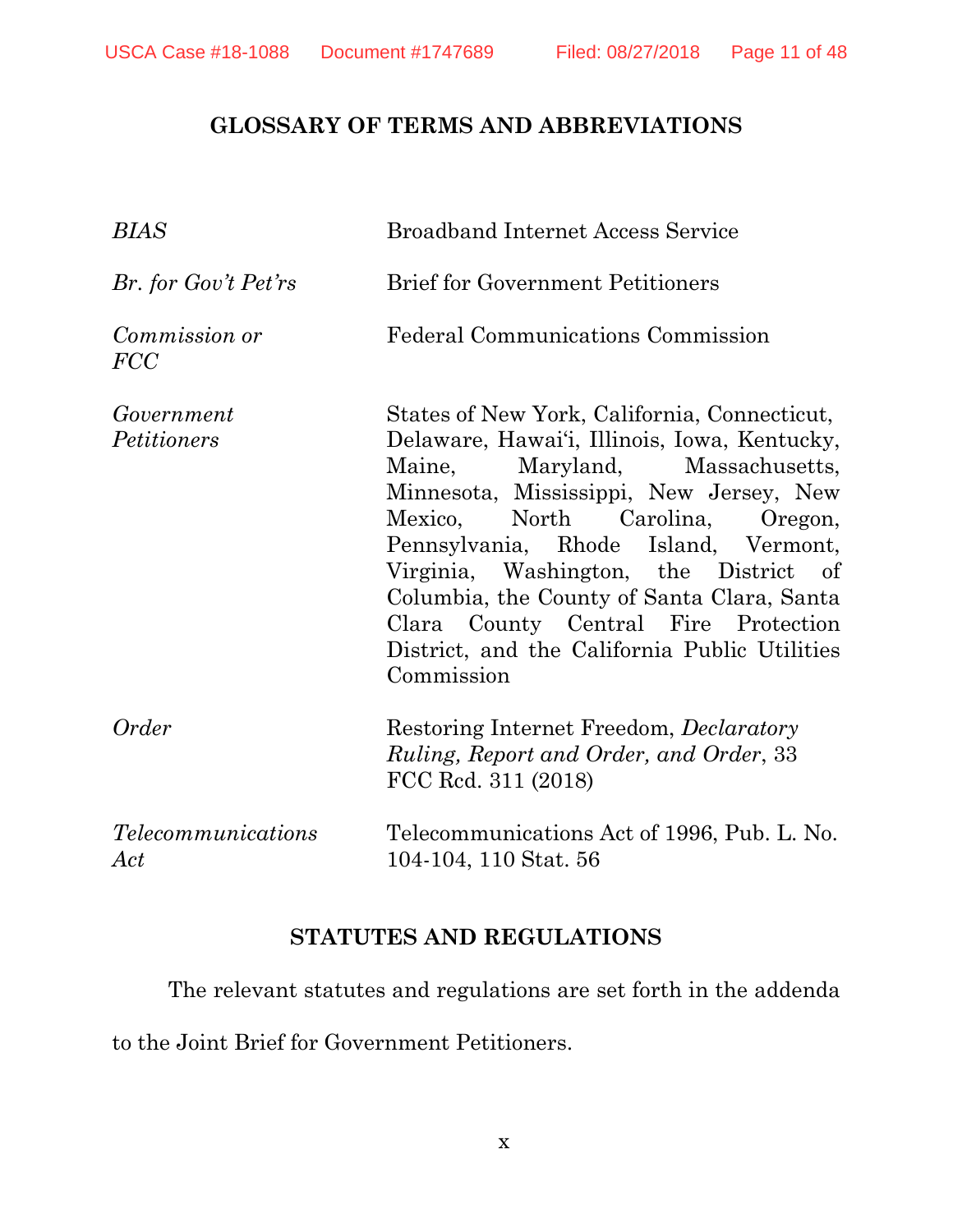$\overline{a}$ 

#### **INTEREST OF AMICI CURIAE AND SUMMARY OF ARGUMENT**

Amici are municipalities, mayors, and municipal associations across the country committed to the principle of net neutrality because of our conviction that "[a]ccess to a free and open internet is a fundamental right of every citizen.["1](#page-11-0) As petitioners have shown, the FCC's Order abandoning net neutrality reflects not just a misguided and harmful policy choice, but an unlawful one.

Amici also strongly oppose the Order's broad assertion of preemption, purporting to displace "any state or local measures" affecting BIAS. We agree with the government petitioners that the unqualified breadth of this exercise of preemption—sweeping in a wide range of state and local laws designed to protect the public—falters under the weight of the presumption against preemption, because Congress did not clearly authorize it.

We write to highlight one particularly troubling consequence of the FCC's broad assertion of preemption: its potential to displace even narrowly drawn state or local measures designed to preserve core public

<span id="page-11-0"></span><sup>1</sup> *Statement From Mayor Bill De Blasio On Net Neutrality* (Nov. 22, 2017), available at https://on.nyc.gov/2w5gblL.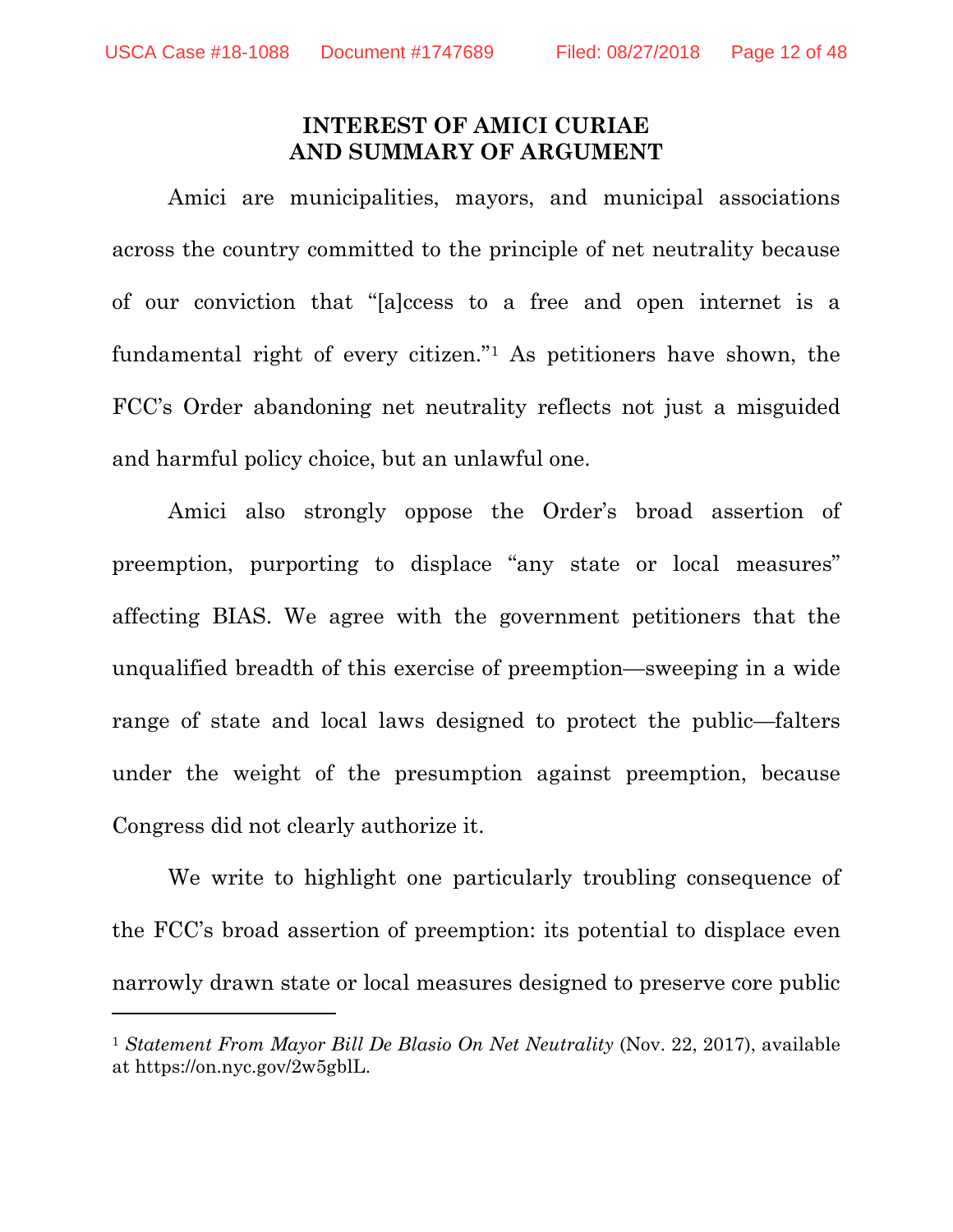services that rely on the internet. Counting on our transmissions being treated on a net-neutral basis, municipalities have invested heavily in technologies that require access to low-latency, high-capacity internet. We now depend on the internet to transmit vast amounts of information on a real-time basis for essential government functions—including firefighting, police, traffic management, sanitation, and public transit. In the coming decades, the internet will grow increasingly vital to the provision of those services, and our residents will increasingly expect the standard of performance that internet-enabled services afford.

The Order would permit BIAS providers to discriminate against key government services, or to entirely block citizens' access to our websites, unless we pay for priority access. Municipalities, however, lack the financial resources to compete for priority in the marketplace. Discrimination and blocking could compromise our ability to fulfill our critical public mission by hindering timely responses to events unfolding in our communities.

The Order's broad preemption provision could bar state or local measures to prevent second-class status for internet communications relating to public services, whether through closely tailored regulations

2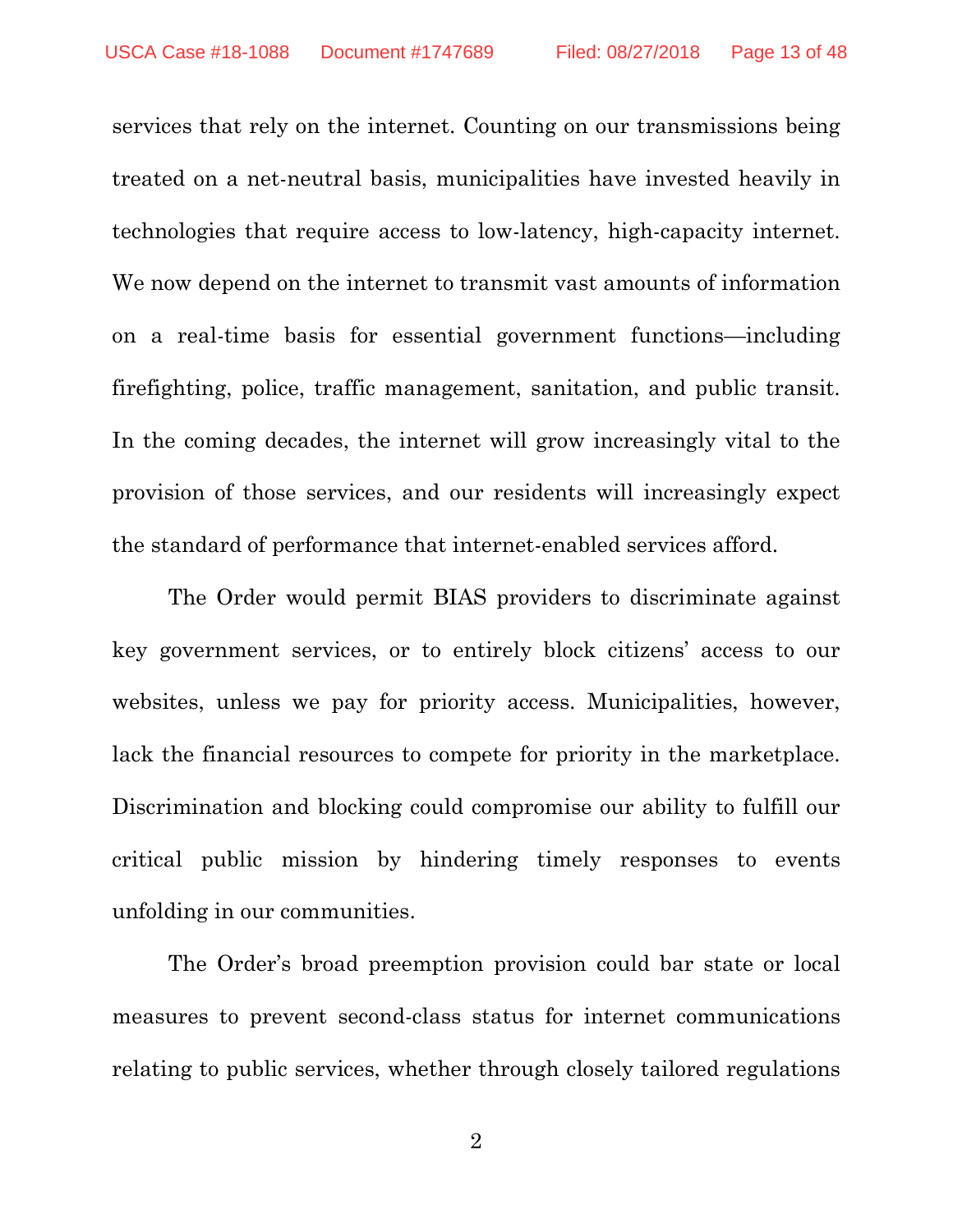or through conditions placed on grants of rights-of-way to use city streets and poles for the internet's fiber-optic backbone. Indeed, the Order purports to preempt even state and local attempts to prohibit the throttling of critical web traffic that informs police officers in the field, or the blocking of access to emergency management websites or portals for payment of local taxes or registration for public benefits.

When an agency's assertion of preemption threatens to so sharply impinge on municipalities' control over core government functions, the presumption against preemption is at its apex, and the congressional authorization for such preemption must be unmistakable. But there is no clear statement of congressional intent for the FCC's sweeping exercise of preemption in the Order. And preemption would undermine a key purpose of federalism—accountability of government officials to the electorate—by forcing municipalities to suffer the political consequences of a federal agency's decision to displace local authority. The Order's preemption provision is unlawful and must be vacated.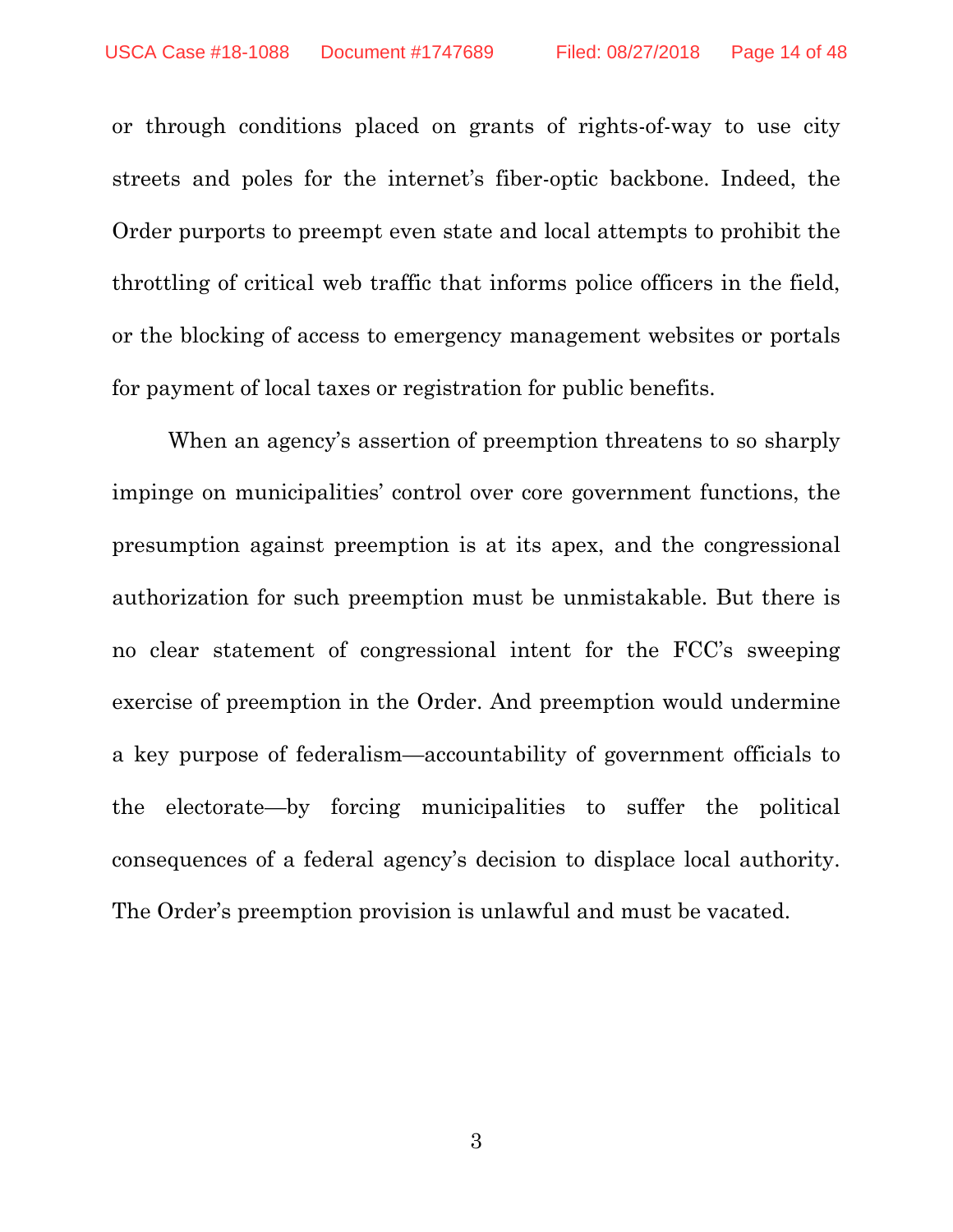#### **ARGUMENT**

## **CONGRESS DID NOT AUTHORIZE THE ORDER'S SWEEPING PREEMPTION OF STATE AND LOCAL MEASURES TO PRESERVE CORE GOVERNMENT SERVICES THAT USE THE INTERNET**

The Order purports to preempt nearly "any state or local measures … that would impose more stringent requirements for any aspect of broadband service that [the FCC] address[ed] in this order." Order ¶ 195. It leaves undisturbed only "the states' traditional role in generally policing such matters as fraud, taxation, and general commercial dealings"—and even this narrow category only "so long as the administration of such general state laws does not interfere with federal regulatory objectives." *Id.* ¶ 196.

As the government petitioners explain, this assertion of sweeping, prospective preemption exceeds the FCC's authority under the Telecommunications Act to superintend the Nation's broadband and mobile internet backbone (*see* Br. for Gov't Pet'rs at 41-47). Given the lack of statutory authorization and the presumption against preemption, the FCC may not override state or local measures to promote public welfare through regulation of BIAS providers' business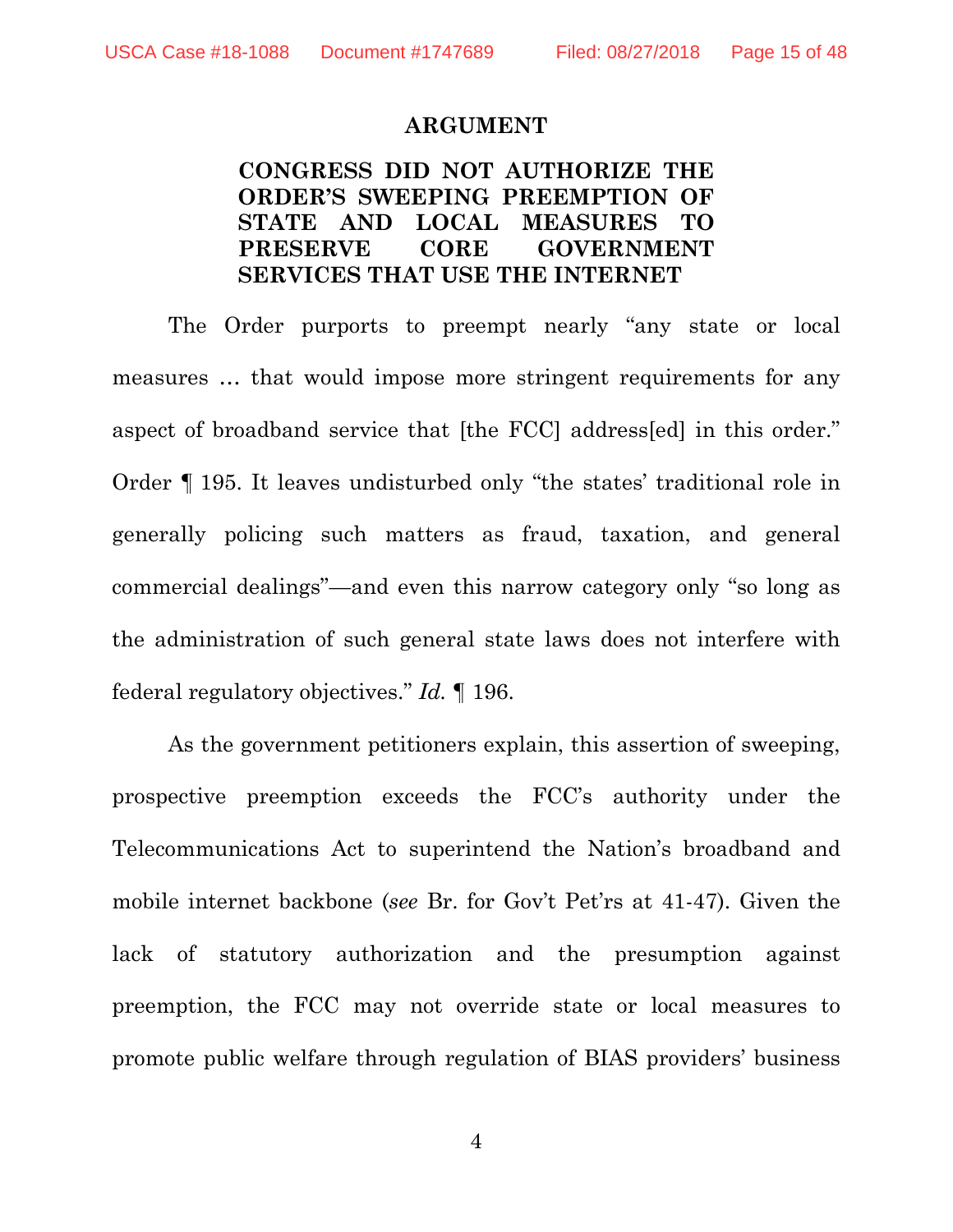l

<span id="page-15-0"></span>practices. *See Altria, Inc. v. Good*, 555 U.S. 70, 77 (2008) (the presumption bars preemption unless the preemptive purpose of Congress is "clear and manifest").[2](#page-15-3)

This brief addresses an aspect of the Order's broad assertion of preemption that poses a particular threat to municipalities and requires an even more explicit statement of congressional authorization. The repeal of net neutrality would permit BIAS providers to impose throttling, blocking, and paid prioritization on local governments' internet data transmissions. As shown by the government petitioners (Br. for Gov't Pet'rs at 22-28) and discussed further below, such practices would hamper local governments' ability to effectively provide core services, involving public health, safety, and welfare, using the internet. The Order's preemption provision, however, purports to block States and municipalities from adopting even narrowly tailored rules to

<span id="page-15-3"></span><span id="page-15-2"></span><span id="page-15-1"></span><sup>2</sup> Although agency interpretations of ambiguous statutory provisions generally are entitled to deference, *Chevron U.S.A., Inc. v. Nat. Res. Def. Council Inc.*, 467 U.S. 837, 844 (1984), the presumption resolves any ambiguity against preemption, thereby removing the agency's discretion to fill in the statutory gaps, *cf. INS v. St. Cyr*, 533 U.S. 289, 320 n.45 (2001) ("Because a statute that is ambiguous with respect to retroactive application is construed under our precedent to be unambiguously prospective, there is, for *Chevron* purposes, no ambiguity in such a statute for an agency to resolve." (citation omitted)).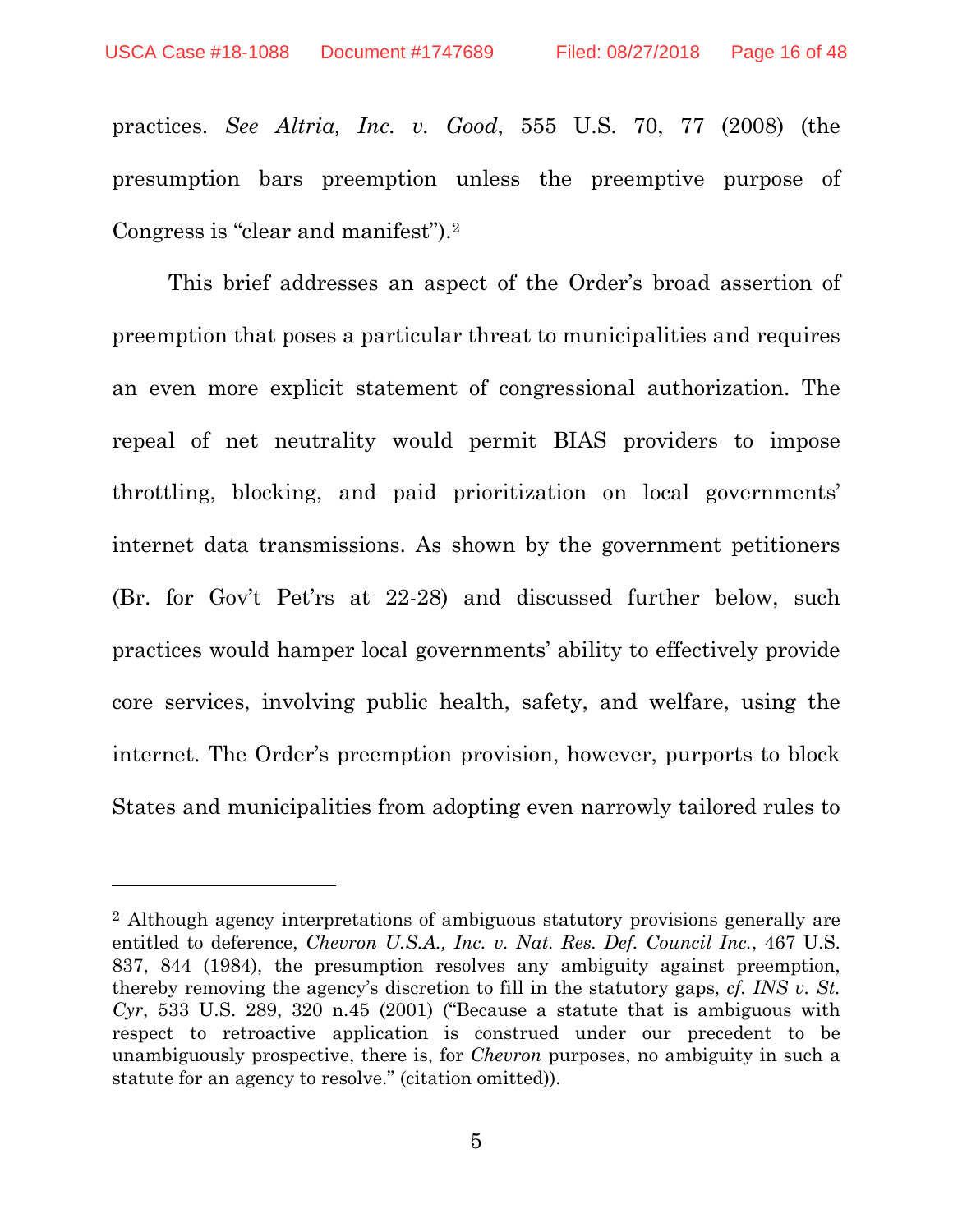prevent these ill effects, or from conditioning BIAS providers' access to rights-of-way on carrying government data on a net-neutral basis.

<span id="page-16-1"></span>States and their political subdivisions have traditionally received "great latitude under their police powers" to pass laws to ensure the "protection of the lives, limbs, health, comfort, and quiet of all persons." *Gonzales v. Oregon* 546 U.S. 243, 270 (2006) (quotation marks omitted). And, as owners of streets, sidewalks, and poles, States and local governments have traditionally exercised broad authority to manage their rights-of-way over city streets, sidewalks, and poles. *See St. Louis v. W. Union Tel. Co.*, 148 U.S. 92, 101 (1893). The Order displaces this authority by barring state and local measures to maintain public safety and ensure the effective provision of core government services.

<span id="page-16-3"></span><span id="page-16-2"></span><span id="page-16-0"></span>Such a deep intrusion into an area of core local concern requires especially clear and express authorization from Congress. *See Gregory v. Ashcroft*, 501 U.S. 452, 460-61 (1991); *see also City of Dallas v. FCC*, 165 F.3d 341, 349 (5th Cir. 1999) (holding that the FCC lacks authority to preempt local rights-of-way requirements without a clear statement from Congress). *Gregory*'s "clear-statement rule" is an interpretive canon that holds that "if Congress intends to alter the usual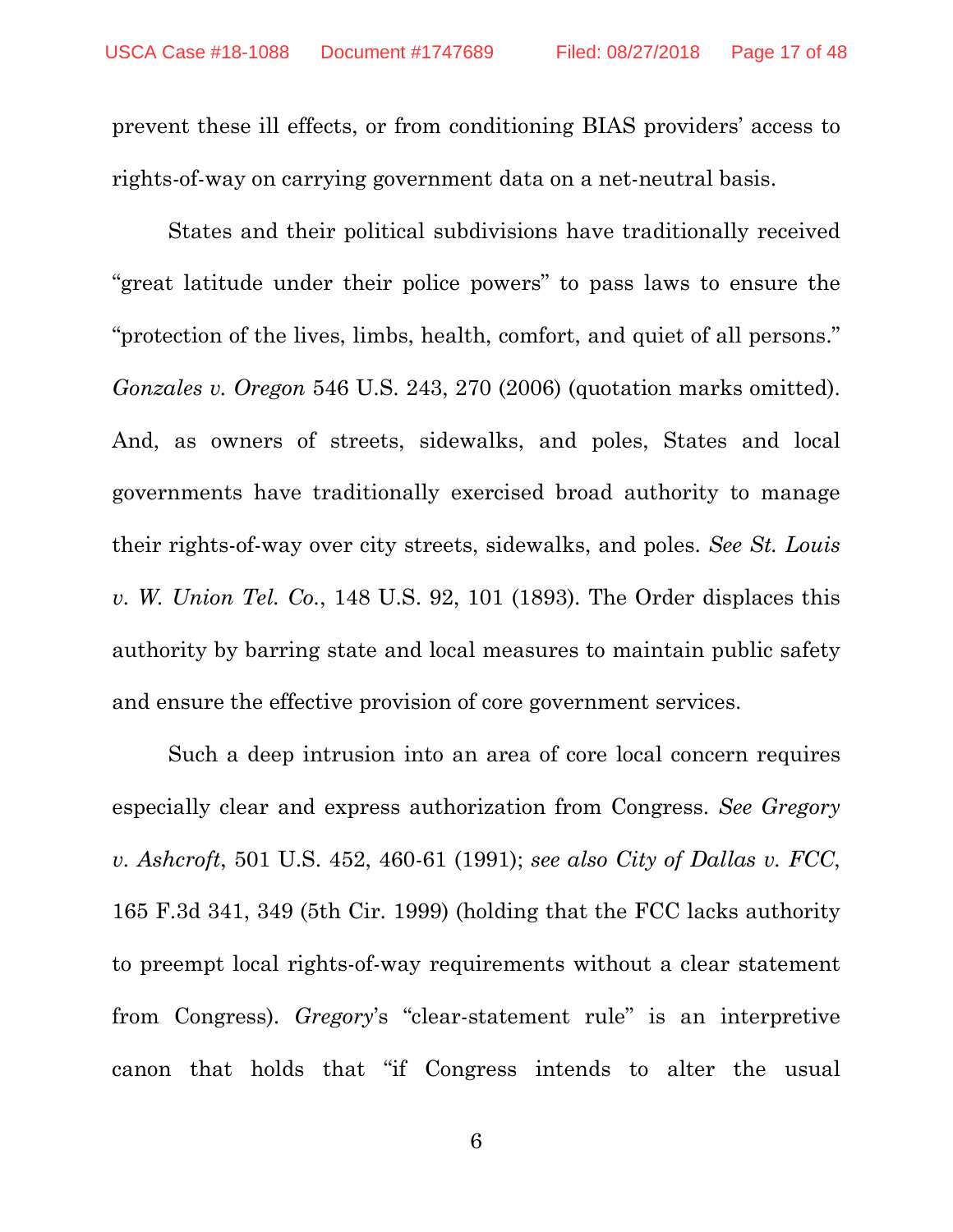<span id="page-17-4"></span>constitutional balance between the States and the federal government, it must make its intention to do so unmistakably clear in the language of the statute." *Gregory*, 501 U.S. at 460 (quotation marks omitted); *accord Bond v. United States*, 134 S. Ct. 2077 (2014).[3](#page-17-7)

<span id="page-17-0"></span>This standard is not met here. Congress did not expressly authorize the FCC in Title I of the Telecommunications Act to strip States and local governments of the tools they need to provide government services effectively. Nor did Congress authorize the FCC to turn BIAS providers into gatekeepers of government websites. And the FCC's unauthorized assertion of preemption implicates a core federalism concern animating the Supreme Court's jurisprudence: the proper allocation of political accountability between the national and local governments. Without a clear statutory hook upon which to hang

 $\overline{a}$ 

<span id="page-17-7"></span><span id="page-17-6"></span><span id="page-17-5"></span><span id="page-17-3"></span><span id="page-17-2"></span><span id="page-17-1"></span><sup>3</sup> The federal agency asserting preemption cannot supply this authorization when Congress has declined to do so. *See Solid Waste Agency of N. Cook Cty. (SWANCC) v. Army Corps of Eng'rs*, 531 U.S. 159, 174 (2001) (declining to defer to agency interpretation of statute as permitting incursion into "States' traditional and primary power" and requiring "a clear statement from Congress"). Although this Court has not yet definitively resolved "whether 'an agency decision against preemption of a state or local law receives [*Chevron*] deference,'" *Delaware v. Surface Transp. Bd.*, 859 F.3d 16, 20-21 (D.C. Cir. 2017), those courts of appeals that have addressed the issue since the Supreme Court's decision in *Wyeth v. Levine*, 555 U.S. 555 (2009), "have been unanimous in concluding that *Chevron*  deference does not apply to preemption decisions by federal agencies," *Del Grosso v. Surface Transp. Bd*., 804 F.3d 110, 116-17 (1st Cir. 2015) (collecting cases).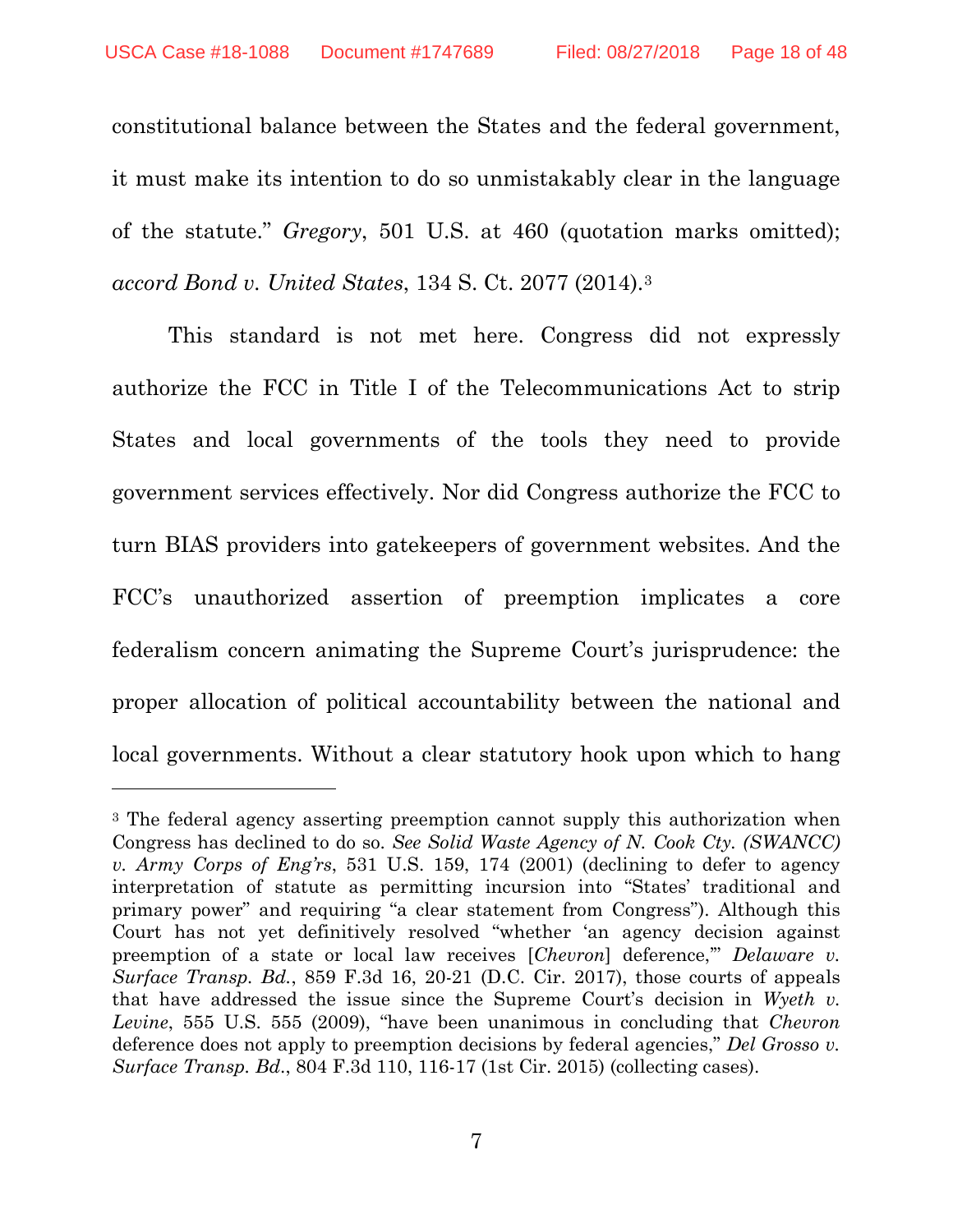the FCC's sweeping preemption authority, the Order oversteps, and its assertion of preemption must be vacated.

## **A. Municipalities use the internet to provide core government services and depend on net-neutral treatment of their transmissions.**

The FCC impermissibly waived away local governments' very real concerns about the damage that the repeal of net neutrality would do to our ability to serve our fundamental functions—from managing weather emergencies to performing cutting-edge telemedicine at public hospitals—as the government petitioners have shown (*see* Br. for Gov't Pet'rs at 24-28 (discussing Santa Clara County's Comments on municipal internet dependence)). This is a deep flaw in the Order—both on procedural grounds, as the government petitioners demonstrate, and on substantive ones, as we amplify here—and it has the potential to reverberate nationwide.

Without net neutrality, state and local governments must be able to insist that BIAS providers not relegate data transmissions for core government services to second-tier status (or worse) or block the public's access to government services. To the extent that the Order's preemption clause bars measures designed to guarantee net-neutral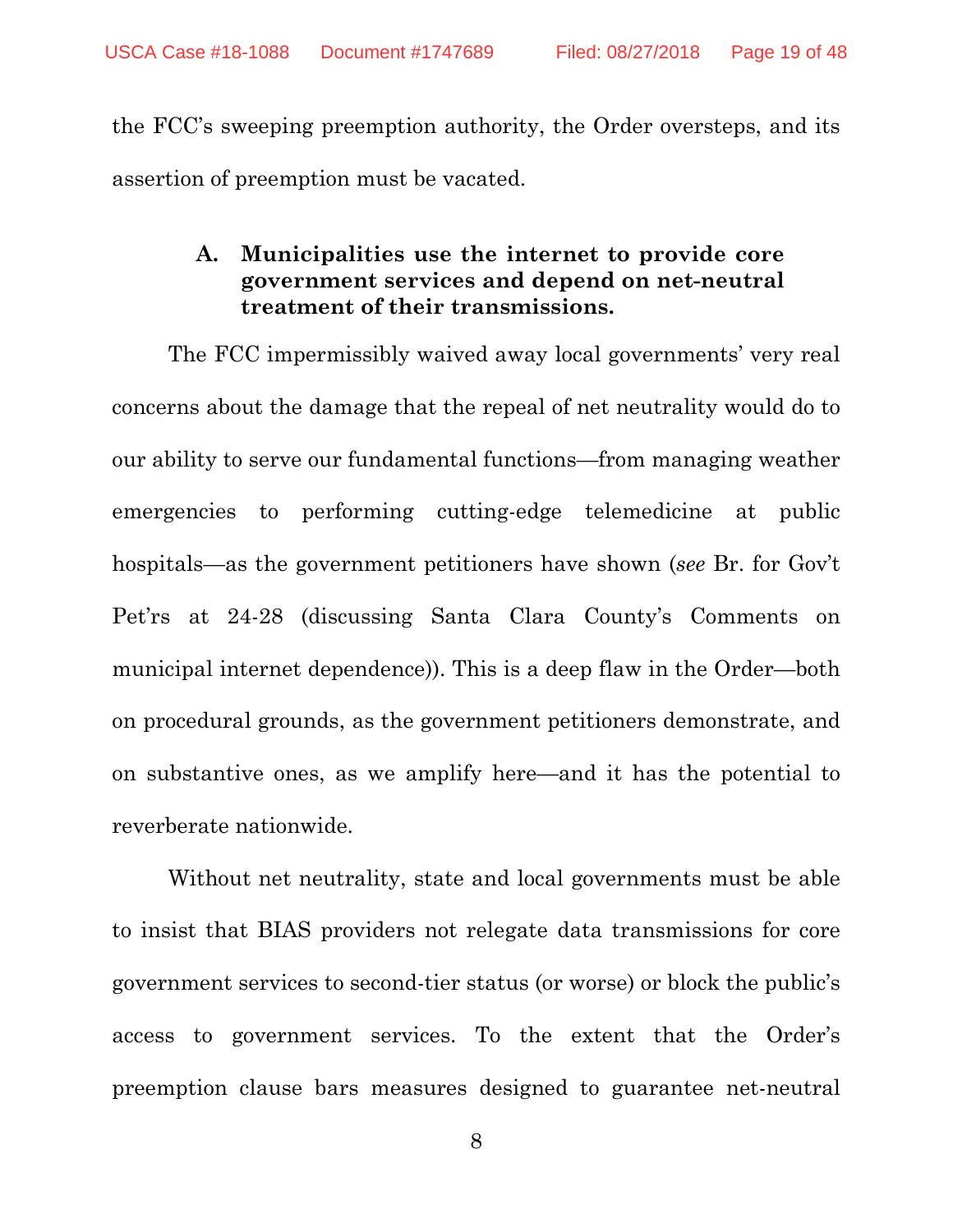treatment for municipalities' data transmissions, it compromises local governments' ability to fulfill our central role—a harm that will only grow in the coming decades.

#### **1. Vital local government services in the 21st century rely on the transfer of large amounts of data in real-time over the internet.**

Local governments have spent millions of taxpayer dollars to develop and implement innovative tools to deliver vital services to their citizens via the internet. These services—which every day are proving their worth by saving lives and improving quality of life for our residents—often rely heavily on real-time, low-latency data transmissions, because public services like police, firefighting, traffic, and public transit are time-sensitive.

By linking vast networks of real-time data-collection devices with high-powered computer-processing capabilities, local governments are evolving to govern better and more efficiently. And evolve we must, as local-government officials are the ones held to account when municipalities fail to keep up with technology. Heeding the public's demands, over the last two decades local governments have embraced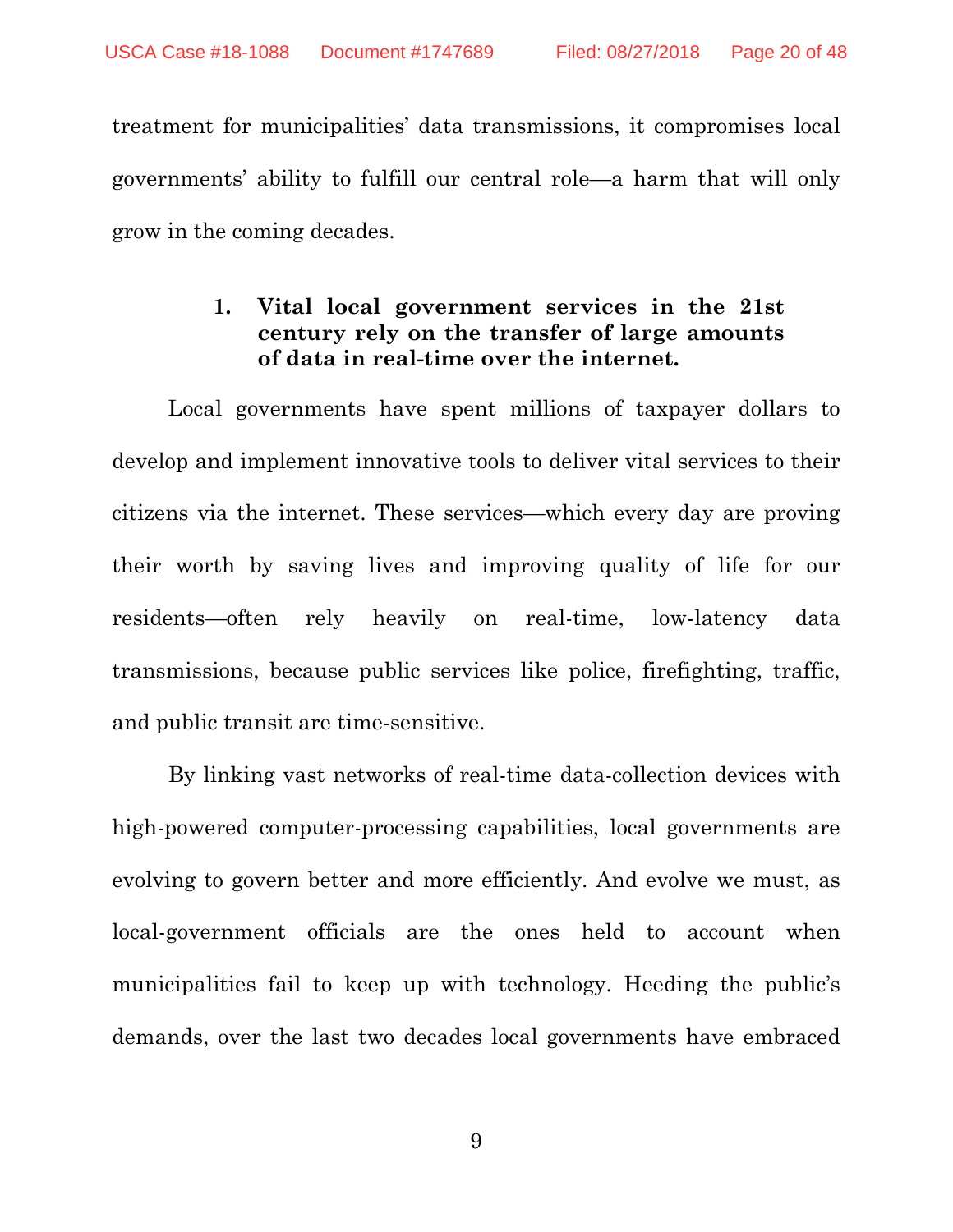data-heavy, internet-based applications designed to improve how we provide public services.

For example, cities are increasingly relying on sophisticated systems to provide police officers with real-time situational information that melds data drawn from public networks and residents' devices with city-owned sensors and databases. For example, the New York City Police Department's Domain Awareness System collects and analyzes data from over 54 million 911 calls; thousands of public, private, and commercial surveillance cameras, automatic license-plate readers, fixed and mobile radiation and chemical sensors; police databases; and acoustic sensors that pinpoint gunshots to within 25 meters.[4](#page-20-3) Similarly, the City of Chicago's software, called Hunchlab, blends statistical modeling with real-time information and automatically pushes information about the context of an unfolding encounter to officers' smartphones in the field.[5](#page-20-4) Minneapolis uses Field Watch, a system that

<span id="page-20-1"></span>l

<span id="page-20-3"></span><span id="page-20-0"></span><sup>4</sup> *See* Janine S. Hiller & Jordan M. Blanke, *Smart Cities, Big Data, and the Resilience of Privacy*, 68 HASTINGS L.J. 309, 321 (2017); Thomas Davenport, *How Big Data Is Helping the NYPD Solve Crimes Faster*, Fortune.com (July 17, 2016), available at https://tinyurl.com/zhumou6**.**

<span id="page-20-4"></span><span id="page-20-2"></span><sup>5</sup> *See* Timothy Mclaughlin, *As shootings soar, Chicago police use technology to predict crime*, Reuters.com (Aug. 5, 2017), available at https://tinyurl.com/yaapqdzp.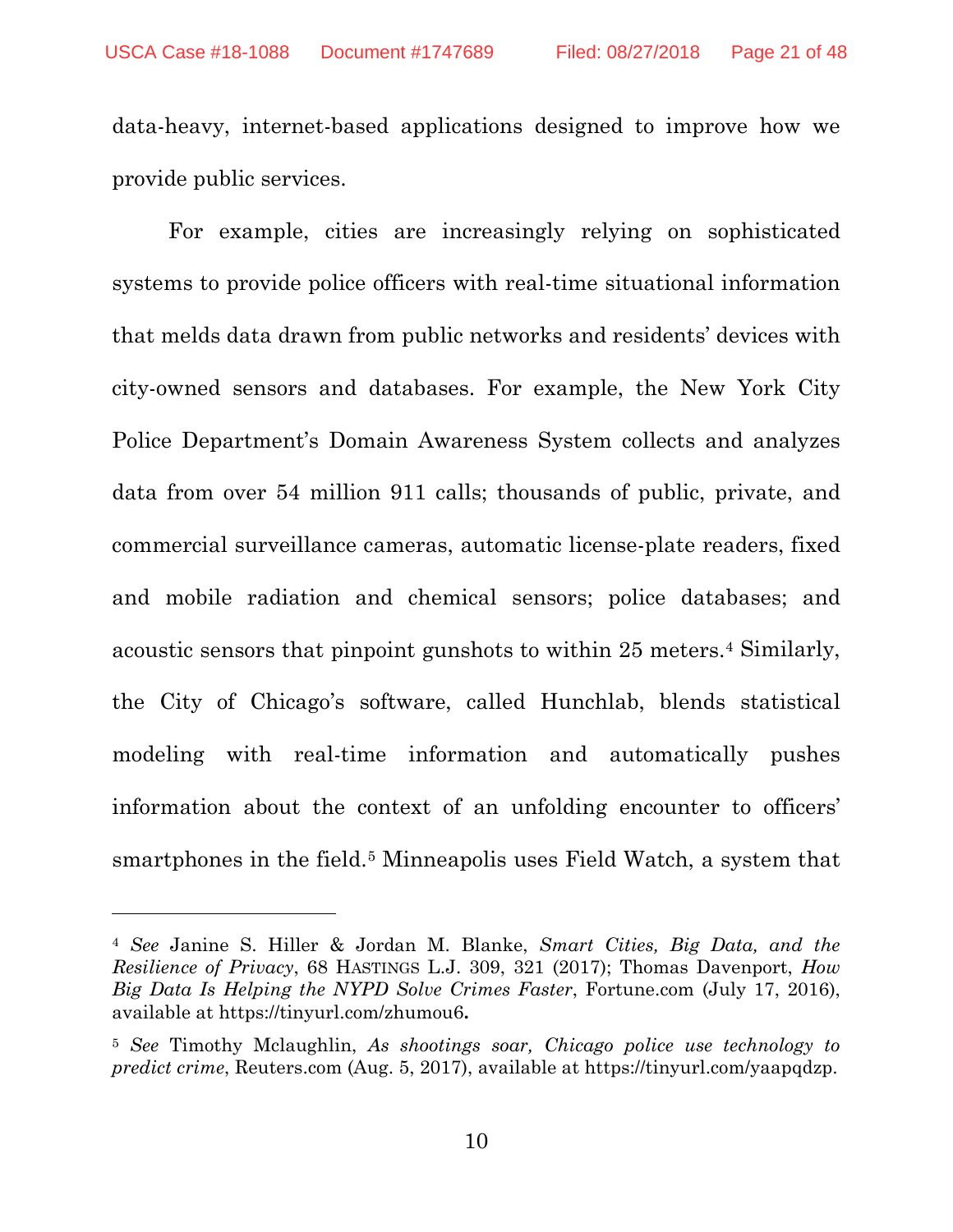is activated during major events and enables officers to stream video from their iPhones over a public network to a command center and to locate the nearest fellow officer in the field.

Beyond traditional policing, local governments are starting to use internet-connected technologies to improve everything from traffic management to air quality. Researchers predict that adopting a "smart traffic system"—a system that employs dynamic traffic-light phasing and actively communicates with citizens about real-time parking and public-transportation options, would save city dwellers three entire working weeks per year by reducing congestion.[6](#page-21-2) Such a system would also save lives by enabling police, firefighters, and ambulances to get to where they are needed more quickly.

New York City's Department of Transportation has deployed numerous internet-dependent technologies to improve traffic on the City's 6,000 miles of streets, which are used by over 5,000 public buses, 13,000 taxis, 60,000 for-hire vehicles, and millions of commuters every

 $\overline{a}$ 

<span id="page-21-2"></span><span id="page-21-1"></span><span id="page-21-0"></span><sup>6</sup> Intel Press Release: *Smart Cities Technologies Give Back 125 Hours to Citizens Every Year* (March 12, 2018), available at [https://tinyurl.com/y72o992m,](https://tinyurl.com/y72o992m) releasing *Juniper Research Report: Smart Cities- What's In It For Citizens?* (Mar. 12, 2018), available at<https://tinyurl.com/yaqeh497>**.**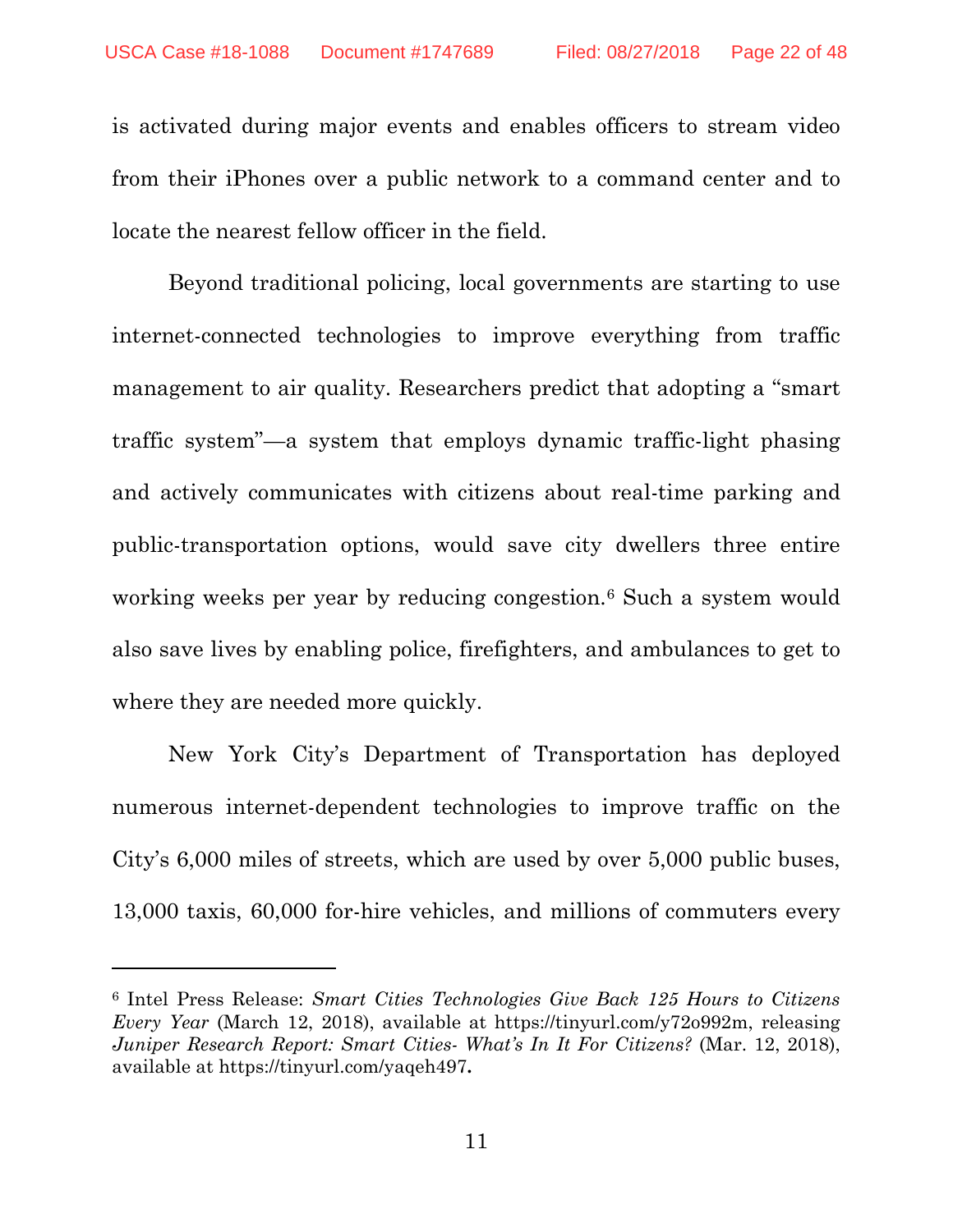<span id="page-22-1"></span> $\overline{a}$ 

day. For example, the City adopted an active traffic-monitoring and signal-adjustment program, which sends real-time data from traffic video cameras, sensors, and EZ Pass readers to a traffic-management center that adjusts signals to move the flow of traffic more efficiently over 110 blocks in midtown Manhattan, reducing congestion and decreasing carbon emissions.[7](#page-22-2) The City also installed signal-priority technology—on-board sensors that communicate wirelessly with traffic signals—on nearly 20 bus routes to automatically adjust traffic lights to improve bus services, resulting in a 10% improvement in travel time on most routes.

This kind of comprehensive, high-tech city planning is vitally important. According to a report from the American Society of Civil Engineers, Americans wasted 6.9 billion hours and 3.1 billion gallons of fuel to traffic delays in 2014—losing roughly \$160 billion.[8](#page-22-3) In addition to saving fuel and time, reducing congestion improves air quality to

<span id="page-22-0"></span>12

<span id="page-22-2"></span><sup>7</sup> Wuping Xin, et al., *"Midtown in Motion": A new active traffic management methodology and its implementation in New York City*, Report for Transportation Research Board 2013 Annual Meeting (Nov. 15, 2012), available at http://docs.trb.org/prp/13-4145.pdf.

<span id="page-22-3"></span><sup>8</sup> American Society of Civil Engineers, *Infrastructure Report Card, Roads* (2017), available at https://tinyurl.com/y8k8lxg2.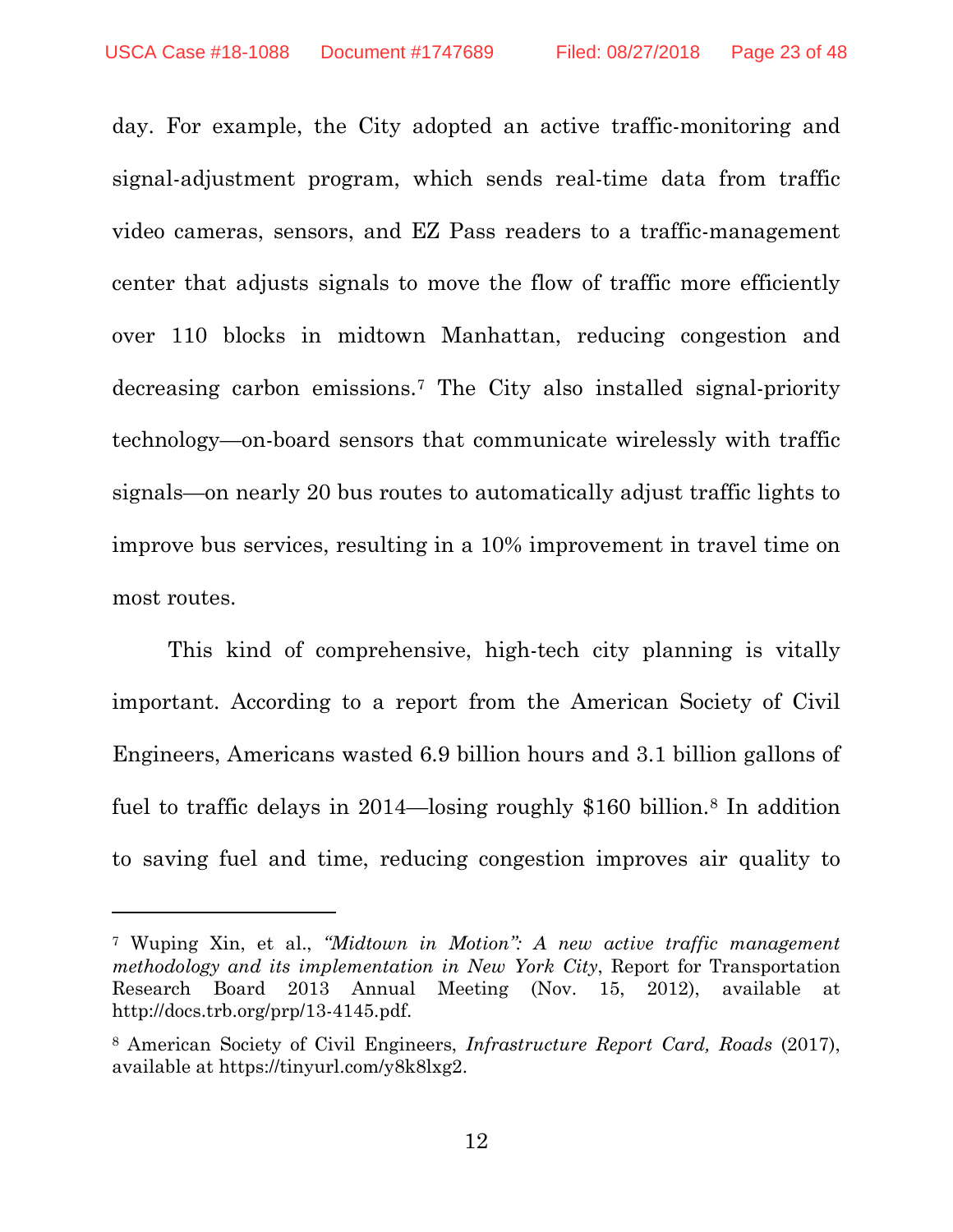$\overline{a}$ 

save lives. MIT's Laboratory for Aviation and the Environment estimates that air pollution caused by ground-level emissions causes 200,000 early deaths per year.[9](#page-23-2) And, to work well, internet-connected municipal infrastructure will be expected to connect directly with private vehicles to facilitate computer-assisted or even fully autonomous driving.[10](#page-23-3)

Smart-city planning to improve environmental quality likewise requires collecting, processing, and disseminating a large—and ever increasing—volume of data. One example is Chicago's Array of Things, designed primarily to improve urban environmental quality. The system employs a network of interactive, modular sensor boxes that collect real-time data on the city's temperature, barometric pressure, light, vibration, air quality, ambient sound intensity, and pedestrian and vehicular traffic, all of which is made publicly accessible through a web-based data portal that residents can access on their home

<span id="page-23-1"></span>13

<span id="page-23-2"></span><sup>9</sup> Jennifer Chu, *Study: Air pollution causes 200,000 early deaths each year in the U.S. (New MIT study finds vehicle emissions are the biggest contributor to these premature deaths)*, MIT News Office (Aug. 29, 2013), available at https://tinyurl.com/ps52l2u.

<span id="page-23-3"></span><span id="page-23-0"></span><sup>10</sup> Roberto Baldwin, *It takes a smart city to make cars truly autonomous*, Engadget.com (June 14, 2017), available at https://tinyurl.com/ybghq4c9.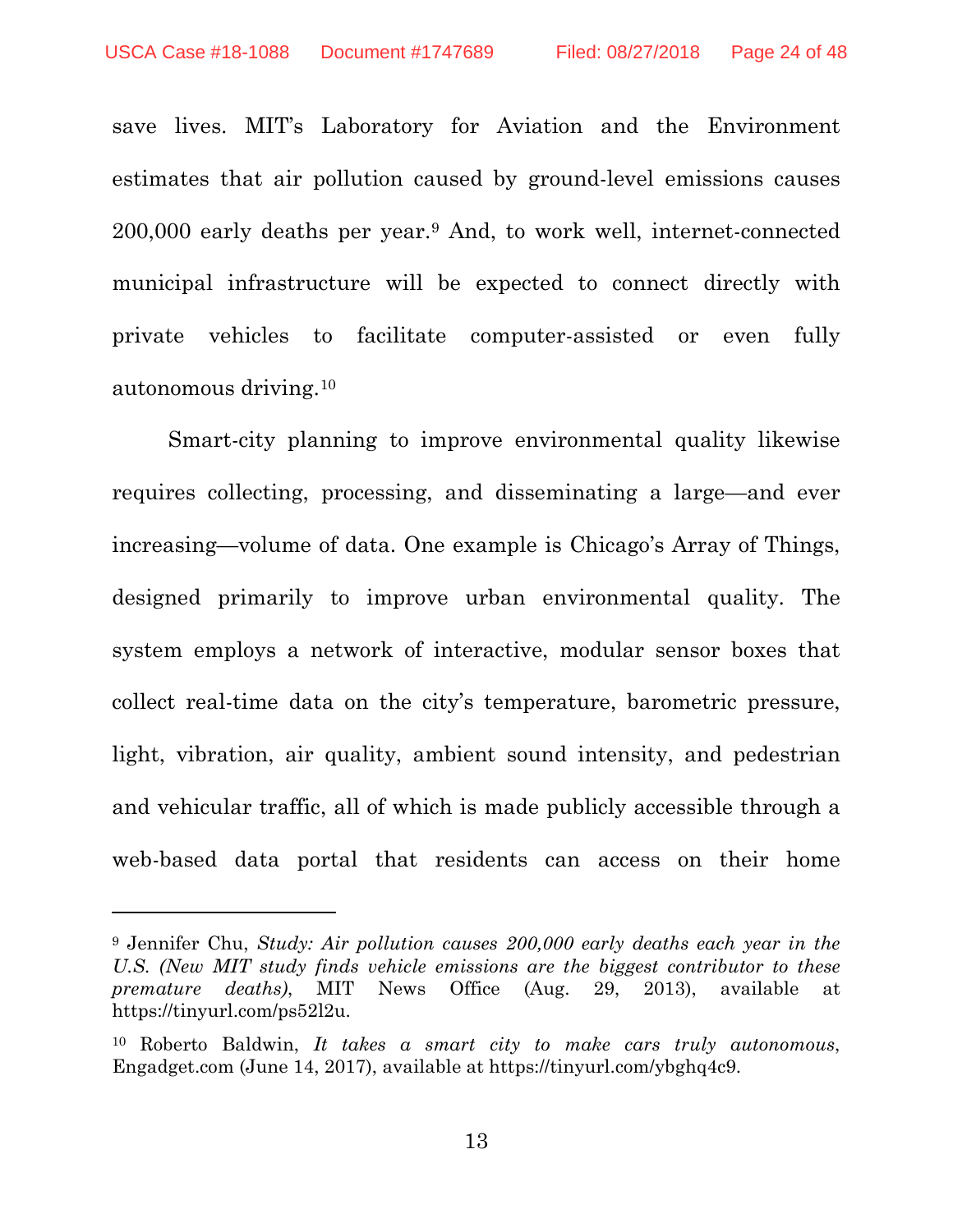computers or smartphones.[11](#page-24-1) In addition to facilitating civic engagement and innovation through transparency, the data has a variety of local-government applications: it helps Chicago predict the need for road-salting during storms and anticipate floods, and suggests safe travel routes to citizens.[12](#page-24-2)

These initiatives would all be hampered by the repeal of net neutrality. Other examples of susceptible internet-dependent smart-city innovations include:

#### • *Web-based, public-facing, emergency-alert systems.*

Like many other cities, Portland, Oregon's Bureau of Emergency Management's messaging system and New York City's Emergency Management website and NotifyNYC notification system disseminate real-time emergency protocols to residents.

• *Fire alert and dispatch systems.* Portland, Oregon's police and fire rescue use a computer-assisted dispatch system that

l

<span id="page-24-1"></span><span id="page-24-0"></span><sup>11</sup> Array of Things Project Page, available at<https://arrayofthings.github.io/>

<span id="page-24-2"></span><sup>12</sup> Sean Thorton, *A Guide to Chicago's Array of Things Initiative*, Ash Center for Democratic Governance and Innovation at Harvard Kennedy School Data-Smart City Solutions (Jan. 2, 2018), available at https://tinyurl.com/ycl3vnpo.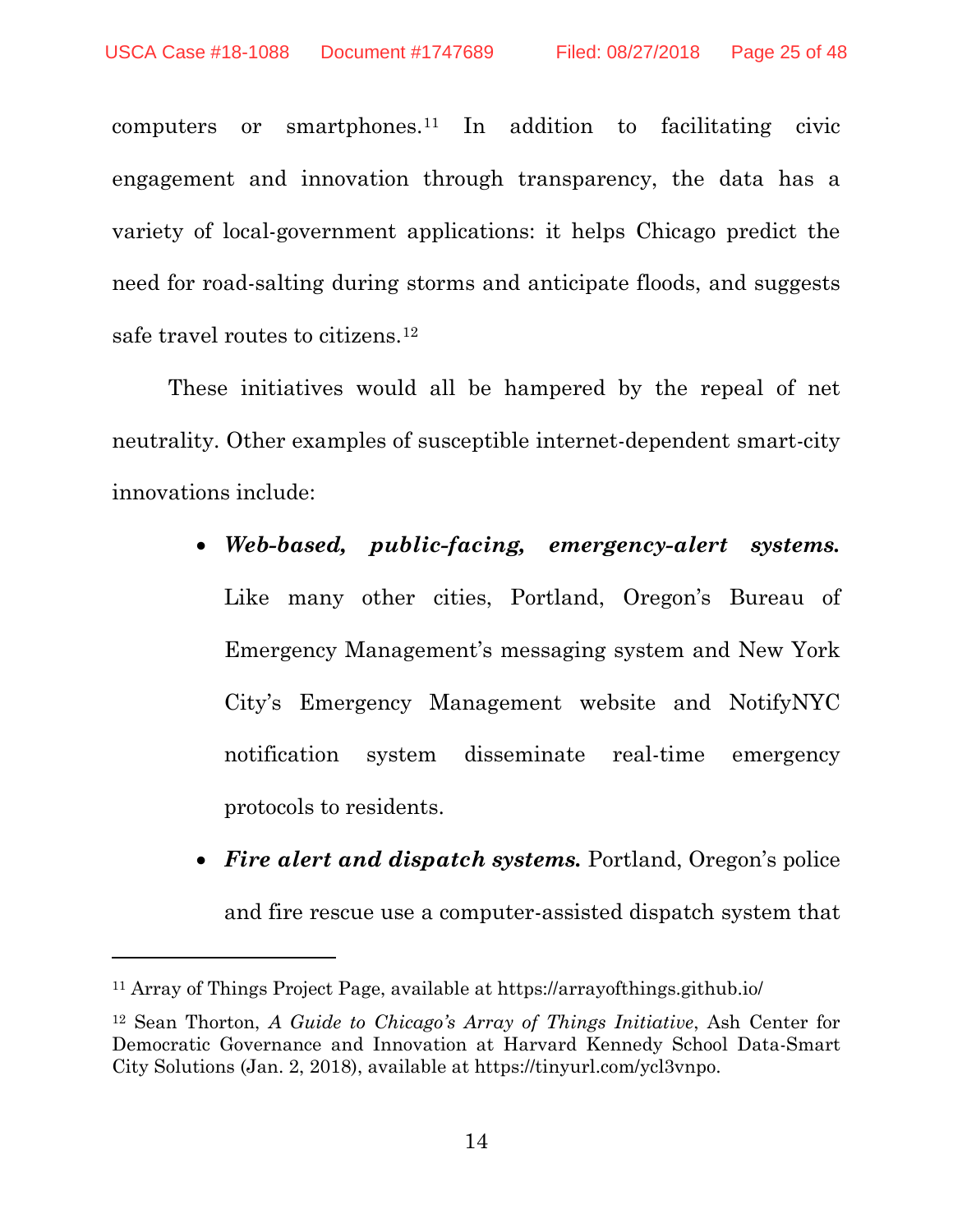coordinates with partner agencies in adjacent cities and townships to most efficiently dispatch emergency personnel. Data travels between agencies via broadband. Fire departments around the country have implemented systems that receive real-time alerts of possible fires directly from private automated-detection and home-security devices. As government petitioners explain, fire departments also use mobile command and control units that can be—and have already been—throttled during emergencies (*see* Br. for Gov't Pet'rs at 23).

• *Utility grids.* Similar to California's smart electric grid (*id.* at 24), the New York City Department of Environmental Protection's smart water grid monitors private and commercial water meters for leaks and overall system health, communicates with customers about usage, and improves billing accuracy. Installing 817,000 smart meters has saved New Yorkers nearly \$100 million through leak alerts and real-time billing, which are accessed by the public through a web-based portal.

15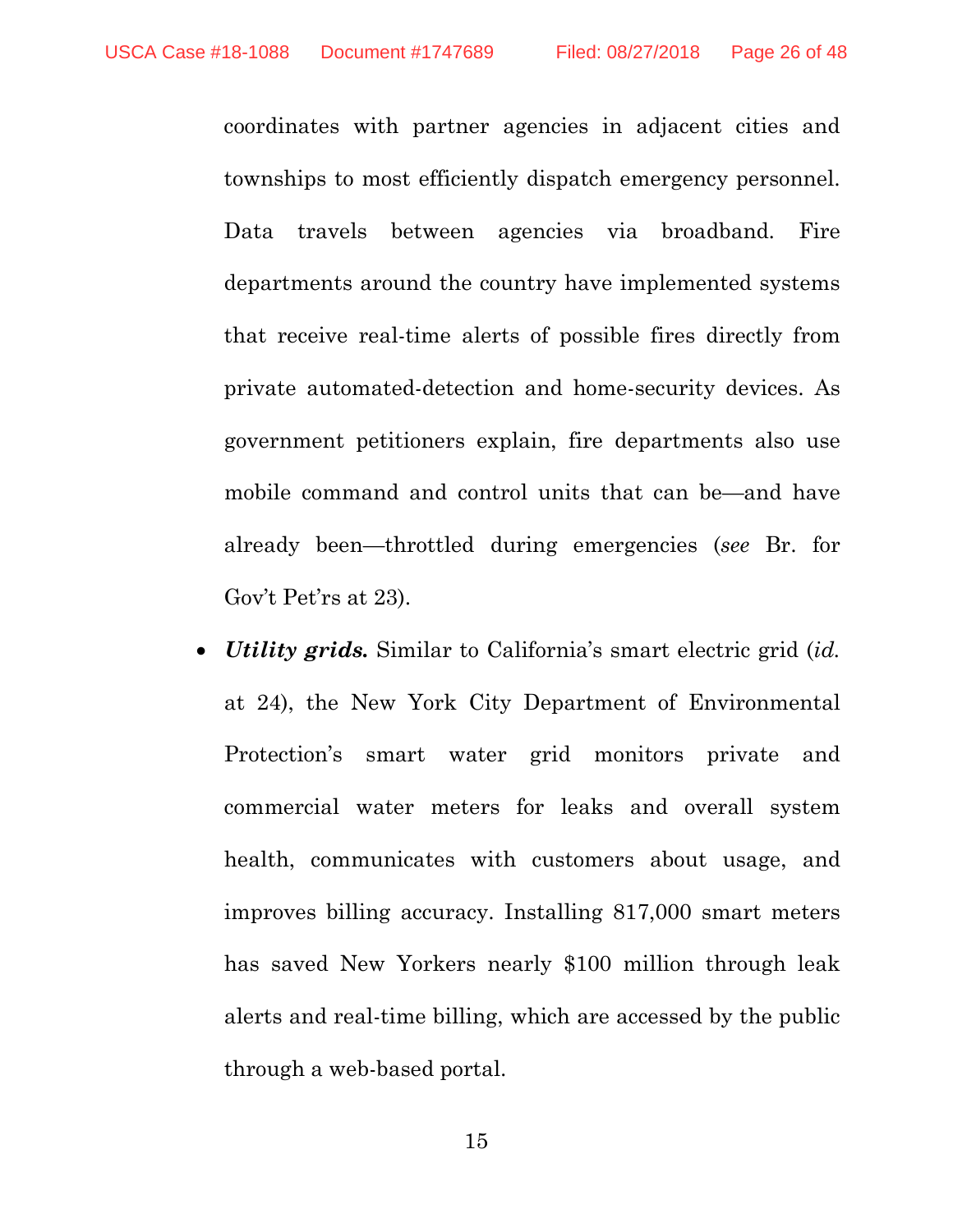• *Smart and web-based sanitation.* Hundreds of cities have installed smart, sensor-equipped waste and recycling stations that communicate their real-time status to collection crews, allowing for more efficient garbage collection.[13](#page-26-1) After installing over 700 smart public trash and recycling bins, New York City has seen 50-80% more efficient collection, shortened routes, and reduced idling time in the pilot area.[14](#page-26-2) Deploying these types of connected devices is a small piece of a larger comprehensive sanitation program that interacts with residents via the internet. Residents across the Nation, from New York City to Madison, Wisconsin access an online portal to report that they have disposed of large items or notify trash collectors of missed garbage pick-ups.

In short, local governments are entering a new era in which webbased programs linked with data-collection devices and citizens' devices

 $\overline{a}$ 

<span id="page-26-1"></span><span id="page-26-0"></span><sup>13</sup> *See* https://bigbelly.com/.

<span id="page-26-2"></span><sup>14</sup> NYC Mayor's Office of Tech + Innovation, *Report: Building a Smart + Equitable City* (Sept. 2015), available at https://tinyurl.com/y93aq24l.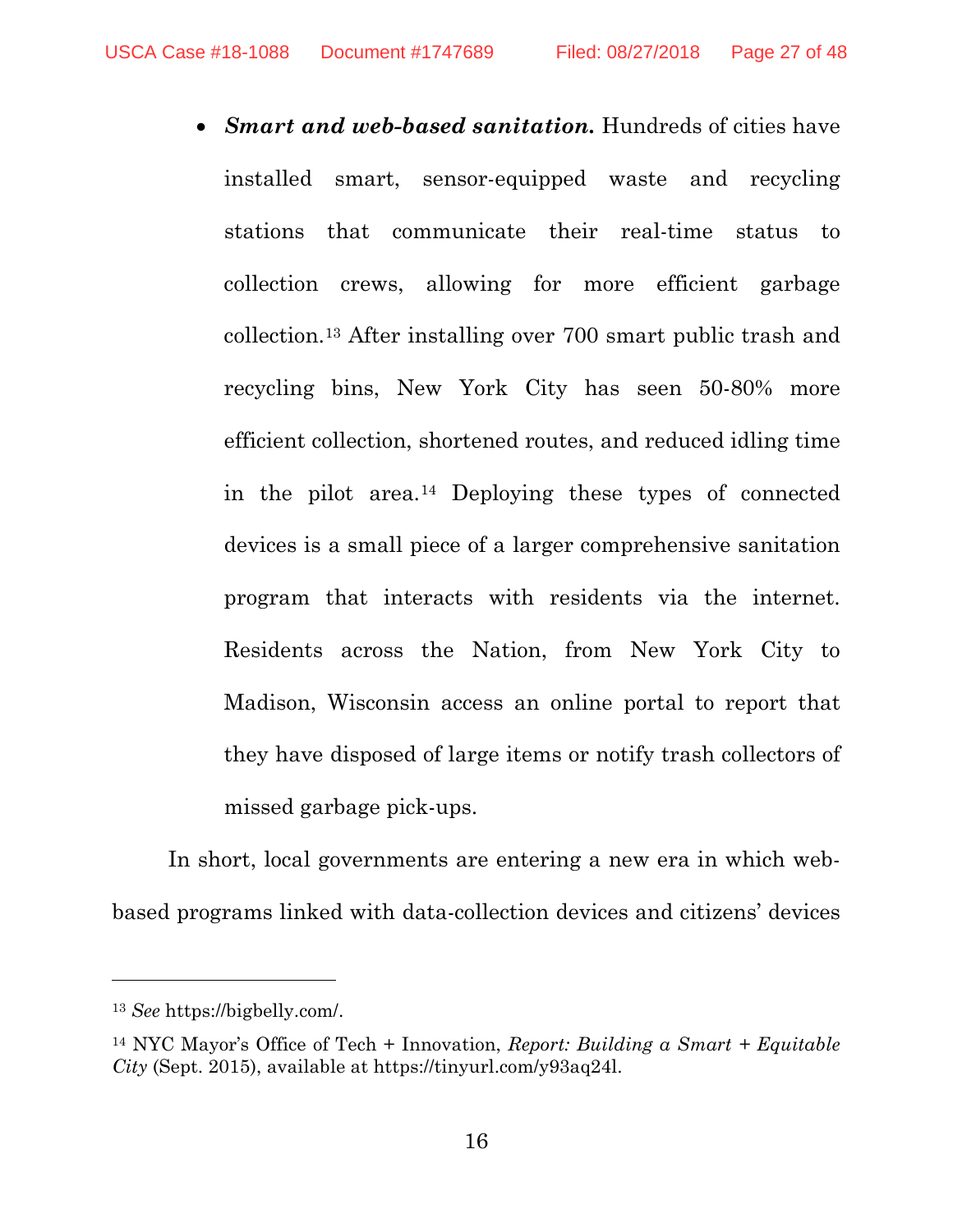$\overline{a}$ 

collect, organize, analyze, and disseminate large amounts of data in real-time to anticipate the needs of our citizenry, to manage our resources more efficiently, and to protect our communities most effectively. Soon, our residents will come to expect smart services in all aspects of civic life, from policing to transportation.

#### **2. The Order hinders the ability of local governments to invest in and deploy emerging technology to provide vital public services.**

The Order's repeal of net neutrality and sweeping exercise of preemption will significantly hinder the provision of vital government services over the internet. The Order allows BIAS providers, for the first time, to block or prioritize traffic based on ability to pay or other criteria—for example slowing vital government communications in favor of commercial data.[15](#page-27-1)

Purportedly to encourage investment in the internet's infrastructure, the Order changes how BIAS providers can manage

<span id="page-27-0"></span>17

<span id="page-27-1"></span><sup>15</sup> The country's largest BIAS providers claim currently to have a policy against throttling or paid prioritization, but most have refused to commit to continue these policies. *See* Jacob Kastrenakes, *ISPs Won't Promise To Treat All Traffic Equally After Net Neutrality*, The Verge (Dec. 15, 2017), available at [https://tinyurl.com/y9z29p35.](https://tinyurl.com/y9z29p35) *See also* Br. for Gov't Pet'rs at 19-20.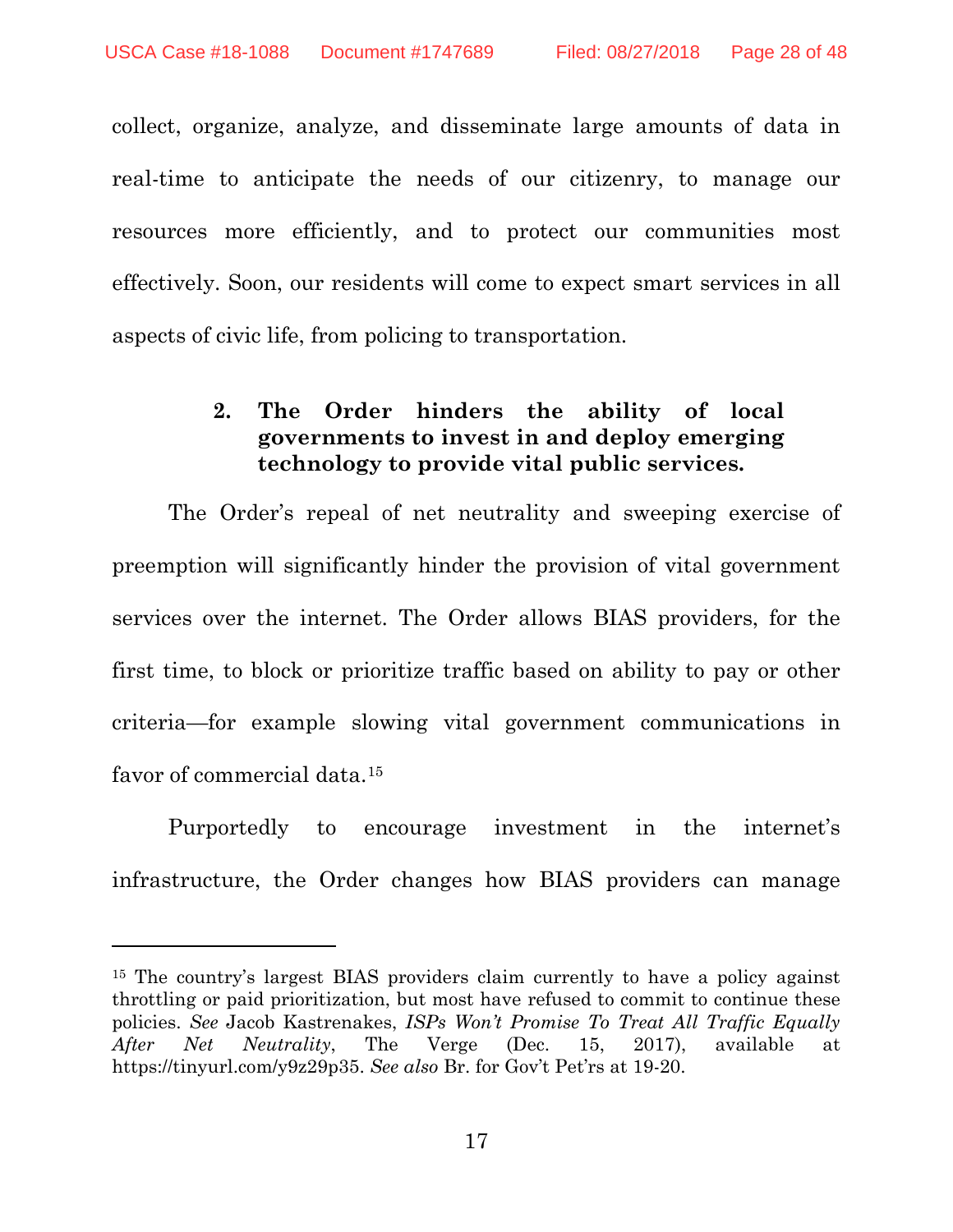their networks. It allows providers to charge websites to access a priority track, on the assumption that latency-sensitive businesses such as streaming video and multi-person online gaming will pay for access to a fast lane (*see* Order ¶ 254 & n.916). And it allows providers to block websites or to charge users to access segments of the internet (*id.* ¶ 263). It also authorizes BIAS providers to bundle services with preferred devices—for example, throttling traffic from disfavored devices or limiting subscribers' ability to connect non-affiliated smart thermostats or home-security systems (*id.* ¶ 220 & n.813). This is a radical shift in the legal landscape, as net-neutral treatment of all internet traffic has been the norm since the start of the internet.

The Order is at cross-purposes with local governments' fundamental interests. The FCC's new approach ignores that local governments—which superintend the very streets and poles that undergird the internet backbone—are not on an equal footing with commercial enterprises to bid for priority access. Indeed, in relying on competition in the market (*see* Order ¶ 153), the Order gives short shrift to the fact that core local-government services are not for-profit activities. The FCC's approach also ignores that BIAS providers are

18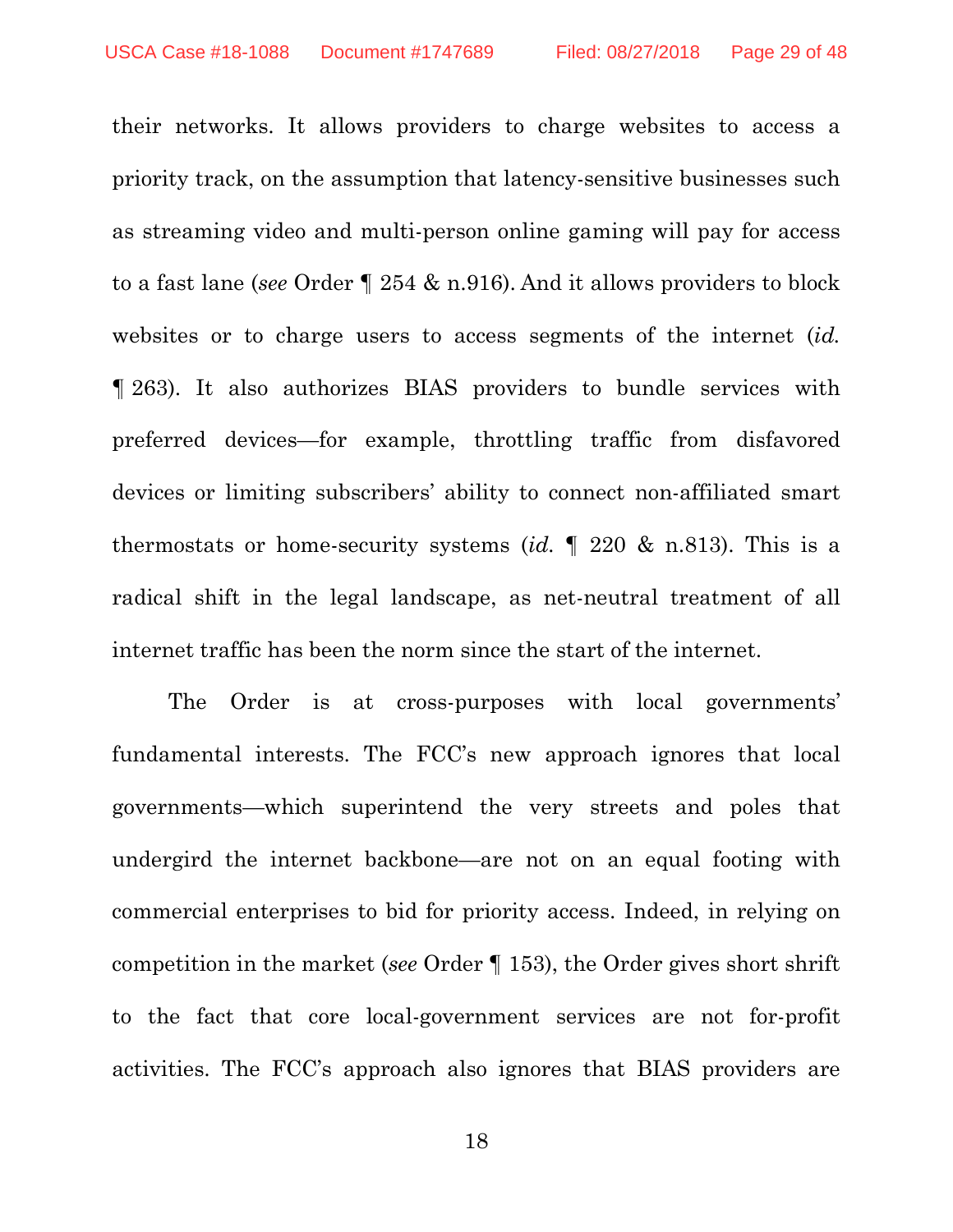often on the other side of a bargaining table from local governments, as when negotiating rights-of-way agreements, and can use their newfound right to throttle or block government websites to secure unintended and unwarranted advantages.

As a result, municipalities can no longer expect that crucial government services will be carried on a net-neutral basis—a basic assumption underlying local governments' use of and considerable investment in new technology.[16](#page-29-2) To work effectively, the web-based tools that local governments are now using, as well as those in the technological pipeline, depend on the continued availability of reliable high-speed internet.

For example, a citywide dynamic traffic-phasing system is viable only if the processing center can reliably receive data in real-time from

 $\overline{a}$ 

<span id="page-29-2"></span><span id="page-29-1"></span><span id="page-29-0"></span><sup>16</sup> Local governments worldwide are projected to spend \$41 trillion on the Internet of Things over the next two decades. Aneri Pattani*, Building the city of the future – at a \$41 trillion price tag*, CNBC.com (Oct. 25, 2016), available at [https://tinyurl.com/y9upgsfg.](https://tinyurl.com/y9upgsfg) As just one example, Chicago recently invested \$160 million in its Smart Lighting Project, a citywide modernization initiative to ensure reliable outdoor lighting. It uses a wireless lighting-management system that provides real-time outage updates and is part of the City's Smart Grid Network, integrating with 311 and 911 systems to automatically create work tickets based on citizen complaints to replace lights or to bring light levels up as part of accident responses. *See* City of Chicago Office of the Mayor Press Release, *Mayor Emanuel Launches Historic Streetlight Modernization Program* (Sept. 19, 2017), available at [https://tinyurl.com/y84jzzua.](https://tinyurl.com/y84jzzua)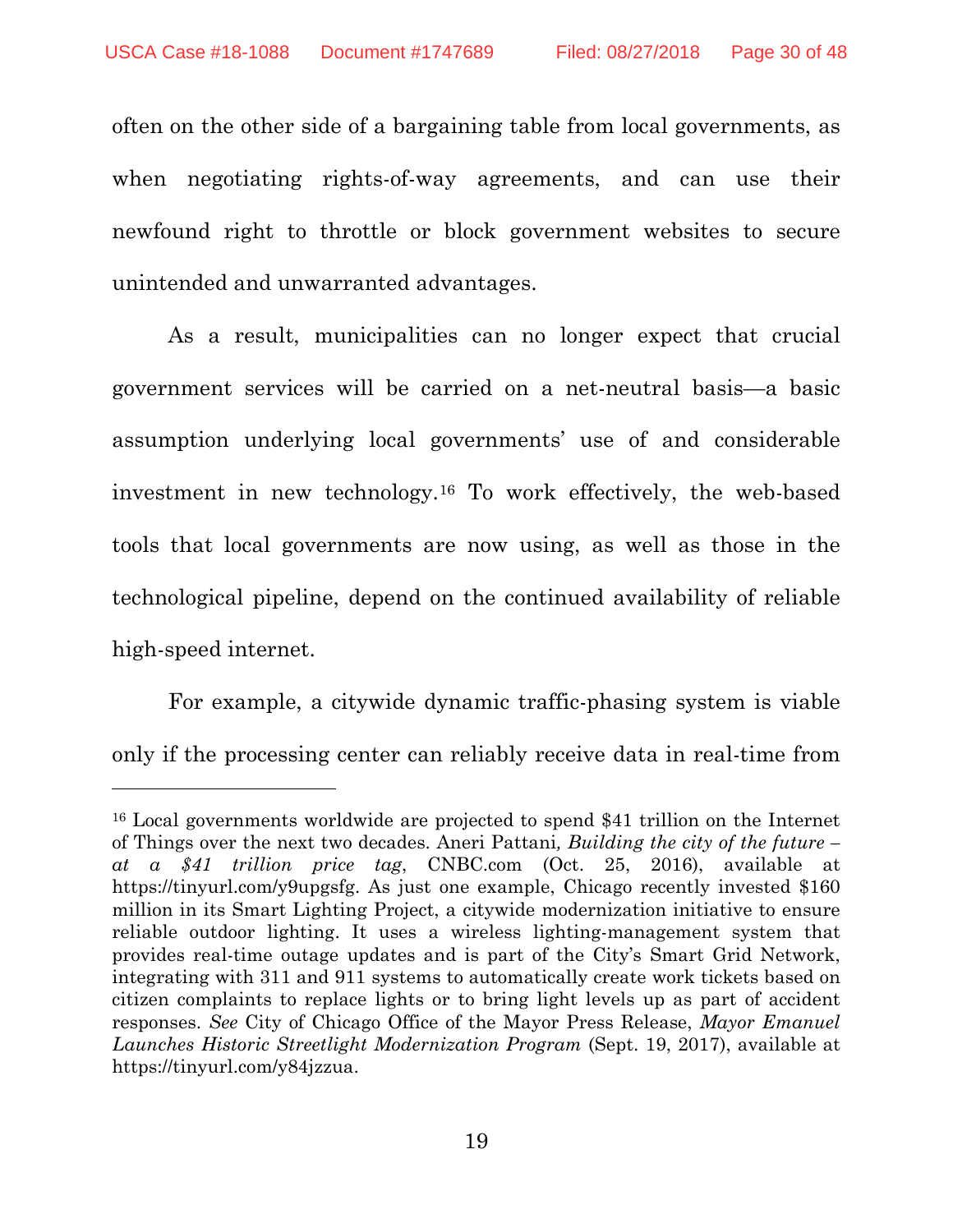a multitude of devices. But the necessary internet speeds may soon be out of municipalities' reach. Likewise, latency-sensitive lawenforcement tools that are designed to inform split-second decisions would be rendered less effective if data transmitted over BIAS is throttled. The police need applications to pinpoint the precise location from where gunshots were *just* fired, or to inform officers that a suspect has a firearm *before* they approach him.

Municipal-run networks are not a nationwide panacea. Not all municipalities have the resources to develop costly private networks. Among municipalities that have such networks, some have only wireless capabilities, which are more susceptible to capacity and coverage limitations than wireline networks. As a result, as our need for capacity grows, municipalities will look to joint public-private network solutions. Moreover, most municipal services cross into the public network at several stages, either when drawing information from residents and their devices or pushing information back to them. Thus, providers might interfere with critical information flow at several points. In the case of traffic management, for example, this interference might entail the slowing or stopping of data from vehicles and raw data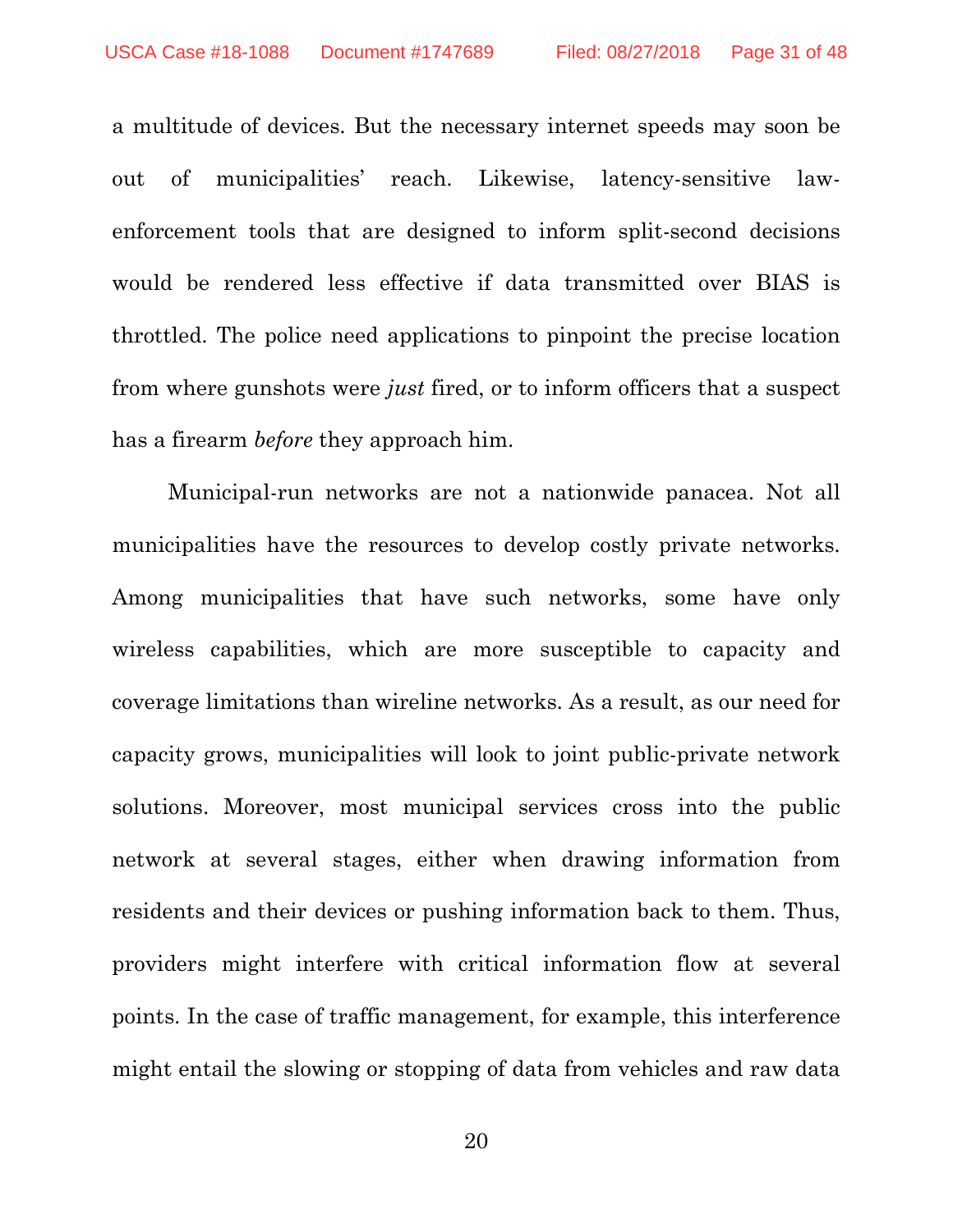from traffic sensors en route to the central system, and the slowing of the output from the central system back to traffic cameras or to private devices. And, because some critical municipal sensors share "last mile" capacity with the internet writ large, throttling, blocking, and paid prioritization can result in fast-tracked data like gaming or entertainment passing ahead of critical government communications.<sup>[17](#page-31-0)</sup>

Perhaps because the FCC neglected to include preemption in its proposed rulemaking (*see* Br. for Gov't Pet'rs at 39 n.24), it failed to account for the mischief the Order would work on municipalities, whose growing uses for low-latency, high-capacity access—although not as lucrative as multi-player online gaming or streaming video—are no less valuable to Americans' lives.

## **B. There is no clear statement in Title I of the Telecommunications Act authorizing the FCC to preempt state and local measures to preserve municipalities' use of the internet.**

By purporting to preempt state and local measures intended to preserve core municipal functions, the FCC has given the

 $\overline{a}$ 

<span id="page-31-0"></span><sup>17</sup> When carving out Internet-of-Things devices as exempt "non-broadband Internet access service data services," the FCC recognized that such devices share "last-mile capacity" with the newly deregulated broadband internet (Order ¶ 23).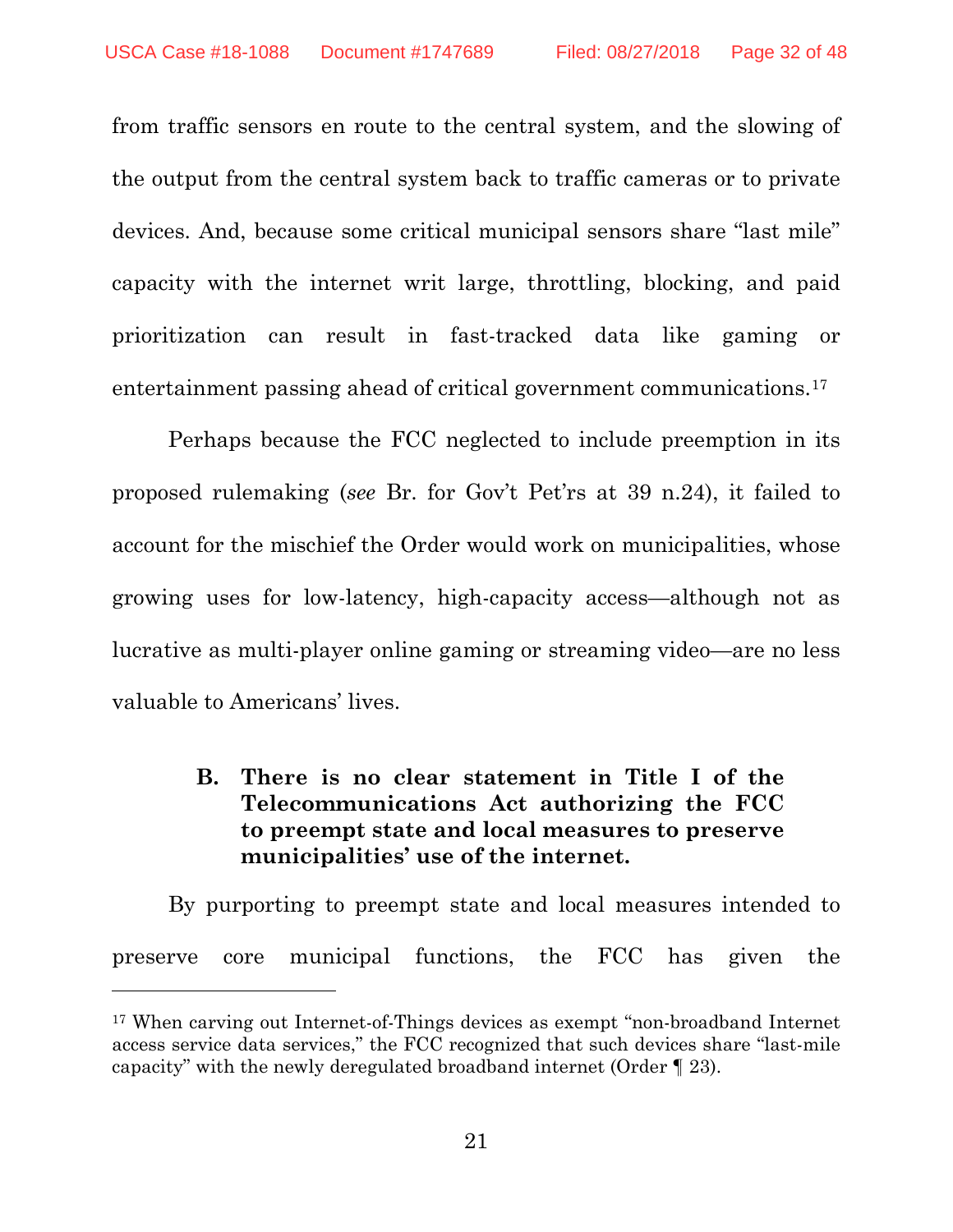<span id="page-32-0"></span>Telecommunications Act an "improbably broad reach" with "deeply serious consequences" for local governments and for the "police power of the States," triggering *Gregory*'s clear-statement rule. *Bond*, 134 S. Ct. at 2090. This Court should thus "refer to basic principles of federalism embodied in the Constitution to resolve ambiguity" and "insist on a clear indication that Congress meant to reach purely local [activities]." *Id*.; *see also New York v. United States*, 505 U.S. 144, 170 (1992) (applying the clear-statement rule to avoid statutory interpretation that would "upset the usual constitutional balance of federal and state powers" (quotation marks omitted)).

<span id="page-32-2"></span>The FCC's exercise of preemption fails under the clear-statement rule because there is no express authorization in Title I of the Telecommunications Act for sweeping preemption of measures designed to ensure the effective provision of core government services.[18](#page-32-3) Parts of the Telecommunications Act expressly authorize the FCC to preempt

 $\overline{a}$ 

<span id="page-32-3"></span><span id="page-32-1"></span><sup>18</sup> In the Order (¶¶ 200-01), the FCC invokes "impossibility preemption," contending that it would be impractical to separate interstate from intrastate web traffic. But nowhere does the Order suggest that government-specific data is either interstate in nature or difficult to separate from non-government data. *Cf. Minn. Pub. Util. Comm'n v. FCC*, 483 F.3d 570, 578 (8th Cir. 2007). Moreover, as the government petitioners persuasively explain (Br. for Gov't Pet'rs at 42 n.25, 45-47), impossibility preemption is unavailable here.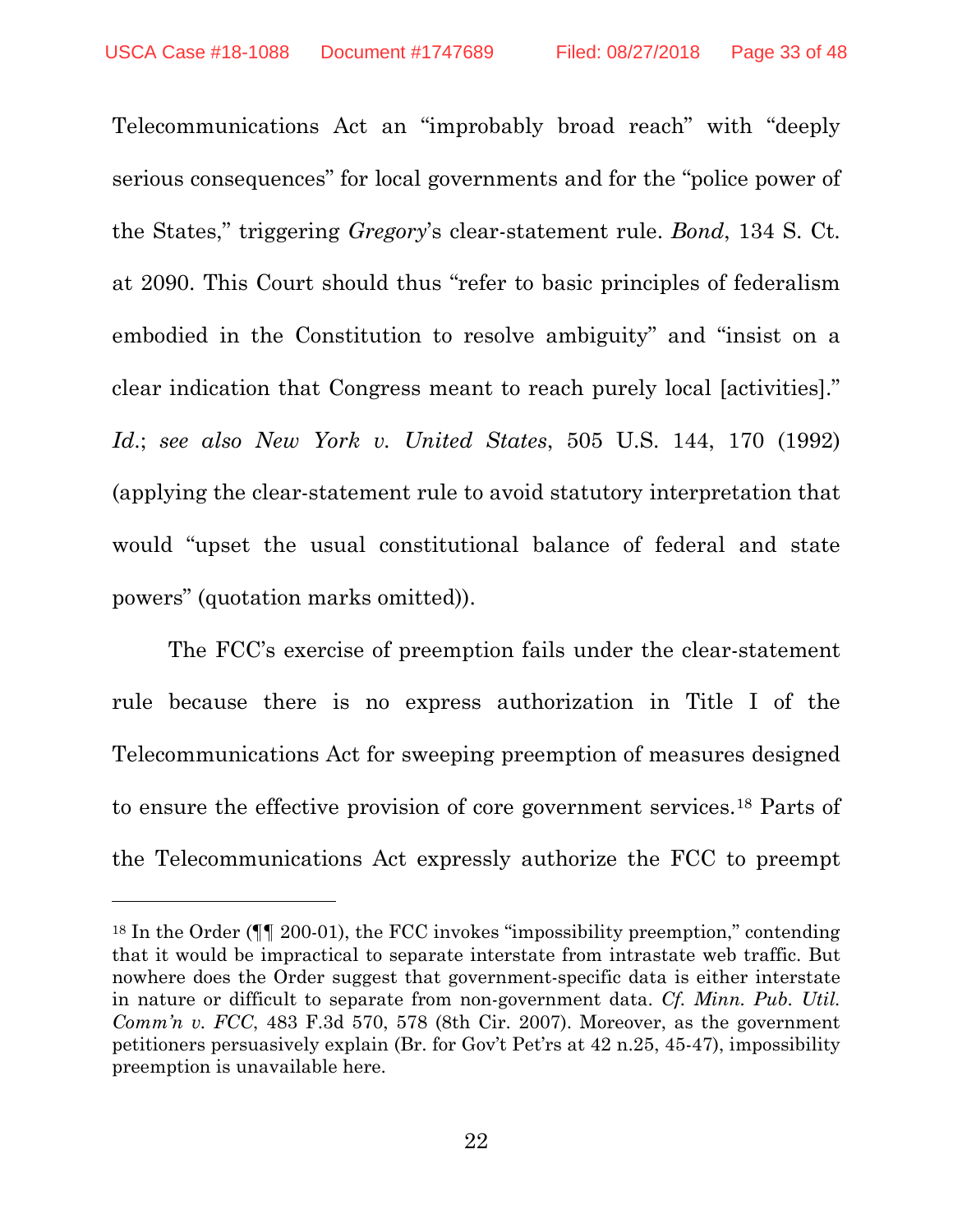<span id="page-33-0"></span>some aspects of state and local law, such as those directed at cabletelevision services and both wireline and wireless telecommunications services. 47 U.S.C.  $\S$  253, 332(c)(7), 541-47. But no provision expressly authorizes the FCC to trump state and local governments' rules requiring BIAS providers, when classified as "information services," to treat critical government services on an unmediated and untrammeled (*i.e.*, net-neutral) basis. Indeed, the multiple express preemption clauses in the Telecommunications Act show that Congress knows how to preempt state and local law in this arena when it means to.

Unlike in Title I, in Title II Congress specifically mandated that the FCC "preempt the enforcement of [a state or local] statute, regulation, or legal requirement" if the agency determines that the state or local law prohibits "the ability of any entity to provide any interstate or intrastate telecommunication service." *Id.* § 253(a), (d). And even when expressly authorizing preemption, Congress did so precisely, carving out the type of local-government services at issue here: the FCC may not bar States or local governments from regulating telecommunication services to "protect the public safety and welfare[,] … safeguard the rights of consumers," "manage the public rights-of-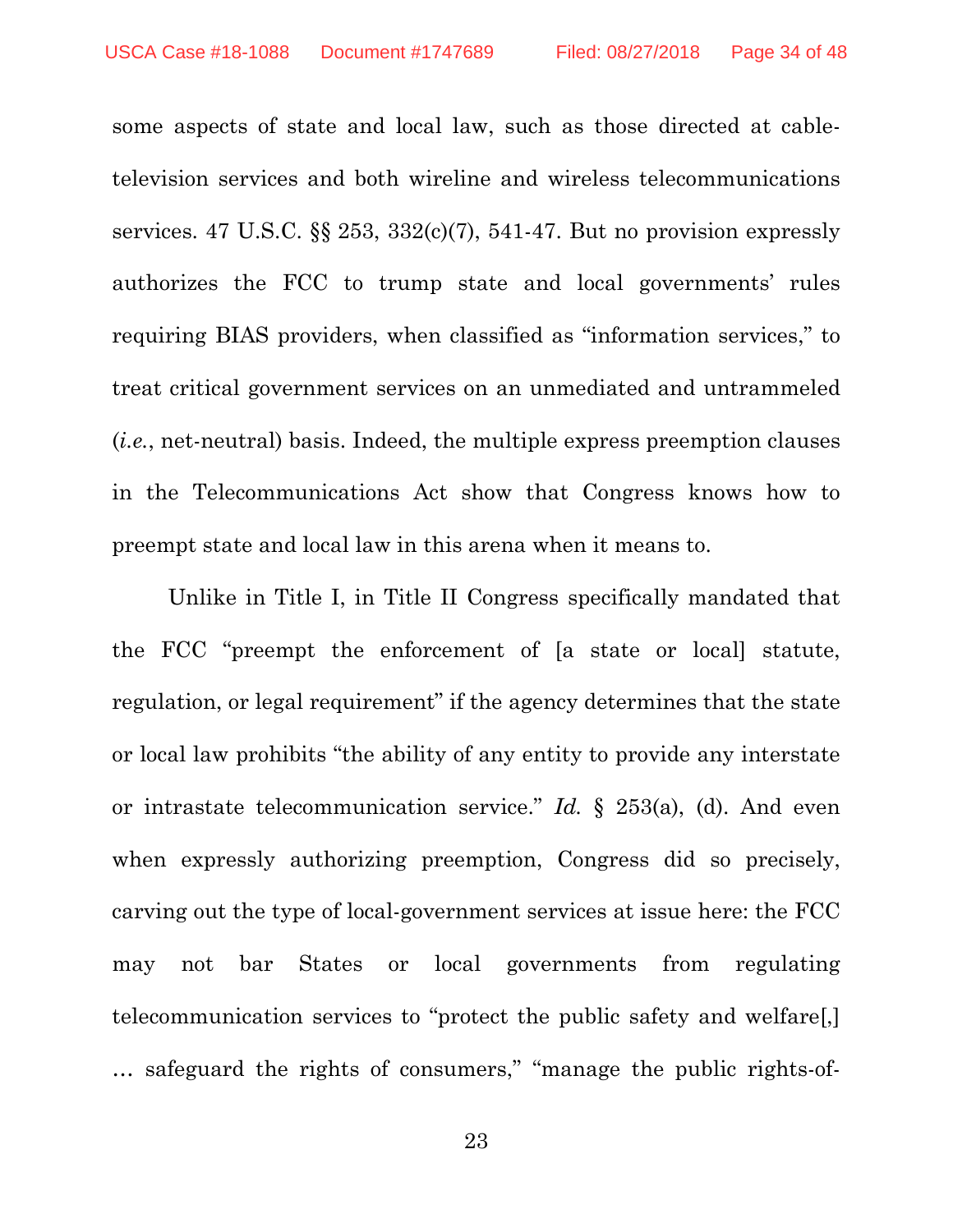way, or … require fair and reasonable compensation from telecommunications providers … for use of public rights-of-way." *Id.*  $§$  253(b), (c).

The absence of a comparable express preemption clause for information services confirms Congress's intent. Further punctuating the point, Section  $601(c)(1)$  ("No implied effect") provides that the Act and its amendments "shall not be construed to modify, impair, or supersede Federal, State, or local law unless expressly so provided in such Act or amendments." *Id.* § 152 note. Based on this no-impliedeffect clause, the Fifth Circuit concluded that even if there were a discernible federal policy that might be frustrated without preemption authority, such concerns cannot override the requirement, arising out of *Gregory*'s federalism principles, of a plain statement conferring preemptive authority. *See City of Dallas*, 165 F.3d at 349 (holding that the FCC lacks authority to preempt, given "the statutory text, read in the light of *Gregory*'s and § 601(c)(1)'s warnings against implied preemption").

"[T]he background principles of our federal system … belie the notion that Congress would use … an obscure grant of authority to

<span id="page-34-0"></span>24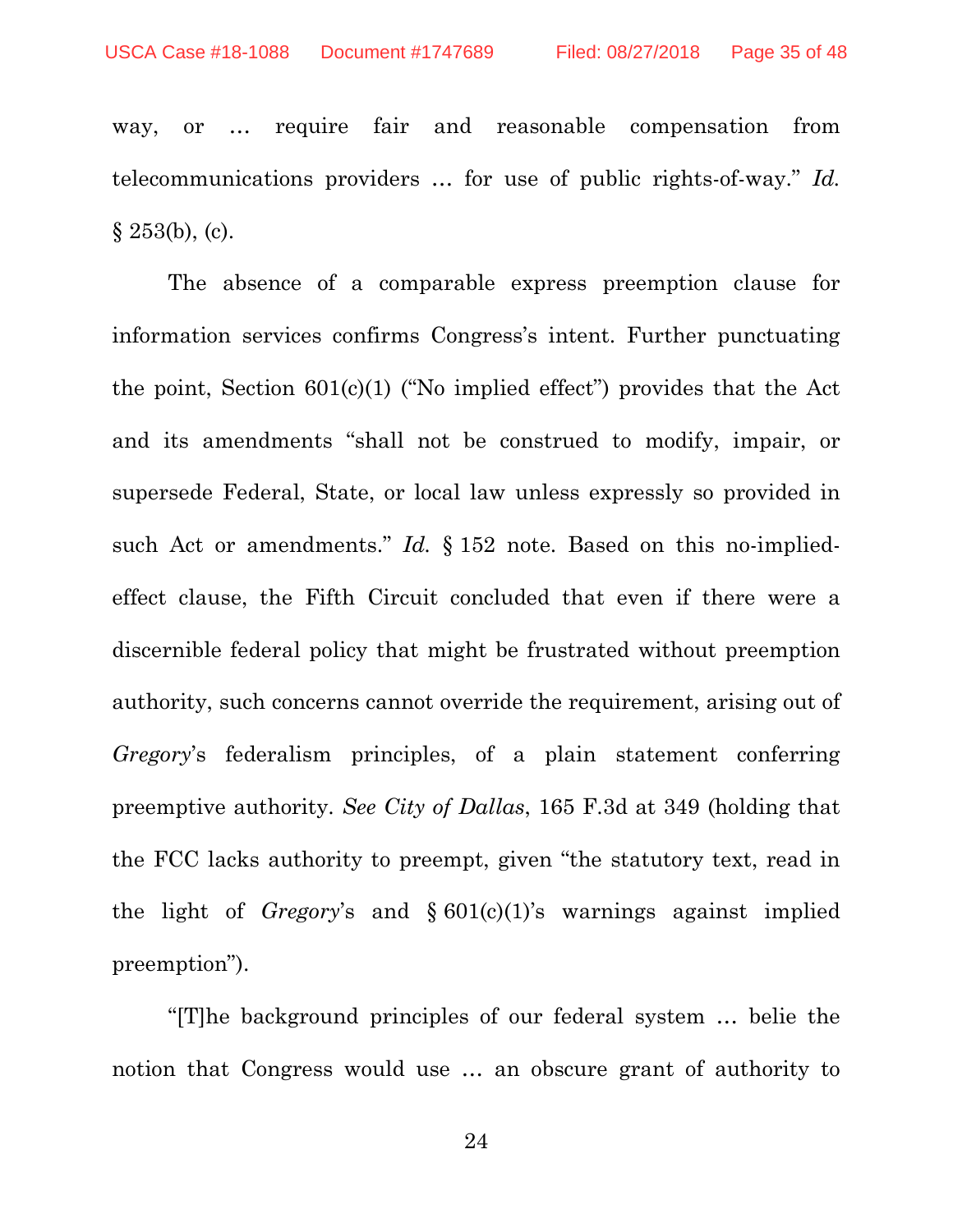<span id="page-35-2"></span> $\overline{a}$ 

<span id="page-35-0"></span>regulate areas traditionally supervised by the States' police power." *Gonzales*, 546 U.S. at 274. There is no clear statement that the FCC may, under Title I, preempt "state or local measures" designed to ensure that municipalities can effectively employ the internet to provide core government services. The "historic police powers of the States" may not be superseded so lightly. *Rice v. Santa Fe El. Corp.*, 331 U.S. 218, 230 (1947).[19](#page-35-3)

## <span id="page-35-1"></span>**C. The FCC's assertion of preemption in this area blurs the clear delineation of accountability for the provision of government services.**

Without clear congressional authorization for its sweeping preemption of state and local police power, the Order blurs the lines of accountability between the federal government and the States and municipalities in a way that raises serious federalism concerns. The FCC's deregulate-and-preempt strategy impermissibly obscures the federal government's role in disabling individual local governments from providing effective public services in the 21st century.

<span id="page-35-3"></span><sup>19</sup> There are bills currently pending in Congress that, although vigorously opposed, would authorize express preemption if adopted, such as H.R. 4682, the proposed "Open Internet Preservation Act." Evidently, Congress does not believe it has already vested the FCC with preemptive authority.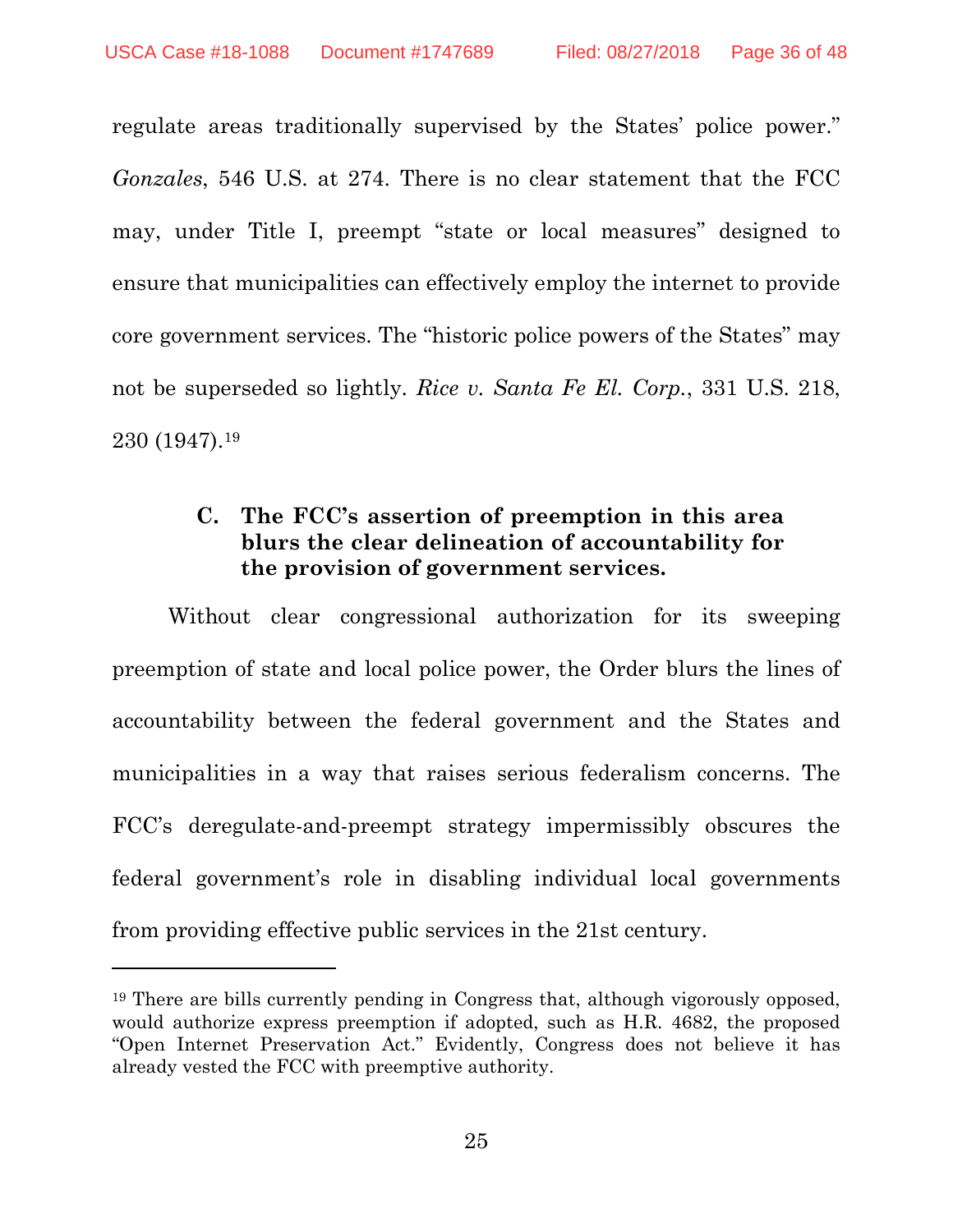Residents expect their local governments to continue implementing new technology—catered to their specific local needs—to provide public services on par with similar cities around the world, and to match the efficiencies that private industry increasingly can offer via the internet. If Congress chooses to adopt a policy that makes it more difficult for local governments to effectively implement this new technology, it must make its intention explicit, so that our residents know to lay the blame for their local government's failures at the federal doorstep.

<span id="page-36-0"></span>The FCC's assertion of sweeping, prospective preemption, without clear and manifest authorization from Congress, violates federalismbased accountability principles because it allows Congress to avoid taking ownership over the FCC's policy, while forcing local governments to sit idly by as their access to unmediated broadband internet is stripped away in favor of a preferred federal policy of deregulation. The federal government may not force local governments to "bear the brunt of public disapproval, while the federal officials who devised the regulatory program … remain insulated from the electoral ramifications of their decision." *New York v. United States*, 505 U.S. at 168. This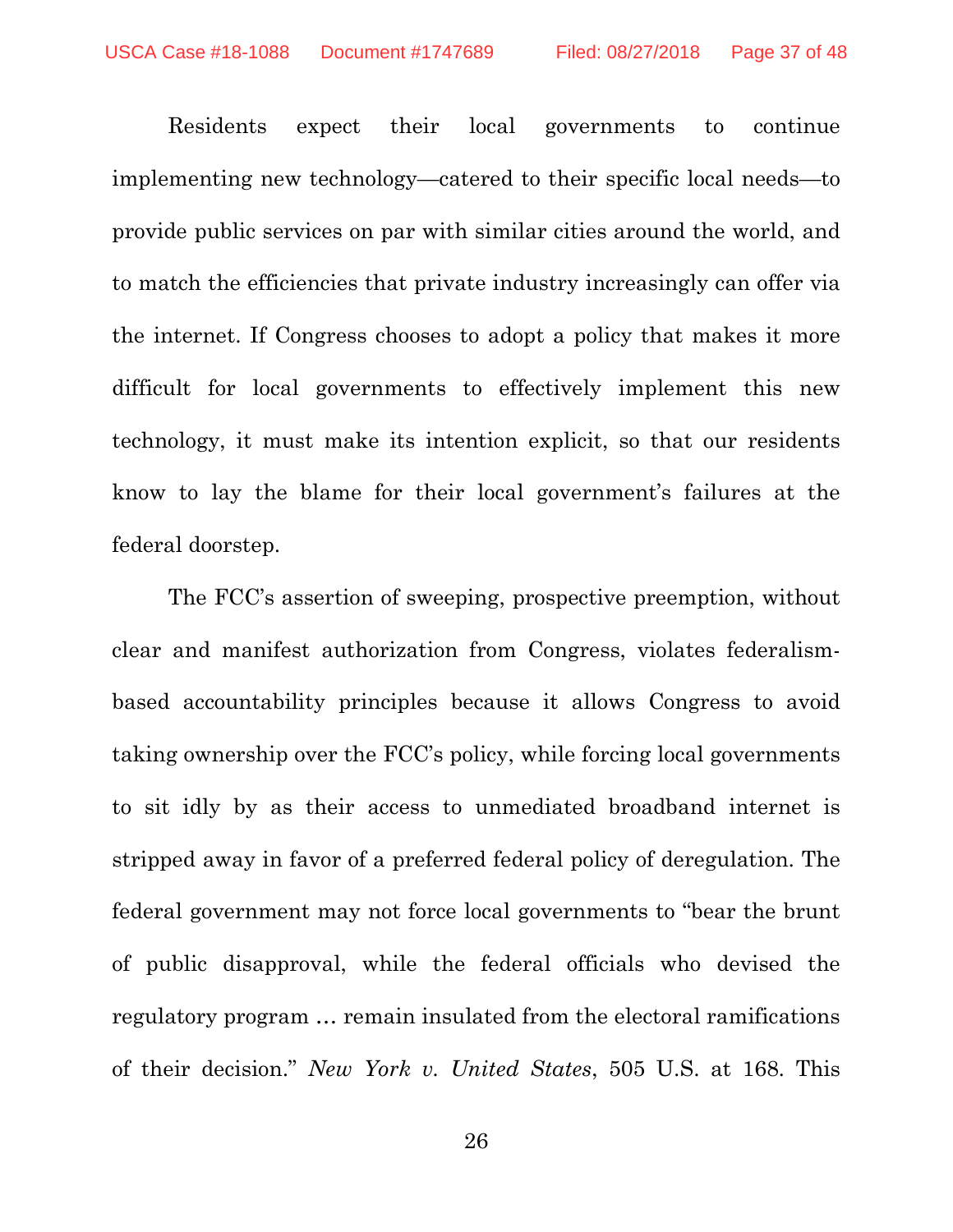<span id="page-37-0"></span>Court recognized this concern when it rejected the FCC's attempt to preempt state common-carrier regulations of cable leased channels for two-way communication using its general authority under the Communications Act. *Nat'l Ass'n of Regulatory Comm'ners v. FCC*, 533 F.2d 601, 619 (D.C. Cir. 1976). The Court reasoned that the FCC had no authority to preempt in an area that was traditionally within both federal and state reach, absent an express preemption clause. *See id.*

Maintaining clear lines of accountability between the national and state governments disciplines both sovereigns, because each will suffer the consequences at the voting booth for its policy choices. *See Printz v. United States*, 521 U.S. 898, 920 (1997) (explaining that the Framers deliberately selected a system in which state and federal governments would remain separately accountable); *New York v. United States*, 505 U.S. at 168-89 (stating that federal commandeering of state officials is problematic because it blurs the lines of accountability); *see also Nat'l Fed'n of Ind. Bus. v. Sebelius*, 567 U.S. 519, 578 (2012) ("[P]olitical accountability [is] key to our federal system."). The FCC, which is not directly accountable politically, does not face this consequence.

<span id="page-37-2"></span><span id="page-37-1"></span>27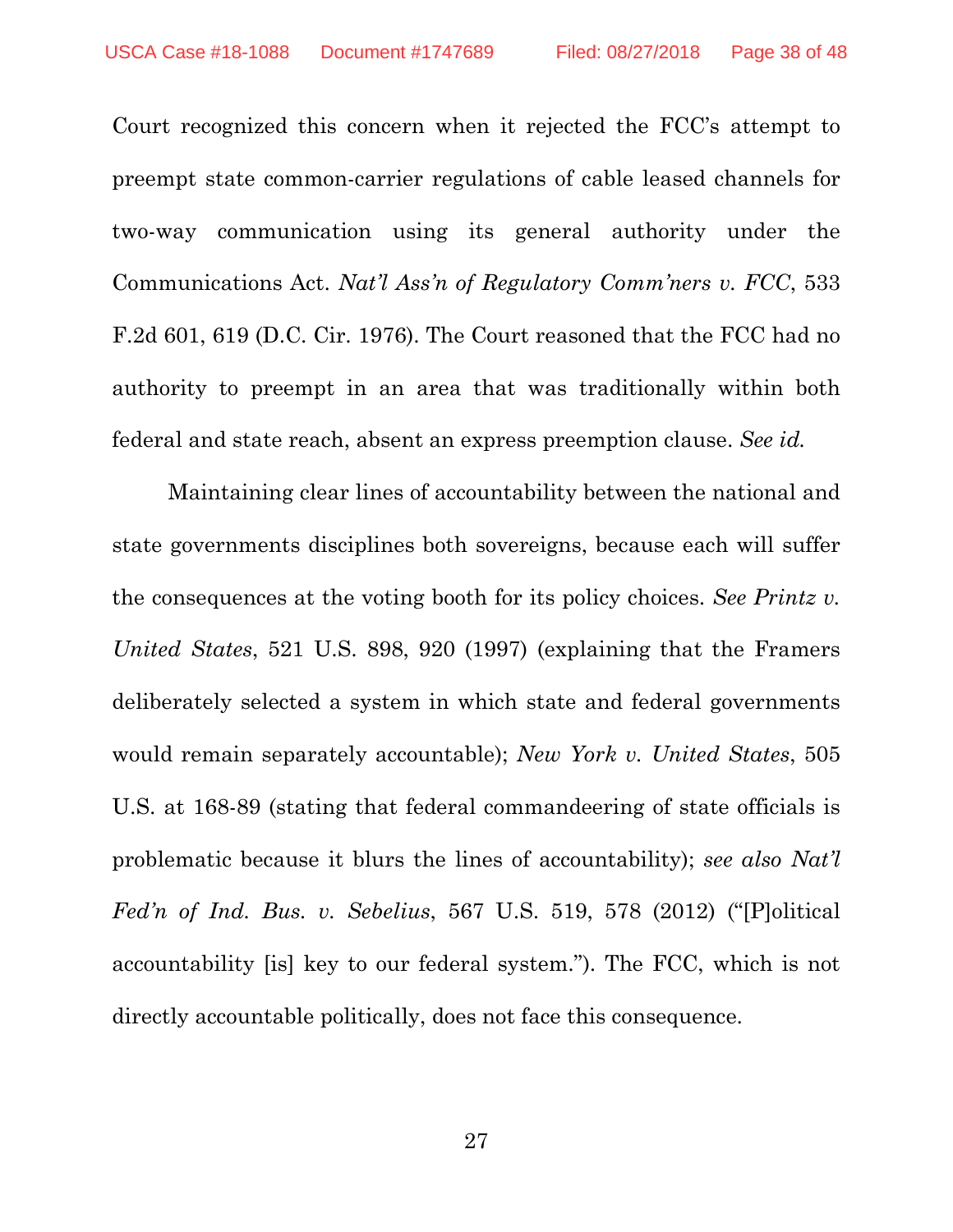<span id="page-38-2"></span>The risk of crossed lines is particularly acute in deregulatory schemes, where the effect of federal policy is less readily apparent. To avoid confusion and to take credit for implementing popular national policies, Congress makes its deregulatory objectives clear. *See* Carter H. Strickland, Jr., *Revitalizing the Presumption Against Preemption to Prevent Regulatory Gaps: Railroad Deregulation and Waste Transfer Stations*, 34 ECOLOGY L.Q. 1147, 1204 (2007). For example, in 1978 Congress enacted the Airline Deregulation Act to deregulate the airline industry. *See Morales v. Trans World Airlines, Inc*., 504 U.S. 374, 378 (1992). It included an express preemption provision prohibiting States from enacting any law relating to "rates, routes, or services of any air carrier." *Id*. at 378-79.

<span id="page-38-1"></span><span id="page-38-0"></span>So too, when Congress deregulated the trucking industry, it again used an express preemption clause to ensure that States would not undo deregulation. *See Rowe v. N.H. Motor Transp. Ass'n*, 552 U.S. 364, 368 (2008). Likewise, in authorizing the FCC to forbear from regulating telecommunications carriers' provision of telecommunication services (but not information services) and preempt state regulation in that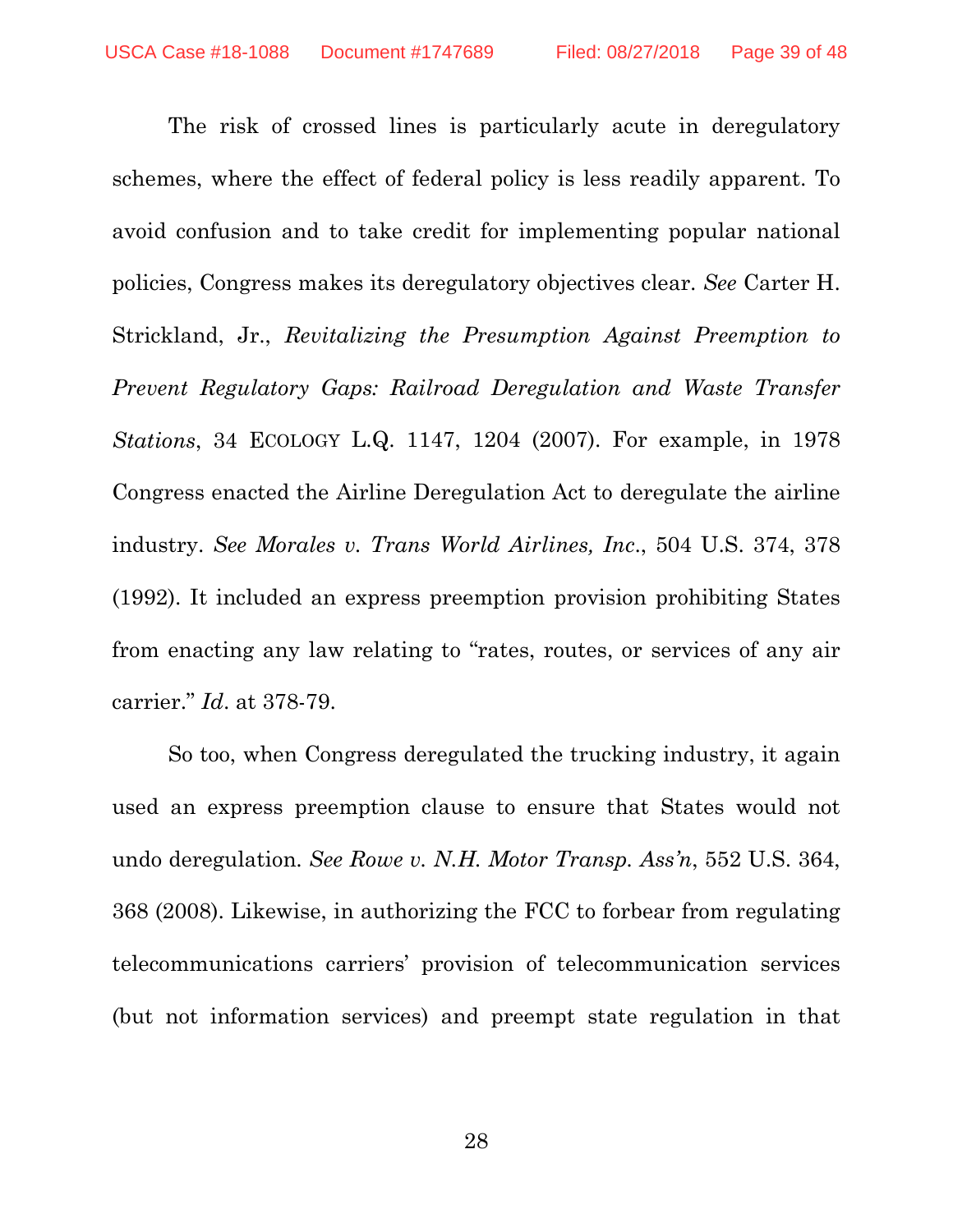<span id="page-39-0"></span>area, Congress crafted very specific conditions and expressly preempted state enforcement. 47 U.S.C. § 160(a), (e).

Congress, legislating against this historical backdrop, knows how to preempt state and local measures that it concludes may undermine a federal deregulatory regime, when that is its goal. Nowhere in the FCC's statutory mandate did Congress authorize the agency to deregulate-and-preempt broadband internet without classifying it as a telecommunications service.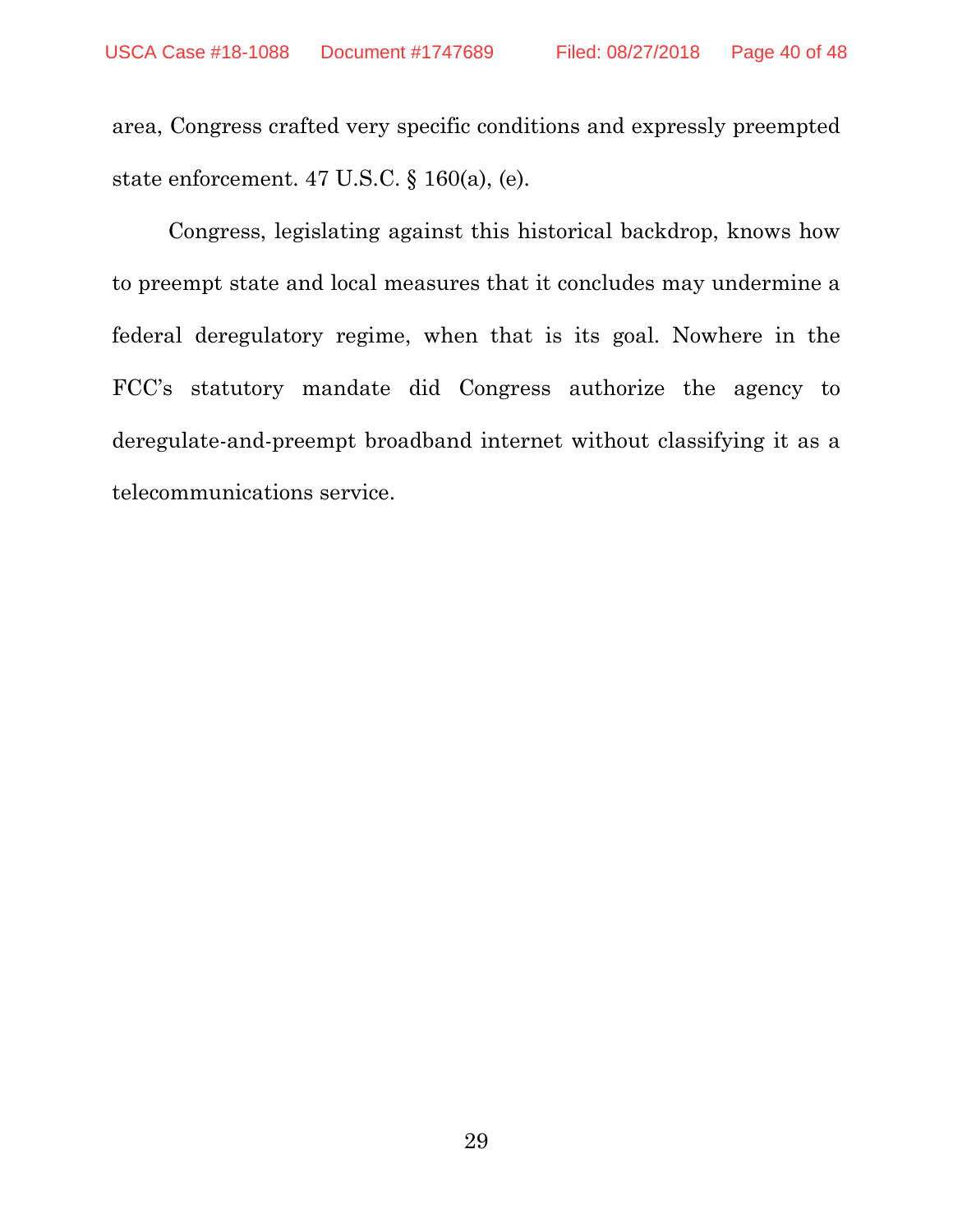#### **CONCLUSION**

For the foregoing reasons, and the reasons discussed by the government petitioners, amici respectfully request that the Court vacate the preemption provision of the FCC's Order.

Dated: New York, NY August 27, 2018

Respectfully submitted,

ZACHARY W. CARTER *Corporation Counsel of the City of New York* Attorney for the City of New York

By: /s/ MacKenzie Fillow MACKENZIE FILLOW (DC Bar # 984812) Assistant Corporation Counsel 100 Church Street New York, NY 10007 212-356-4378 [mfillow@law.nyc.gov](mailto:mfillow@law.nyc.gov)

RICHARD DEARING CLAUDE S. PLATTON ELINA DRUKER *of Counsel*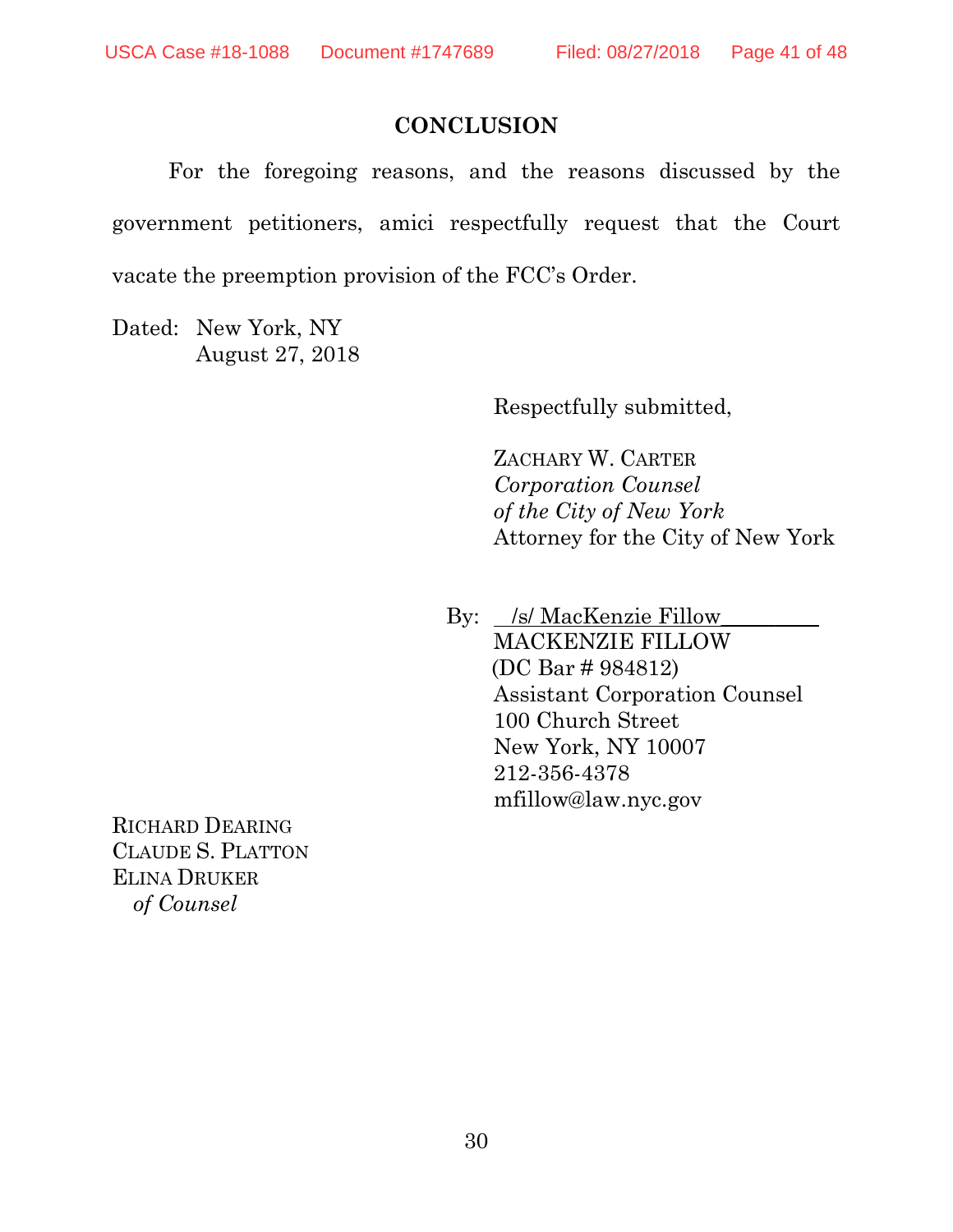James L. Banks, Jr. *City Attorney* 301 King Street Alexandria, VA 22314 (703) 746-3750 *Attorney for the City of Alexandria, Virginia*

Eugene L. O'Flaherty *Corporation Counsel, City of Boston* Boston City Hall, Room 615 One City Hall Square Boston, MA 02201 (617) 635-4034 *Attorney for the City of Boston, Massachusetts*

Edward N. Siskel *Corporation Counsel, City of Chicago* 121 N. LaSalle Street, Suite 600 Chicago, IL. 60602 (312) 744-0200 *Attorney for the City of Chicago, Illinois* 

Andre M. Davis *City Solicitor, Baltimore City Department of Law* 100 N. Holliday Street, Suite 101 Baltimore, MD 21202 (410) 396-8393 *Attorney for the City of Baltimore, Maryland*

Timothy A. Ball *Corporation Counsel City of Buffalo*  Buffalo City Hall, 65 Niagara Square Buffalo, NY 14202 (716) 851-4343 *Attorney for the City of Buffalo, New York*

Kimberly M. Foxx *States Attorney for Cook County* 69 W. Washington, 32nd Floor Chicago, IL 60602 [\(312\) 603-5440](tel:(312)%20603-5440) *Attorney for Cook County, Illinois*

31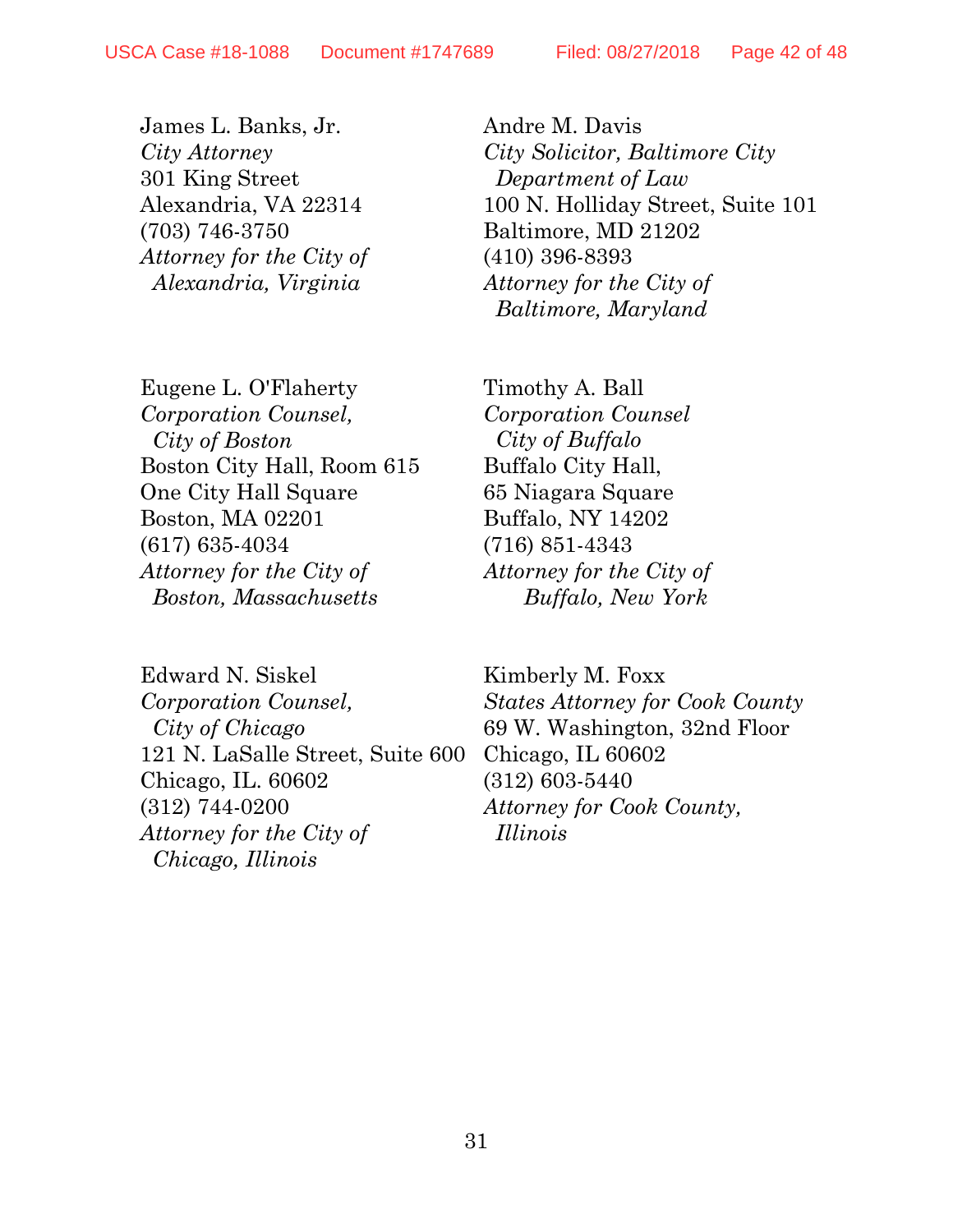Betsy Cavendish *General Counsel* 1350 Pennsylvania Avenue, NW Washington, DC 20004 (202) 724-7681 *Attorney for Mayor Muriel Bowser, Washington, D.C.* 

Ronald C. Lewis *City of Houston Legal Department* 900 Bagby, Fourth Floor Houston, Texas 77002 (832) 393-6491 *Attorney for the City of Houston, Texas*

Niquelle Allen Winfrey *Corporation Counsel City of Gary, Indiana* 401 Broadway Gary, IN 46402 (219) 881-1400 *Attorney for the City of Gary, Indiana*

Aaron O. Lavine *Ithaca City Attorney*  108 E. Green Street Ithaca, NY 14850 *Attorney for the City of Ithaca, New York* 

Michael N. Feuer *City Attorney City of Los Angeles* 200 N. Main Street, 800 CHE Los Angeles, CA 90012 (213) 978-8100 *Attorney for the City of Los Angeles, California*

Jeff Kirkpatrick *City Attorney* 555 South 10th Street, Suite 300 Lincoln, NE 68508 (402) 441-7281 *Attorney for the City of Lincoln, Nebraska*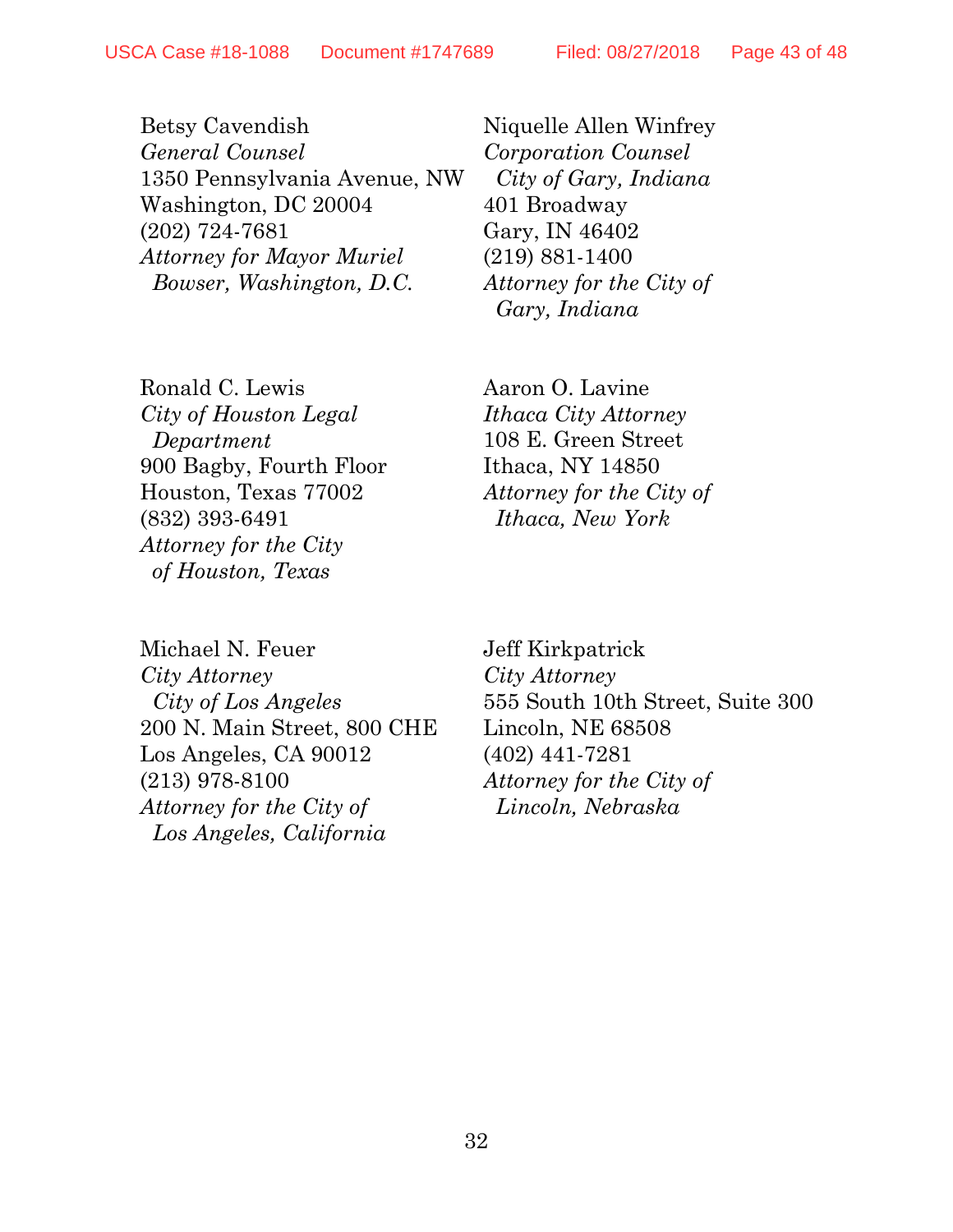Michael P. May *City Attorney* 210 Martin Luther King Jr. Blvd, Room 401 Madison, WI 53703 (608) 266-4511 *Attorney for the City of Madison, Wisconsin*

Kenyatta Stewart *Acting Corporation Counsel* 920 Broad Street Newark, NJ 07102 (973) 733-5145 *Attorney for the City of Newark, New Jersey*

Barbara J. Parker *City Attorney Office of Oakland City Attorney* One Frank Ogawa Plaza, Sixth Floor Oakland, CA 94612 (510) 238-3812 *Attorney for the City of Oakland, California*

Trishka Waterbury Cecil *Princeton Municipal Attorney*  Mason, Griffin & Pierson, PC 101 Poor Farm Road Princeton, New Jersey 08540 *Attorney for the Town of Princeton, New Jersey*

Karen L. Moynahan *Chief Deputy City Attorney* 1221 SW Fourth Avenue Portland, OR 97204 (503) 823-4047 *Attorney for Portland City Council, Mayor Ted Wheeler*

Richard Doyle *Office of the City Attorney* 200 East Santa Clara Street 16th Floor San José, California, 95113 (408) 535-1900 *Attorney for the City of San José, California*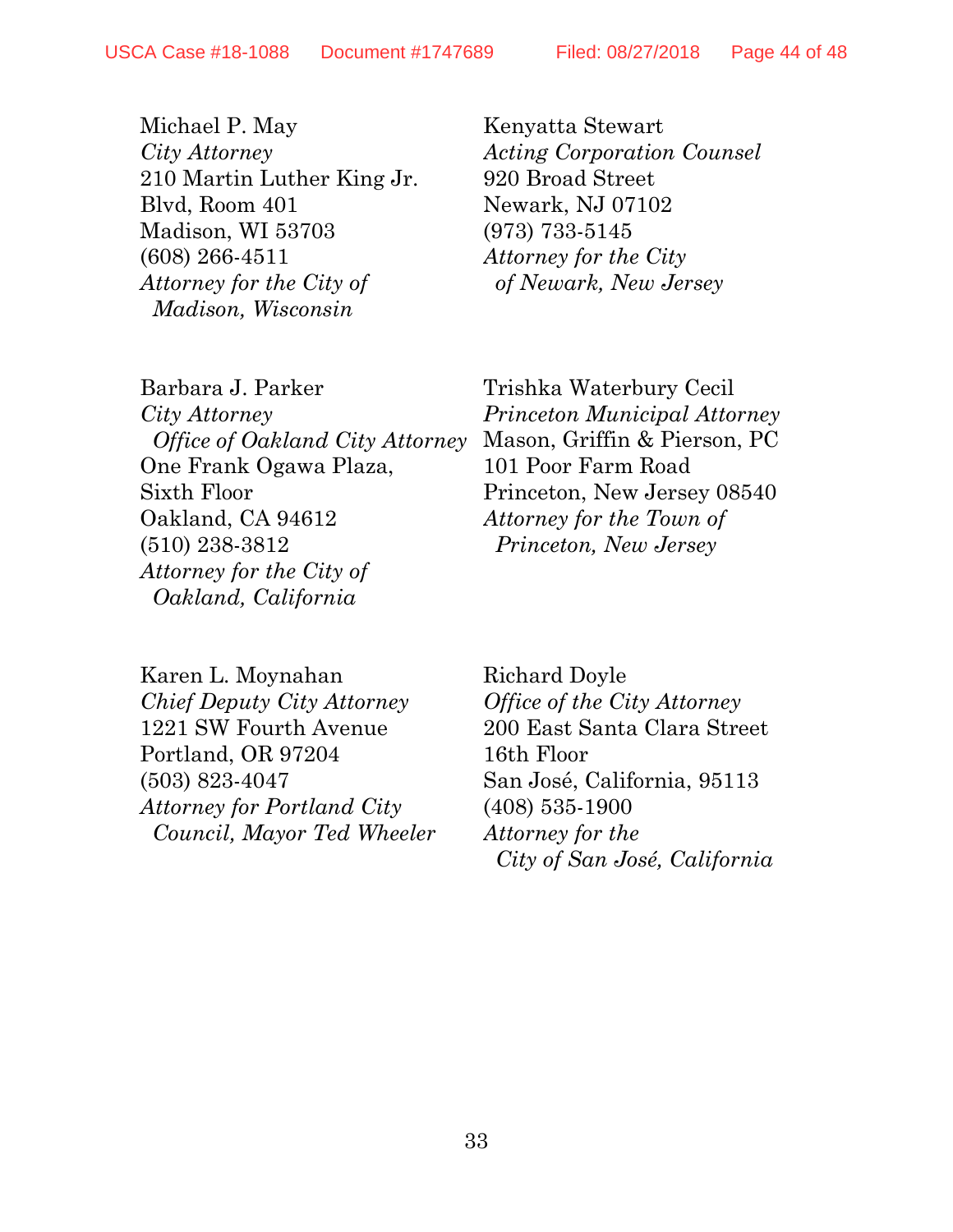Carl Falotico *Corporation Counsel*  City Hall, 105 Jay Street Schenectady, NY 12305 *Attorney for the City of Schenectady, New York*

Peter S. Holmes *Seattle City Attorney* 701 Fifth Avenue, Suite 2050 Seattle, WA 98104-7097 (206) 684-8200 *Attorney for the City of Seattle, Washington*

Francis X. Wright, Jr. *City Solicitor City of Somerville* 93 Highland Avenue Somerville, MA 02143 (617) 625-6600, ext. 4400 *Attorney for the City of Somerville, Massachusetts*

Edward M. Pikula *City Solicitor City of Springfield Law Department* 36 Court Street Springfield, MA 01103 (413) 787-6085 *Attorney for the City of Springfield, Massachusetts*

Kristen E. Smith *Corporation Counsel City of Syracuse*, 233 East Washington Street Syracuse, NY 13202 (315) 448-8400 *Attorney for the City of Syracuse, New York*

Cassandra K. Jackson *City Attorney City of Tallahassee*  300 S. Adams Street Tallahassee, FL 32301 (850) 891-8554 *Attorney for the City of Tallahassee, Florida*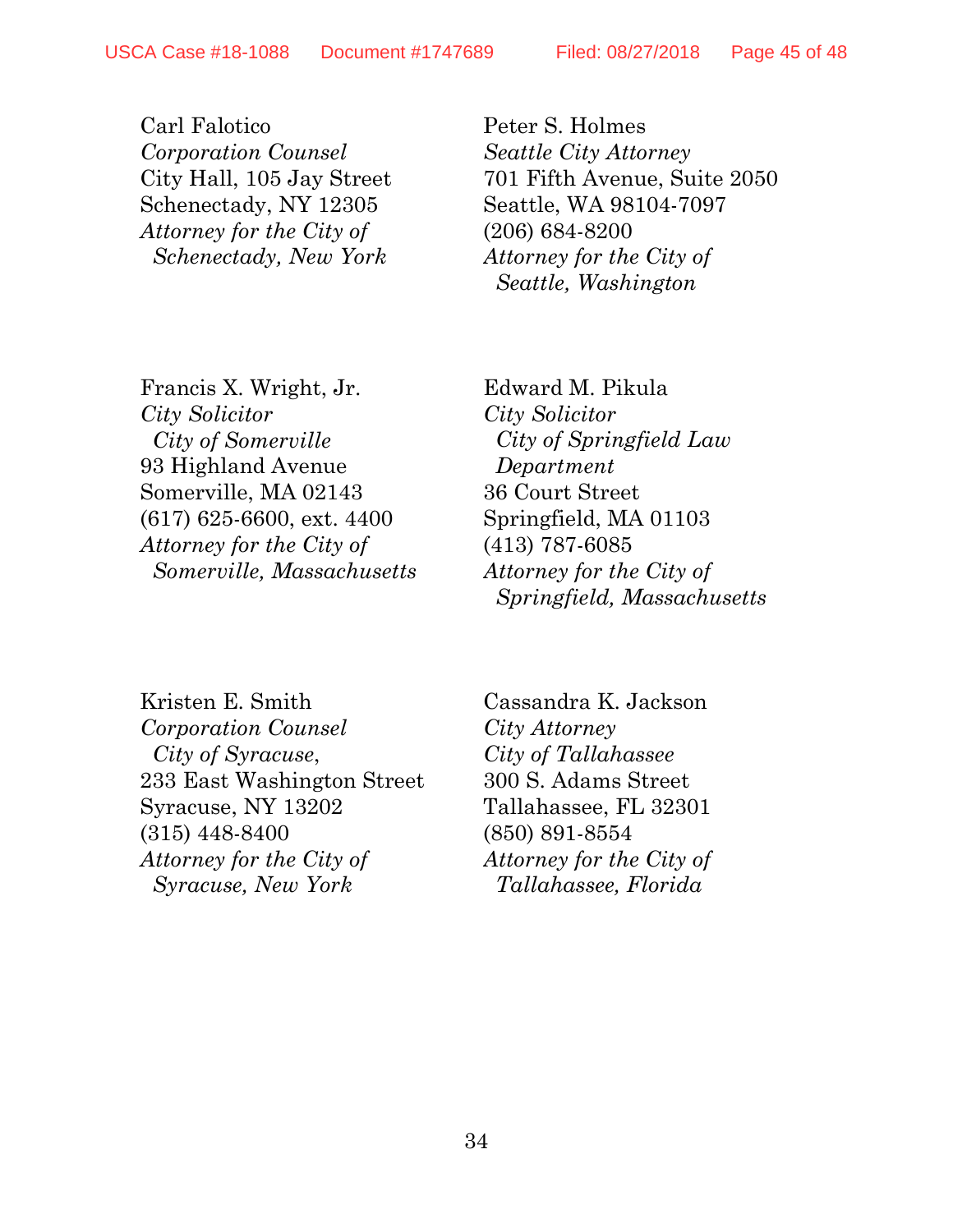Kerry L. Ezrol *City of Wilton Manors* 2020 Wilton Drive Wilton Manors, FL 33305 (954) 771-4500 *Attorney for the City of Wilton Manors, Florida*

Charles W. Thompson, Jr. *International Municipal Lawyers Association* 51 Monroe Street, Suite 404 Rockville, MD 20850 (202) 466-5424 [cthompson@imla.org](mailto:cthompson@imla.org)

Jennifer B. Henning

*Litigation Counsel California State Association of Counties* 1100 K Street, Suite 101 Sacramento, CA 95814 (916) 327-7535 [jhenning@counties.org](mailto:jhenning@counties.org)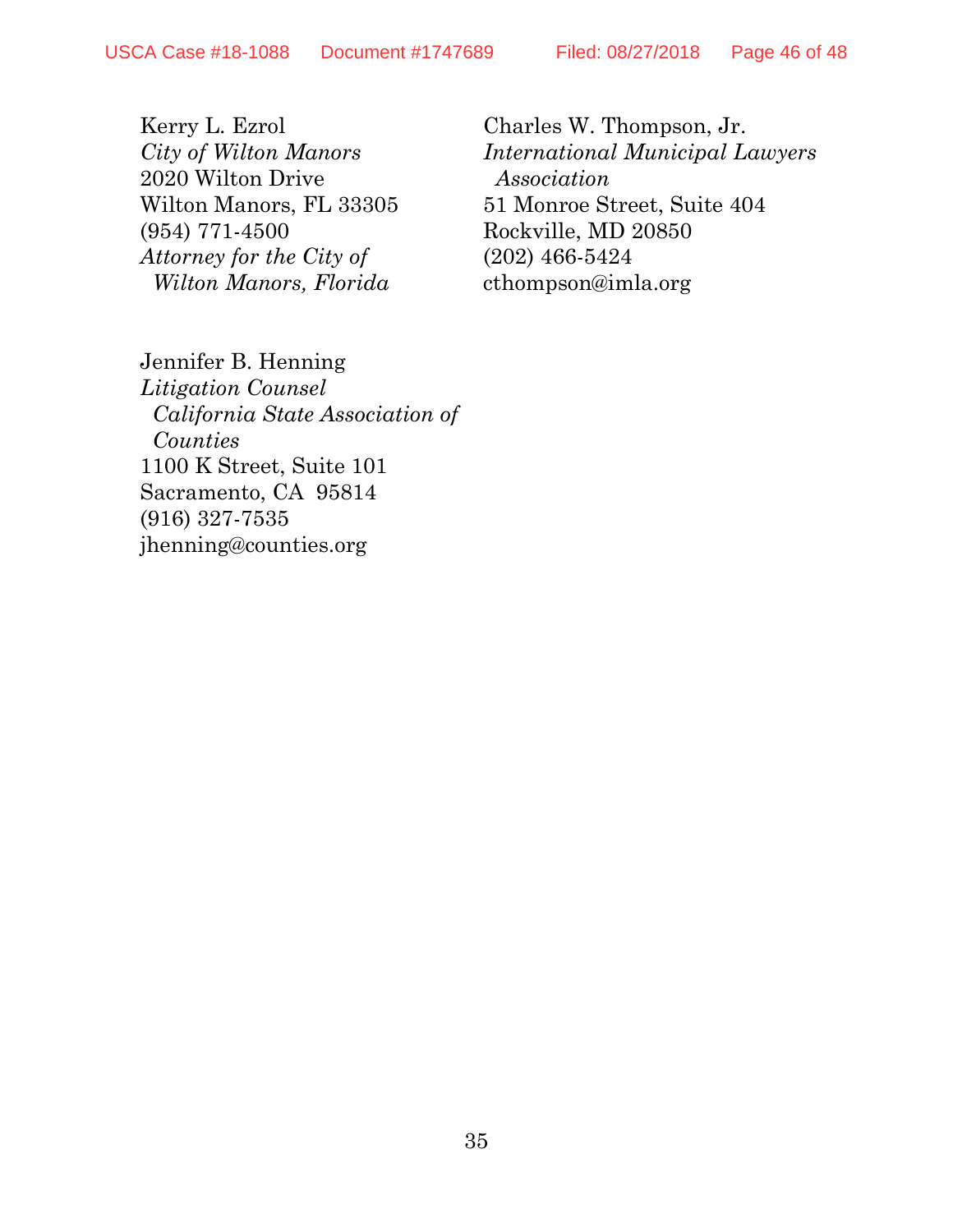#### **CERTIFICATE OF COMPLIANCE**

I certify that this brief complies with the type-volume limitation and typeface requirements of Rule 32(a)(5)-(7) of the Federal Rules of Appellate Procedure because, according to the word count feature of the word processing program used to prepare this brief, the brief contains 5,430 words, excluding the parts of the brief exempted by Rule  $32(a)(7)(B)(3)$ , and because this brief has been prepared in a proportionally spaced typeface using MS Word in 14-point Century Schoolbook type.

## By: /s/ MacKenzie Fillow MACKENZIE FILLOW

August 27, 2018